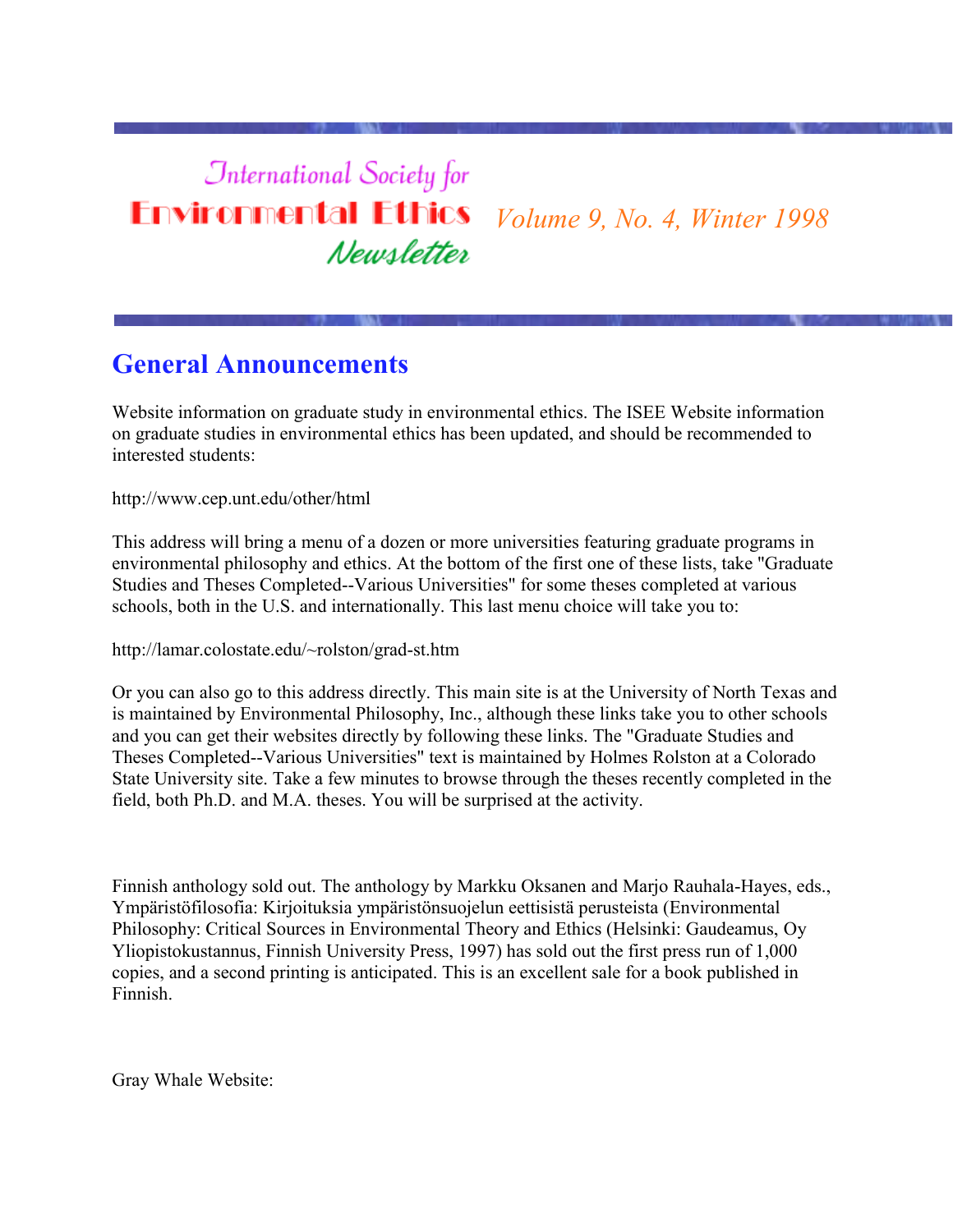#### http://www.graywhale.net/home.html

Information on efforts to save gray whales in the Pacific Northwest, trying to promote sustainable uses of the gray whale population against hunting by a Native American population.

Ernest Partridge offers a website with news and opinion regarding environmental ethics and policy:

#### www.igc.org/gadfly

There is an assortment of papers, published and in progress, news and notes, bibliographies and other research tools, and more. Partridge is a consultant, writer, and lecturer in environmental ethics an policy, a research associate at the Department of Philosophy, University of California, Riverside, and treasurer of the International Society for Environmental Ethics.

Environmental Cyber-Library. A site operated by the Committee for the National Institute for the Environment, offering the National Library for the Environment: http://www.cnie.org

Features U.S. government reports, and over 300 electronic journals, also access to various databases. Also a Directory of Higher Education Environmental Programs.

The Humane Society of the United States (HSUS) is compiling a list of courses offered at American and Canadian universities/colleges that address animal ethics, animal rights, and/or animal welfare issues. This is part of a project whose aim is to foster more widespread availability of such courses in the curriculum. If you instruct such a course, or know of anyone who does, please contact Dr. Jonathan Balcombe at: The HSUS 2100 L Street, NW, Washington, DC 20037; balcombe@ix.netcom.com; tel 301-258-3046; fax 301-258-7760. Dr. Balcombe will be happy to send you a copy of the course listing.

A two-part symposium on "Sociological Perspectives on Global Environmental Change," edited by Jose A. Prades and Riley E. Dunlap, is being published in International Sociology. Part One was published in the December 1998 issue (Vol. 13, No.4), and consists of the following articles: Eugene A. Rosa and Thomas Dietz, "Climate Change and Society: Speculation, Construction and Scientific Investigation." Reprints available from  $osa@wsu.edu$ 

Allan Mazur, "Global Environmental Change in the News: 1987-90 vs. 1992-96." Reprints available from amazur@syr.edu

Riley E. Dunlap, "Lay Perceptions of Global Risk: Public Views of Global Warming in Cross-National Context." Reprints available from dunlap@wsu.edu.

Michael Redclift and Colin Sage, "Global Environmental Change and Global Inequality: North/South Perspectives." Reprints available from m.r.redclift@cc.keele.ac.uk

Part Two, consisting of articles by Prades, Markku Wilenius and by Herbert Giner and David Tabara, will appear in the March, 1999 issue (Vol. 14, No. 1).

Contact: Prof. Riley E. Dunlap, Boeing Distinguished Professor of Environmental Sociology, Department of Sociology and Department of Rural Sociology, Washington State University,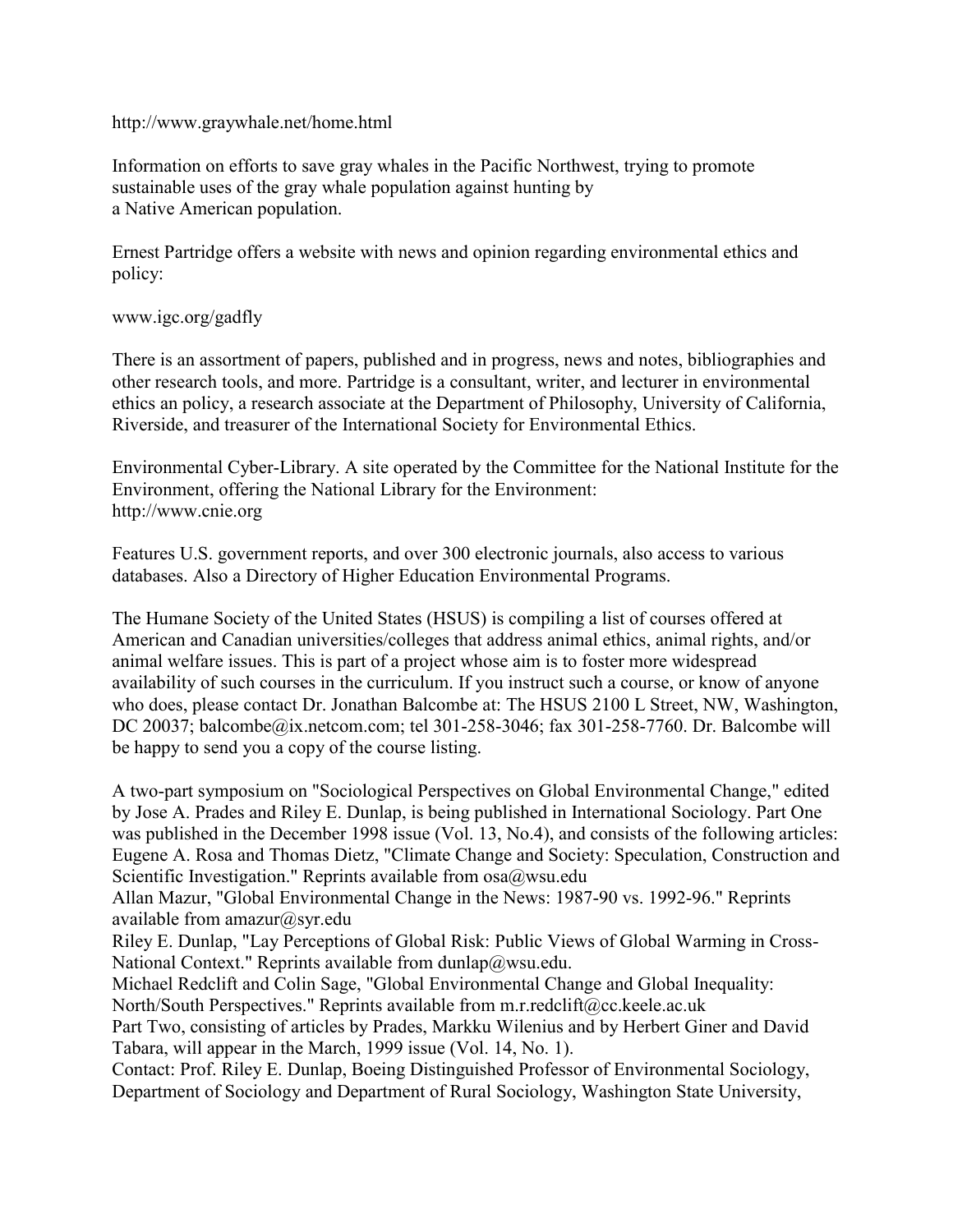Pullman, WA 99164-4020; Tel (509) 335-3810; Fax (509) 335-2125; dunlap@wsu.edu or dunlapr@earthlink.net

Free biweekly update of news about the animal rights movement from an anti-animal rights perspective. Covers everything from animal rights protests and actions to recent medical advances due to animal experimentation. Available on the web and via email subscription (send email to majordomo@carnell.com with SUBSCRIBE ARNEWS in the body of the message to subscribe). Contact: Brian Carnell Email: brian@carnell.com

# **CONFERENCES AND CALLS FOR PAPERS**

Call for Papers. Fifth International Interdisciplinary Conference on the Environment, Baltimore, Maryland. 23-26 June 1999. Contact: Demetri Kantarelis or Kevin L. Hickey, IEA/Kantarelis-Hickey, Assumption College, 500 Salisbury Street, Worcester, MA 01615. Phone: (508) 767- 7557 (Kantarelis), (508) 767-7296 (Hickey). Fax: (508) 767-7382; E-mail: (Kantarelis) dkantar@assumption.edu or (Hickey) khickey@assumption.edu; Website: http://champion.iupui.edu/~mreiter/iea.htm

"Linking Environmental Studies, Theology, Science: A 21st-Century Challenge for Catholic Universities and Colleges." May 14 - 16, 1999. University of Portland in Portland, Oregon (USA). Sponsored by the Environmental Justice Program of the United States Catholic Conference and the University of Portland. Plenary panel presentations include: "Linking Ecology, Theology, and Other Disciplines, the Intellectual Challenge for Catholic Colleges and Universities," "Foundations of Catholic Environmental Thought," and "Mapping the Future." Workshops include: "Business Curricula and a Sustainable Future", "Ecology and Feminism: Theological Reflections", "Catholic Social Teaching, Minority Communities, and Eco-Justice", "Science and Theology Converging", "History, Politics, and Catholic Environmental Thought." Also to be discussed is a draft Pastoral Letter that the Catholic Bishops of the Northwest are writing on the Columbia River and the people who live along it. Off-campus "plunge" experiences include a Superfund site, a stand of old-growth forest, a native American presentation on the state of the Columbia River, and an example of environmentally sensitive building design and construction. Distinguished academics from all across the US will make presentations. Working sessions will be conversational and interactive. Anyone interested in participating should contact Steven A. Kolmes, Director of the Environmental Studies Program, University of Portland, 5000 N Willamette Blvd, Portland, Oregon 97203 USA; Email: kolmes@up.edu; Tel: 503-943-7291

Request for speakers/topics/ meet-the-author sessions for the Eastern APA-ISEE meeting, December 1999: Please send all suggestions for APA-ISEE Eastern sessions (abstract, speakers, affiliations, addresses, phones, faxes, emails, titles of talk, short paragraph on the stature of each speaker and the importance of the paper/topic) to ISEE VP/President-Elect, Kristin Shrader-Frechette, Department of Philosophy, 336 O'Shaughnessy Hall, University of Notre Dame, Notre Dame, IN 46556. Kristin's goal is to have one ISEE-APA session that focuses on the work of distinguished senior scholars in environmental ethics and one session that focuses on the work of younger scholars. All suggestions welcome.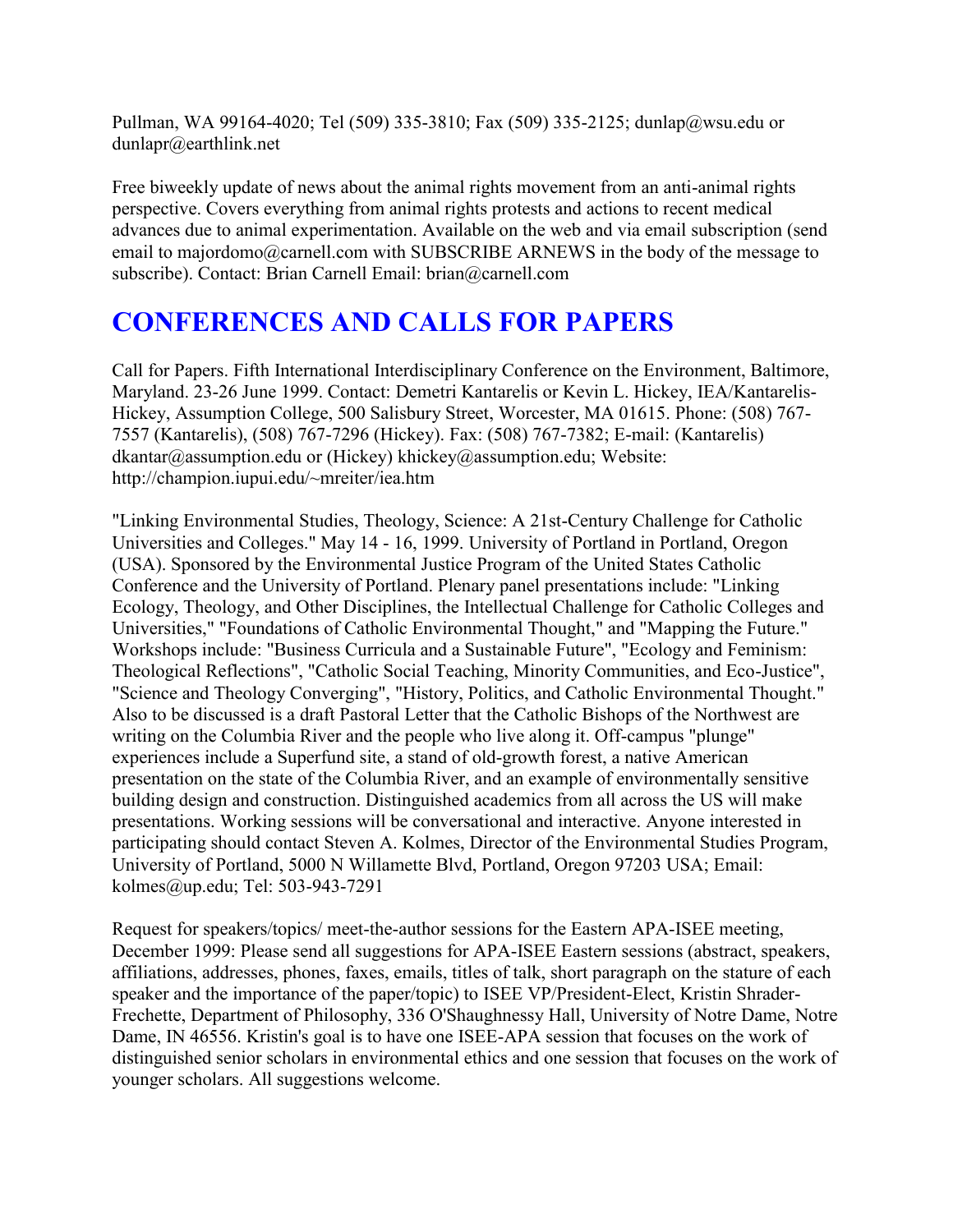Fourth International Conference of the Russian Chapter of the International Society for Ecological Economics (also abbreviated ISEE). 5-9 July 1999. Saratov, RUSSIA. General Theme: Nature and Society of the Next Millennium: Globalization and Regional Ecological Economic Problems. The conference is an international forum to discuss advances in ecological economic approaches to decision and policy making by government and business in transition to sustainable development. Specifically, its aim is to exchange findings in the above areas, expose Russian scholars to relevant international research and practice, discuss the Russian experience to date, and recommend further efforts contributing to sustainable development. Speakers include Dr. Ernest Partridge (USA). For more information: Dr. Paul SAFONOV, ISEE Russian Chapter, E-mail: Paul.Safonov@ipu.rssi.ru

ISEE Sessions at the American Philosophical Association: Pacific Division, 31 March - 3 April 1999, Claremont Hotel, Berkeley, California USA. First Session. Philip Cafaro (Southwest State University, MN), "For a Grounded Conception of Wilderness, and More Wilderness on the Ground." Response by Mark Woods (University of San Diego). Jason Kawall (Brown University), "Is (Merely) Stalking Sentient Animals Morally Wrong?" Response by William McKinney (Southeast Missouri State University). Second Session. Mark A. Michael (Austin Peay State University), "Modifying Nature vs. Interfering with Nature: A Distinction Without a Difference?" Response by Don Mayer (Oakland University).

ISEE Sessions at the American Philosophical Association: Central Division. New Orleans, Louisiana USA, 5-8 May 1999. First Session. Topic: "The Land Ethic Revisited." Chair and Commentator, Peter List (Oregon State University). Speakers: Peter Wenz, (University of Illinois at Springfield), "Nature's Prescription: Reductionism and the Is/Ought Dichotomy." Kristin Shrader-Frechette (University of Nortre Dame), "The Land Ethic: Policy Assests and Epistemological Liabilities." Laura Westra (University of Windsor), "Aldo Leopold and the Ethics of Integrity." Burcu Gurkan (University of Windsor), "The Land Ethic: Hoslitic or Not?" Second Session. Topic: "Biotechnology and Environmental Ethics - The Interface." Chair and Commentator: M. C. Tallacchini (University of Firenze, Italy). Speakers: Paul Thompson (Purdue University), "The Environmental Ethics Case for Crop Biotechnology." Alan Holland (University of Lancaster, UK), "In the Beginning Was the Word? A Critique of Information Metaphors in Genetics." Gary Comstock (Iowa State University), "Why We Should Produce Transgenic Animals From an Animal Rights Perspective." Laura Westra (University of Windsor), "Biotechnology, Transgenics and MicroIntegrity."

The Italian Office of the World Health Organization (WHO) of the United Nations convened a meeting of some of the members of the "Global Integrity Project" in their Rome office, Dec. 30, 1998. Colin Soskolne (Epidemiology - Canada) worked with the director, Dr. Roberto Bertollini, and a number of doctors and other scientists on a document suggesting policy emphasis on environmental disintegrity and its impacts on life. When completed in February 1999, the document will be forwarded to the head Office of WHO in Geneva, to UNEP, and to FAO. Participants included Laura Westra (Canada), William Rees (Canada), Orie Loucks (U.S./Canada), and Jim Karr, who contributed his new video "Fresh Waters Flowing." The video is available from Jim Karr, 104 Fisheries Center, Box 35798, University of Washington, Seattle WA; Fax: (206) 543-2025; email:  $\langle$ jrkarr@u.washington.edu>. The document itself will be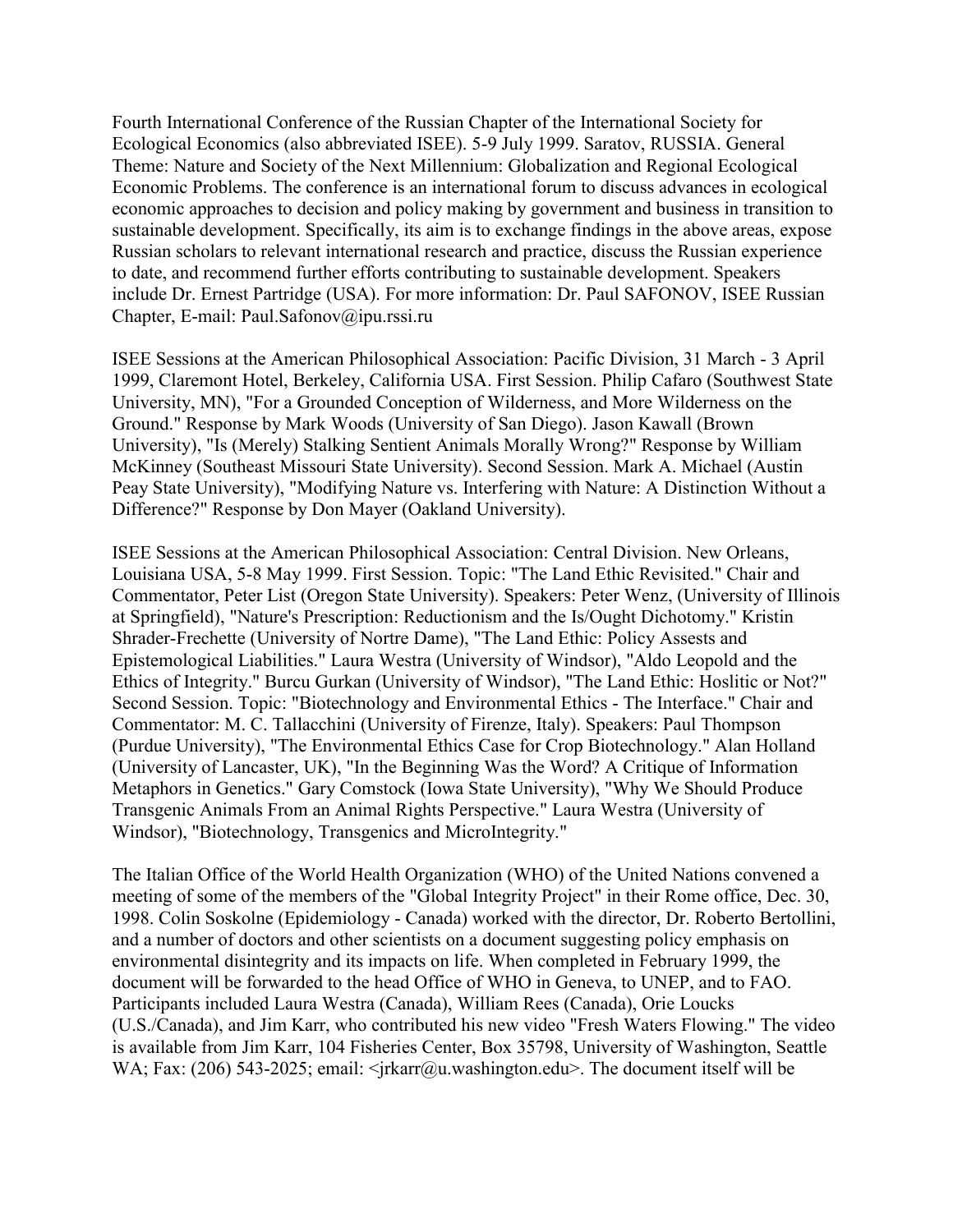available in the forthcoming volume of the project, by David Pimentel, Laura Westra, and Reed Noss.

A workshop funded by NATO on the Global Integrity Project is projected for 27-29 June 1999 in Budapest, Hungary, with many participants from Eastern Europe as well as those involved in the project. Submitted papers might still be accepted. Please send abstracts to Prof. Philippe Crabbe, Director, Institute for Research on Environmental Economics, University of Ottawa; Fax: (613) 562-5873; email: crabbe@aixl.uottawa,ca.

Call for Papers. Utah State University Philosophy Colloquium. Topic: Environmental Aesthetics. October 8-10, 1999, Eccles Conference Center, Utah State University, Logan, Utah USA. Featured speakers are Bruce Foltz (Eckerd College), Andrew Light (SUNY--Binghamton), and Holmes Rolston III (Colorado State University). Submissions are welcome on any aspect of environmental aesthetics. Papers are preferred, but abstracts will be accepted. The deadlines for submissions is April 1, 1999. Please mail to: Prof. Diane Michelfelder, Department Head, Languages and Philosophy, Utah State University, Logan, UT 84322-0270. For further information, please e-mail at dmichel@cc.usu.edu or see the webpage at http://www.usu.edu/~langphil/eaconf.html.

The Society for Conservation Biology will hold its 1999 annual meeting from 17-21 June at the University of Maryland, College Park, Maryland USA (which is in the Washington, DC, area). Symposia proposals were due 21 October. Abstracts for contributed papers are due 21 January 1999. SCB meetings are organized similar to other meetings of scientists, primarily to present summaries of research with the presumption that a detailed written report is available. Consequently, contributed paper presentations are limited to 20 minutes, and discussion of these papers from the floor is usually very brief. Symposia are on topics of current interest and usually are panels of four or more speakers lasting 2-3 hours with discussion. Contributed papers may be submitted electronically (preferred) and must strictly conform to submission guidelines. For information about the guidelines and to submit a proposal, visit the meeting's Website at the address below, or see the November 1998 issue of the SCB Newsletter (also accessible online at http://conbio.rice.edu/scb). Most relevant submissions by professionals are accepted. Housing options usually range from camping and dormitories with optional meal plans to expensive luxury hotels. Two special attractions of SCB meetings are: plenary presentations by outstanding scholars, government officials, philosophers, activists, and persons affiliated with NGOs; and a variety of field trips led by some of the world's foremost biologists. For this meeting, a gala at the National Zoo is being planned.

The general program chair for the meeting at the University of Maryland is David Inouye, Tel. 301-405-6946, Fax 301-314-9358, Email di5@umail.umd.edu. The meeting's website is: http://www.inform.umd.edu/scb/

For many years, ISEE has sponsored symposia and sessions at SCB, and these have been coordinated by Phil Pister and Jack Weir. SCB is the largest international organization of research biologists, wildlife ecologists, foresters, and others whose primary purpose is environmental conservation and preservation. The prestigious journal Conservation Biology is published by SCB. SCB has numerous chapters for students at universities throughout the world. SCB's constitution requires that one member of the Board of Governors be an environmental philosopher/ethicist.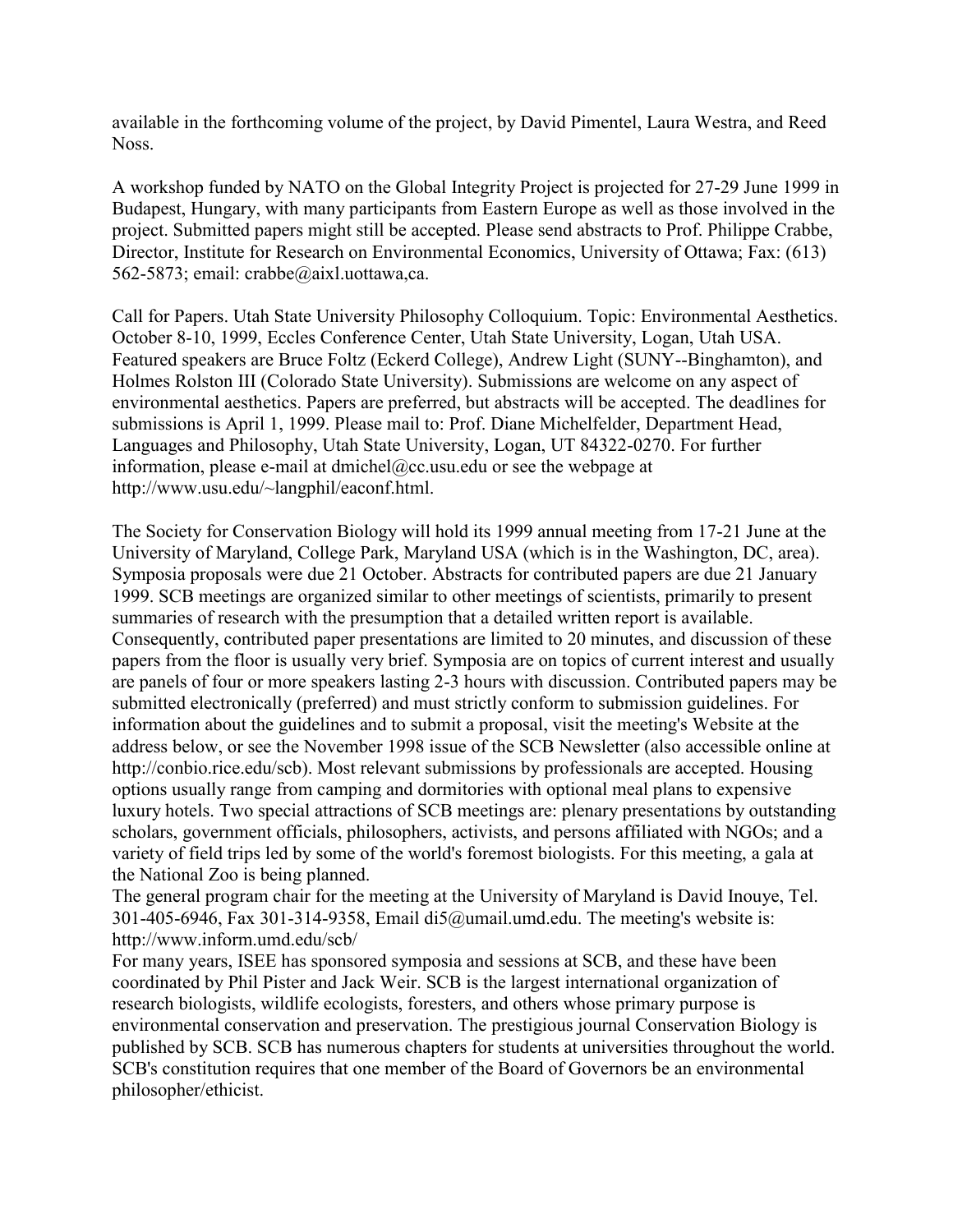Call for Papers. The Sigurd Olson Institute of Northland College, Ashland Wisconsin USA, will be hosting a conference entitled "Wilderness Horizons: An Interdisciplinary Wilderness Conference" on September 23-26, 1999. Gary Snyder will be the keynote speaker. Submitted proposals will be considered for concurrent sessions. Plenary sessions will focus on the following areas: "Future Trends in Wilderness Management and Policy," "Wilderness and Native American Worldviews," "Great New Wilderness Debate: Where Now?" "Wilderness Values and Contemporary Christian Thought," and "Wilderness and Regional Issues of Sustainability." Northland is also attempting to find a publisher for the conference papers. For more information or to submit a paper, contact Clayton T. Russell, Sigurd Olson Environmental Institute, Northland College, Ashland, WI 54806; Tel: (715) 682-1491; Email: crussell@wheeler.northland.eduor; Website: www.northland.edu/soei. Papers in the area of "Great New Wilderness Debate: Where Now?" can be sent directly to Michael P. Nelson, Philosophy, University of Wisconsin-Stevens Point, Stevens Point, WI 54481; Email: m2nelson@uwsp.edu

Symposium on Genes and Development. 19-20 March 1999. Institut für Geschichte und Ethik der Medizin (IfGEM) at the University of Basel, Switzerland. Symposium theme: "Genes and Development: Interacting Processes or Hierarchical Organization? New Theoretical Approaches to Developmental Biology and Their Ethical Implications." Current results in molecular and developmental biology challenge traditional concepts of the role of the genome in the developing organism. This interdisciplinary symposium aims at an evaluation of new theoretical approaches in the field that are directed toward an integration of genetics and developmental biology: Developmental Systems Approach, Process Structuralism, Methodical Constructivism, Hermeneutics of Description, Process-concept of the Molecular Gene. Speakers include: Markus Affolter (Basel), Brian Goodwin (London), James Griesemer (Davis), Paul Griffiths (Sydney), Mathias Gutmann (Bad-Neuenahr-Ahrweiler), Evelyn Fox Keller (Boston), Gerd Mueller (Wien), Eva M. Neumann-Held (Bad Neuenahr-Ahrweiler), Susan Oyama (New York), Jackie Leach Scully (Basel), Christoph Rehmann-Sutter (Basel) and others. IfGEM is afflilated with the MGU-research project `Genome and Organism' (Christoph Rehmann- Sutter/Eva M. Neumann-Held). In collaboration with the Swiss Society for Biomedical Ethics SGBE-SSEB and the `European Academy for the Study of Consequences of Scientific and Technological Advances, Bad-Neuenahr- Ahrweiler GmbH. For more information: Institut für Geschichte und Ethik der Medizin, "Genes and Development," University of Basel, Schoenbeinstr. 18-20 CH-4056 Basel. Fax:  $++41$  (0)61 267 3190. Email: kamberr@ubaclu.unibas.ch

Conference on John Ray. 18-21 March 1999. "John Ray and His Successors: The Clergyman as Biologist." Braintree, Essex, UK. Organised by the John Ray Trust, the Institute of Biology's History Committee, and the Society for the History of Natural History. Keynote speakers: John Brooke "Wise Men Nowadays Think Otherwise", Michael Reiss "On Being a Biologist and a Cleric", plus others, including Profs. Paul Foster, Chris Smith, Sandy Baker, David Knight, Mark Seaward, Edward Larson, Peter Bowler. Registration: before Jan1, £90 (fulltime students, £30); accommodations, etc., are extra. Bookings and details from Janet Turner, John Ray Trust, Town Hall Centre, BRAINTREE, Essex, CM7 3YG United Kingdom. Tel (+44) 1376-557776; Fax - 344345.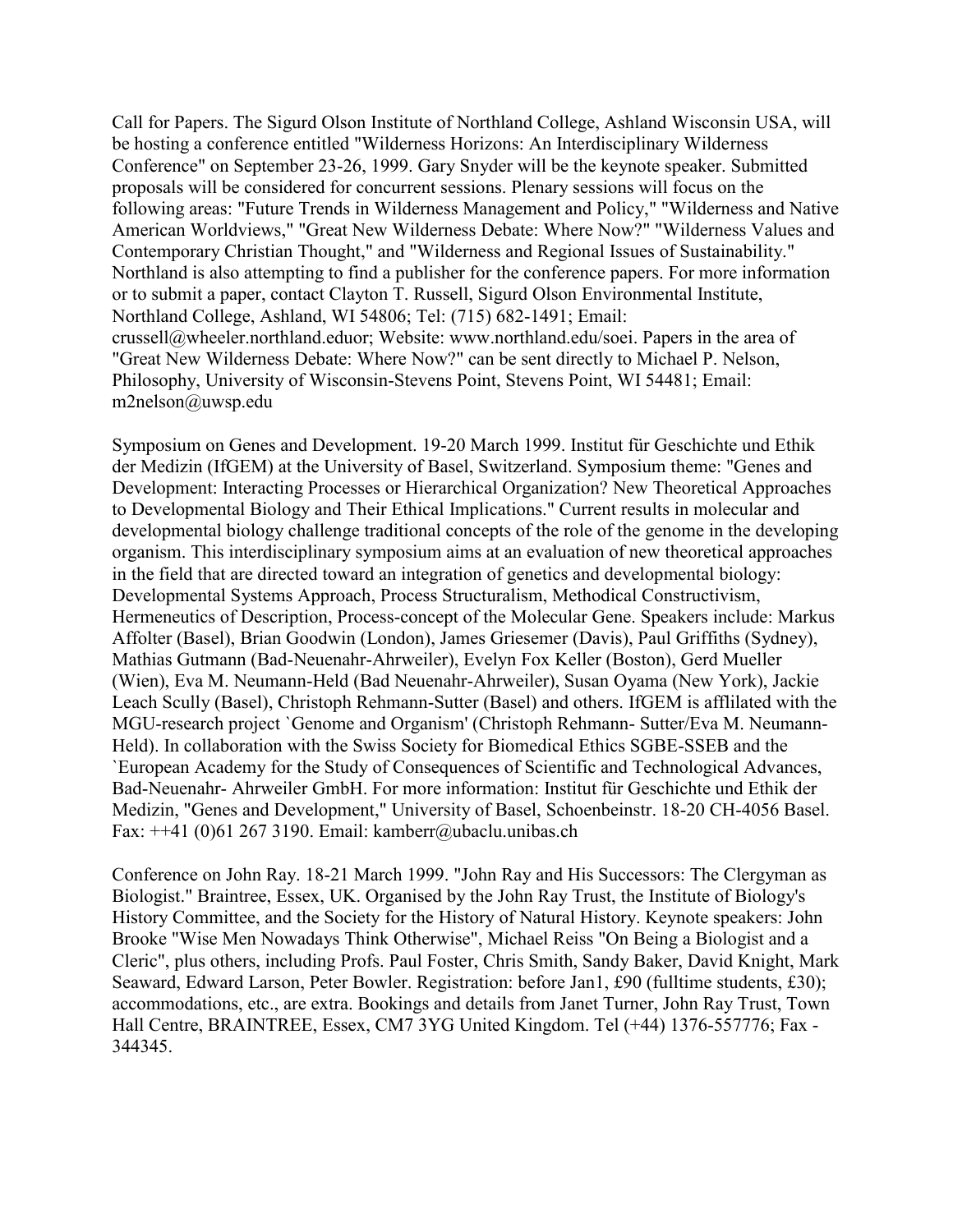CALL FOR PAPERS. The Society for Applied Philosophy, Annual Conference, in Conjunction with ISEE. 27-29 June 1999. Mansfield College, Oxford University, UK. Theme: "Moral and Political Reasoning in Environmental Practice." For more information, see the previous Newsletter or contact the Conference Co-ordinator, Adam Hedgecoe, Dept. of Science and Technology Studies, University College London, Gower Street, London WC1E 6BT (tel: 0171 387705 ext.2094).

CALL FOR PAPERS: American Philosophical Association, ISEE Group Sessions. The annual deadlines for paper submissions for the ISEE sessions regularly held at the three divisional meetings of the American Philosophical Association are:

--Eastern Division: February 1st

--Central Division: September 1st

--Pacific Division: September 1st

For specific dates and locations, see "Events" (below).

--Submit Eastern Division proposals to Kristin Shrader-Frechette (ISEE Vice President-President Elect), Department of Philosophy, University of Notre Dame, Notre Dame, IN 46556; Tel 219- 631-5000 (Campus), 219-631-7579 (Philosophy Dept.); Fax 219-631-8209 (Philosophy Dept. Fax); Email: Kristin.Shrader-Frechette.1@nd.edu

--Submit Central Division proposals to Laura Westra (ISEE Secretary), Dept of Philosophy, University of Windsor, Windsor Ontario N9B 3P4 CANADA; Tel: 519-253-4232; Fax: 519-973- 7050.

--Submit Pacific Division proposals to Ernest Partridge (ISEE Treasurer), P.O. Box 9045, Cedar Pines Park, CA 92322 USA. Tel: 909-338-6173. Fax: 909-338-7072. Email: gadfly@igc.org

CALL FOR PAPERS. "Wilderness Science in a Time of Change." University of Montana, Missoula, 23-27 May 1999. Possible topics include wilderness values, policy, ethics, and science, changing societal definitions of wilderness, wilderness management. Contact: Natural Resource Management Division, Center for Continuing Education, University of Montana, Missoula, MT 59812. 406/243-4623. 888/254-2544 Email: ckelly@selway.umt.edu. www.wilderness.net

## **ISSUES**

America's splurging energy use. In the 1970s and early 80s, the U.S. reduced its energy consumption even while population grew and the economy expanded. People installed thicker insulation and tighter windows, appliances and engines were made more efficient, business cut its energy use, and people wore sweaters instead of turning up their thermostats. After falling dramatically in the 1970s and early 80s, average American energy use is back up to nearly record levels (despite some gains in energy efficiency). Here are some of the reasons why. Energy prices today are lower than they were 25 years ago. Adjusting for inflation, gas is \$1 a gallon today compared to \$1.10 in 1973. A gallon of gasoline is now cheaper than a gallon of bottled water! U.S. gas prices are half what they are in Europe and Japan and U.S. consumers use twice as much energy per person as do the Europeans or the Japanese. Although houses are more energy efficient per square foot, they are getting bigger Since 1970, average household size shrunk by one sixth and average new home sizes has grown by a one third (from 1600 to 2100 square feet). Standard ceiling height has gone from eight to nine feet. Like the trend in sports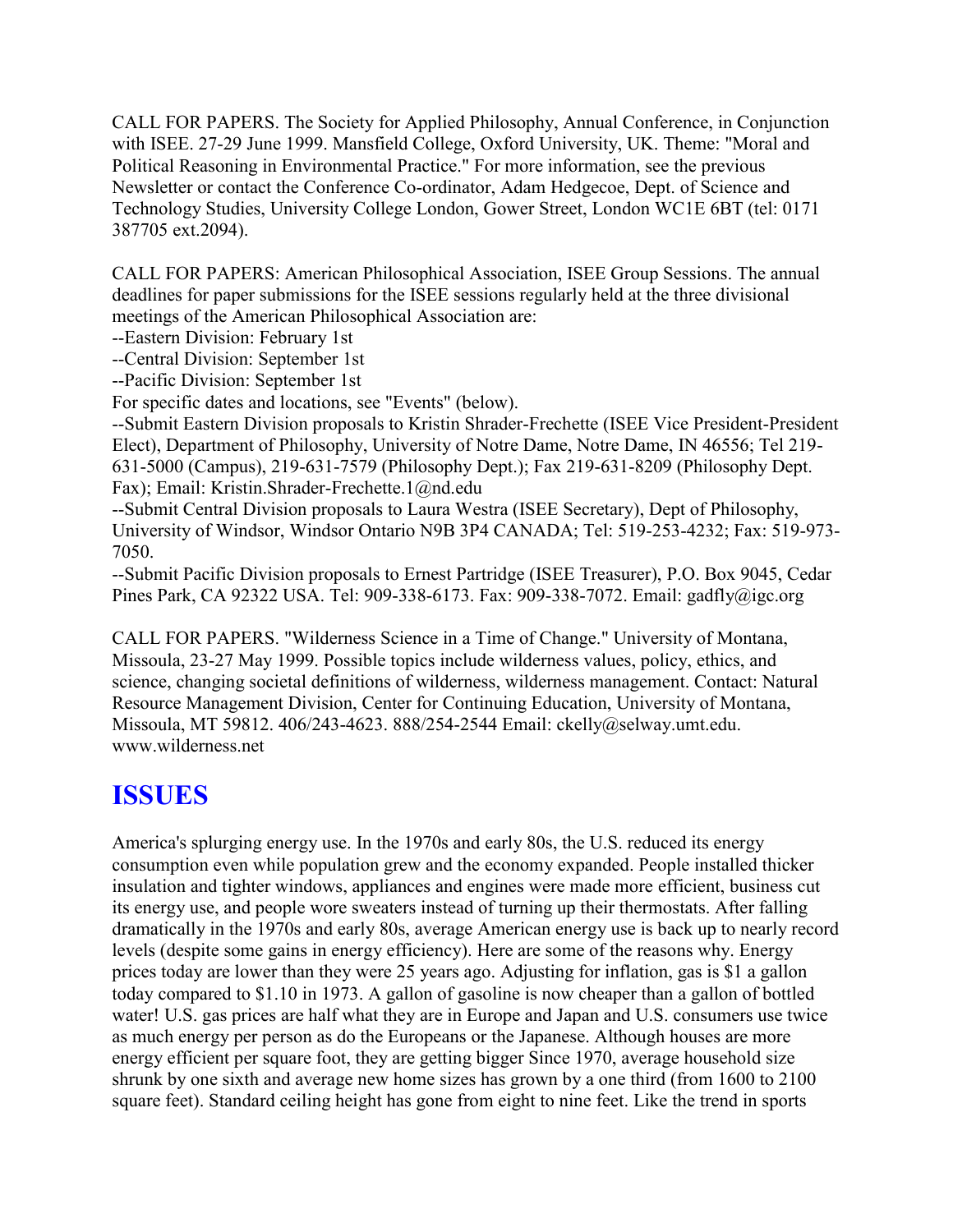utility vehicles (SUVs), we can't seem to make houses big enough. Furthermore, homes are now stuffed with energy-hungry features air conditioners are now in 80% of homes (up from 40%), 57% of homes now have dishwashers (up from 17%), plus many homes now have Jacuzzis, security systems, computers, an on and on. Many of these gadgets suck electricity full time; they are never really off (though dormant, they are ready at the push of a button). Today in the U.S., energy consumption per person in the home is the same as in 1973. Electric utilities are now cutting the reimbursements they used to give for installing more efficient heating, cooling, and lighting.

On the roads, next year Americans will burn more fuel per person than in 1973, before the government set automobile fuel efficiency standards. Today people are driving more. Suburbs continue to sprawl--the average commute has grown one third in the last dozen years (to eleven and a half miles). Nearly one in five households has three or more cars (up from one in twentyfive in 1970). More people are driving light trucks (minivans, SUV and pickups) which now account for 50% of auto purchases and are exempt from fuel efficiency and some pollution standards. In the 1990s, average fuel efficiency of autos has not increased (after rising for a decade and a half). Cars are becoming more powerful: Average auto horsepower is up from one hundred to one hundred-fifty in the last dozen years. Only 5% of Americans ride mass transit and that number is declining. Business use of energy has also jumped up 37% in last dozen years, despite the economy's shift from smokestack industries to software and entertainment (business use of energy had dropped 18% from 1973 to 1983).

With greater energy use comes greater dependence on foreign oil (now 50%, up from 35% in 1973) and increasing military expense of defending access to it. The more energy we use, the more difficult it will be to try to stem possible global warming. The U.S. is committed to reducing our greenhouse gas output by 7% (from 1990) levels by the year 2010; this is a 33% cut in projected growth of our greenhouse emissions. Our energy use also is responsible for oil pipe lines and drilling platforms in environmentally sensitive areas, and thus this use contributes to oil spills and related environmental degradation. Finally, almost all of the energy we use comes from fossil fuels, which are not a renewable source of energy and hence such a lifestyle is not a sustainable one. See Allen Myerson, "U.S. Splurging on Energy After Falling Off its Diet," New York Times (10/22/98): A1.

Debate over policy to stem environmental racism. A U.S. Environmental Protection Agency (EPA) policy aimed at lessening the disproportionate burden of pollution endured by poor and minority communities has provoked a strong reaction from State environmental agencies and business groups. The EPA's office of civil rights has issued guidelines suggesting that if a pollution permit issued by a state contributes to a pattern of disproportionate pollution in a minority neighborhood, then it may be treated as a violation of the anti-discrimination provisions of the Civil Rights Act of 1964. Thus even if pollution permits that states issue to businesses passes all the ordinary tests of environmental laws, states could face a loss of Federal money or a possible a lawsuit if such permits contribute to environmental injustice. A U.S. Chamber of Commerce official objects that the policy runs counter to Federal programs designed to bring jobs and economic opportunities to low-income and minority areas and that it undermines the effort to clean-up closed contaminated industrial sites and build factories there. Over 50 complaints challenging the location of incinerators, dumps, and factories have been filed over the last 5 years. . Environmental justice advocates think the policy is too weak and should make it clear that discrimination can occur not just by exposure to pollutants but also by increase in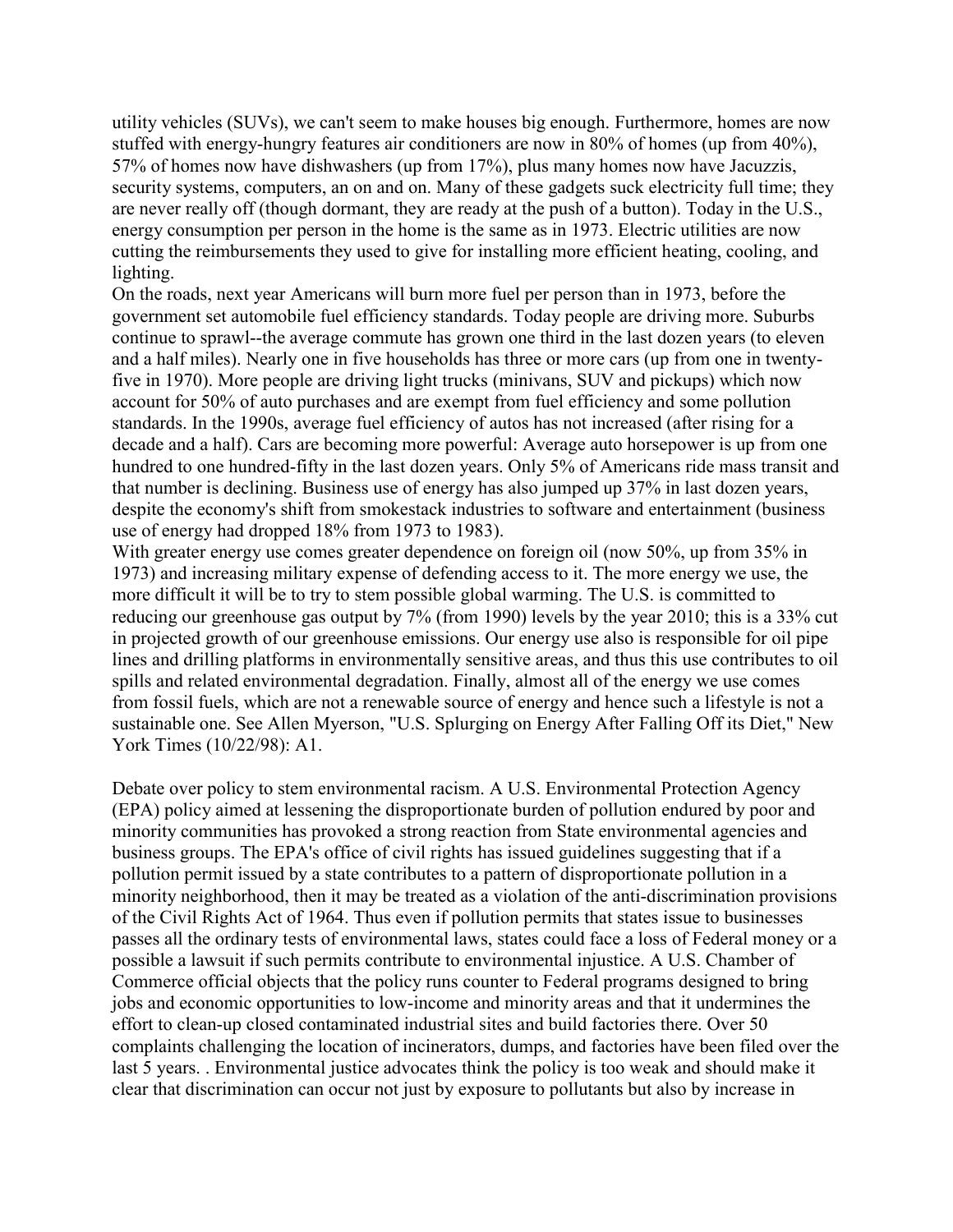health risks, changes in land values, and the stigma of living near undesirable installations. See John Cushman, "Pollution Policy is Unfair Burden, States Tell E.P.A.," New York Times (5/10/98): A1.

Rivers and Private Property Rights: Recreational Use Prevents Closing. In a major case that greatly expands the public's right to use rivers on private land, a New York Court of Appeals adopted a new "recreational use" test for when a waterway is navigatable and thus beyond a private landowner's power to close. The Court replaced the old common law standard of a river's capacity for "commercial use" in bringing goods to market with a new test according to which recreational boating alone gives the public a right to use the river. The case dealt with a 12-mile stretch of the South Branch of the Moose River that crosses a 60,000 acre private preserve. The owners of the preserve had kept the river closed to public use for over a century. The ruling also recognized the public's right to portage around obstacles in a stream. See Gary Spencer, New York Law Journal (12/18/98).

Lyme disease and lizards. Lyme disease has been spreading in the Eastern U.S., with 100,000 cases in the last 16 years. But not in the Western U.S. The disease is carried by a bacteria in a tick. Researchers have found that the tick also bites the common, six-inch, blue-bellied fence lizard of the U.S. West, and that the lizard have a potent, bacteria-killing protein that destroys the bacteria in the ticks. The result: half the ticks in the East carry the disease but as few as one in a hundred in the West. So Westerners can thank the lizards as they hike their trails more safely. They can also realize that life is more complicated than we think. Brief story in Nature Conservancy, January-February 1999, p. 7.

Environmental prayer. Prince Philip, asked to suggest a favorite Scriptural passage, psalm, or hymn for a book of spiritual readings by Lady Cassidi, decided to write his own environmental prayer:

"O Lord, the creator of the universe and author of the laws of nature, inspire in us thy servants the will to ensure the survival of all the species of animals and plants, which you have given to share this planet with us. Help us to understand that we have a responsibility for them and that `having dominion' does not mean that you have given us the right to exploit the living world without thought for the consequences. Through him who taught us that Solomon in all his glory could not compare with the beauty of the flowers in the field." Story in The Daily Telegraph, September 23, 1998.

# **Environmental Ethics in China**

China's environment. China has 1/14th of the total land area on Earth, 1/4 of the world's people. The land area is approximately the size of the United States, the population over four times that of the United States. It is also three times what it was a century ago. There is immense variation in topography, climate, soils, ecology, and ethnic peoples. The altitude ranges from 300 meters below sea level (in the Turpan Depression of northern Xinjiang) to 8800 meters (in the Himalayas, the "roof of the world"); ecosystems range from tropic to alpine, rainfall varies from over 250 cm. annually to under 1 cm. China is unique in Eurasia in having an unbroken forest from the tropics to boreal regions. The flora is among the richest in the world, some 30,000 species (U.S. about 20,000) of seed plants, including 5,000 woody species, 2,800 tree species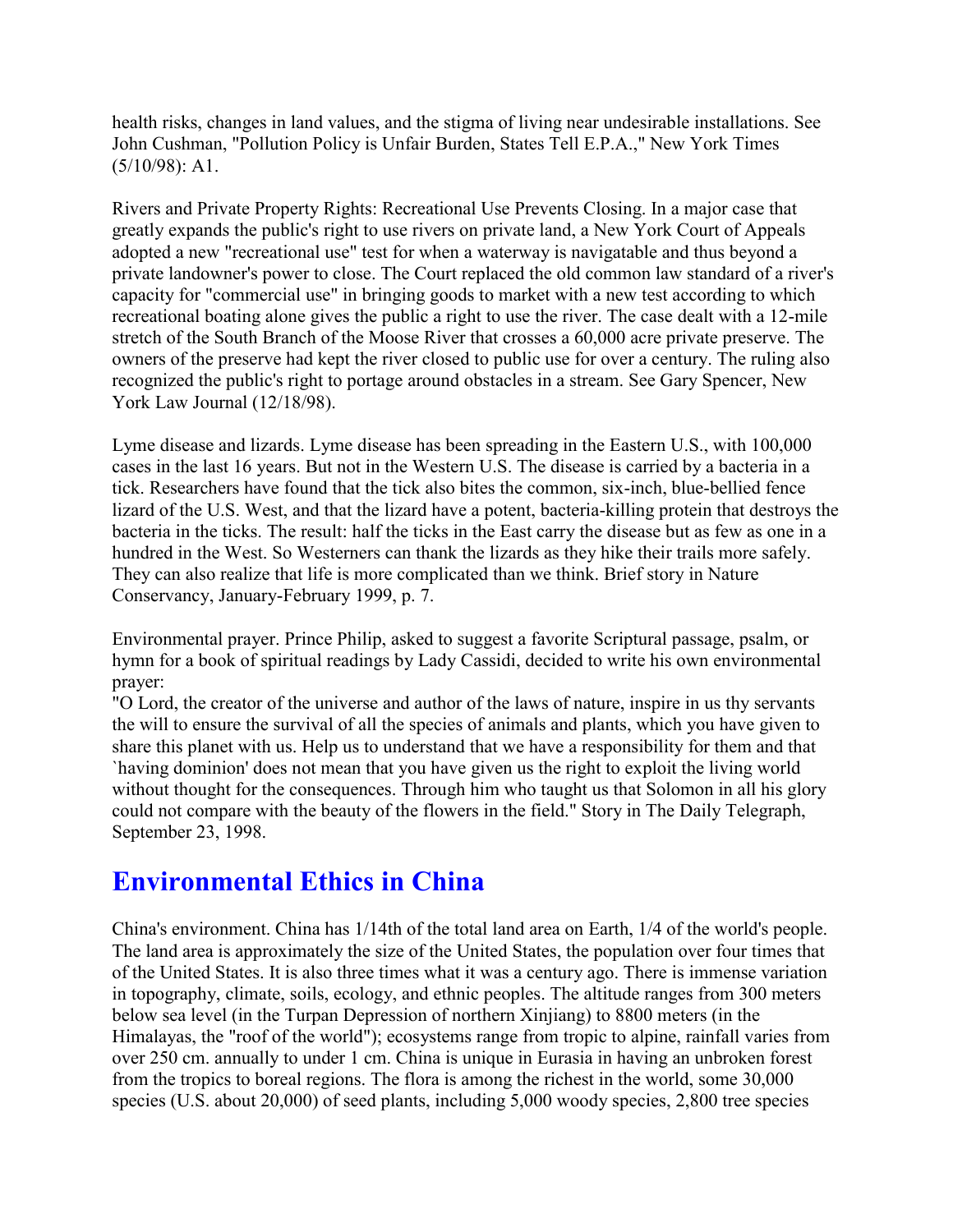(U.S. less than 700). Gymnosperms are especially well represented. One third of the world's pine trees grow in China.

Ginkgo (Ginkgo biloba) is a famous relict tree. 500 plant species are used in traditional medicine, with another 200 in herbal medicine. There are said to be 4,000 medicinal species.

China has 414 species of higher animals, of which 68 are under first-level national protection. There are 1,175 species of birds.

China has three of the longest rivers in the world, rivers that do not always flow peacefully, due to enormous catchment basins, often steep and barren, that shed water rapidly, and due to the erosion of loess soils that build up downstream deposits subject to periodic breakthrough and flooding. The Huang (Yellow) River ("China's Sorrow") has killed more people than any other feature of Earth's surface. In China, forestry is especially important in relation to soils and sedimentation and downstream water flow. Although the Chinese have lived more or less in harmony with their landscape for millennia, they today more nearly press the carrying capacity of their landscape than do most other peoples. Human development and environmental conservation are as integrally related in China as anywhere else on earth. The immense Chinese population is very unevenly distributed on the landscape, due to the variation in climate and topographic features. In general China is about twice as elevated in landscapes as is the United States. Eastern China is densely populated, but the interior is often lightly populated and some parts are almost unpopulated. Some 90% of China's population live on little more than 15% of the land surface. The massive size of the population, together with the large and diverse land areas, pose problems of governability faced by no other country in the world. The climate is regarded as being more erratic and unpredictable than in most other nations.

China as a nation is not especially well-watered; the runoff is about one-fifth what it would be in other large nations. The actual water caught and used in the United States is about the same as the total amount of rain that falls on China, areas of comparable size. The result is a large population, unevenly distributed, an uneven rainfall, and strain on water resources.

The United Nations Environment Program reports that there are over 300 environmental awareness groups in China. There are also over 60 universities in China teaching courses on environmental engineering and ecology. A monthly English language journal, China Environment News, is published with UNEP assistance, together with a quarterly Chinese language journal, World Environment.

The Chinese do philosophy of nature, including environmental ethics, under the term "dialectics of nature," which for them also includes philosophy of science.

First All-China Conference on Environment and Development. This conference was held in Harbin, China, October 20-24, 1998. Harbin is in northeast China (once called Manchuria), the province of Heilongjiang. The city of Harbin has two million people, with wide, tree-lined avenues and European style architecture, comparatively, a legacy of the Russians, who once populated the city. The city fronts the south bank of the Songhua River. The Songhua flows on from Harbin to join the Heilongjiang (Black Dragon River), which gives the province its name.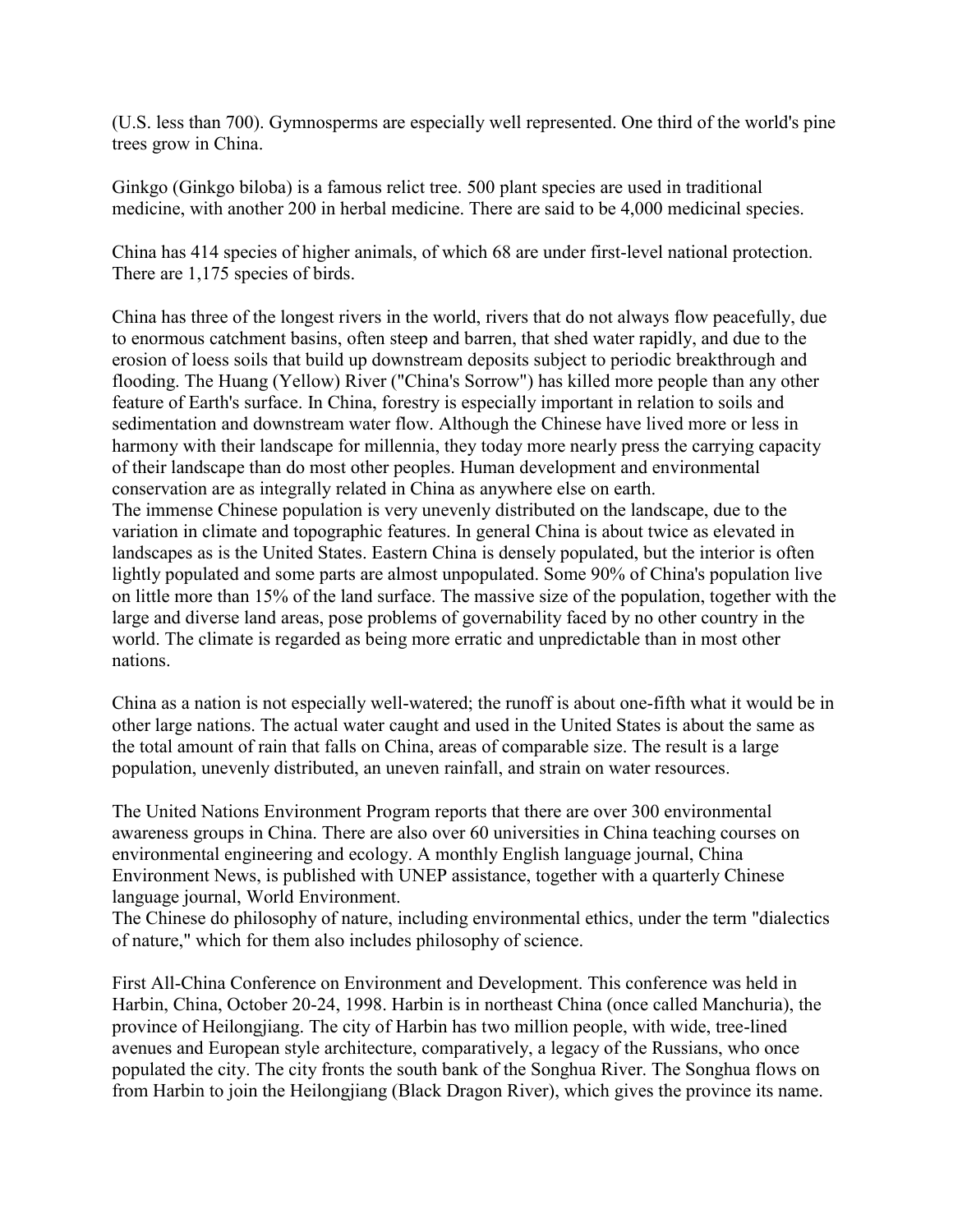The latter is a long river, originating in Siberia, which forms the boundary between China and Russia. The river is perhaps better known internationally by the Russian name, the Amur River.

The principal organizers of the conference were: Ye Ping, a philosopher at the Harbin Institute of Technology, where there is a Center for Environment and Development; Yu Mouchang, a philosopher at the Institute of Philosophy, Chinese Academy of Social Sciences, Beijing. The conference was held at the Harbin Institute of Technology. Also in Harbin is the Northeast Forestry University. In attendance were over 60 persons, from thirteen provinces.

The international speaker was Holmes Rolston, who was funded by a grant from the W. C. Wong Foundation, Hong Kong. Other papers were by Chinese academics and environmental professionals. For example, a paper by Zhou Ding, a woman in environmental chemistry (with experience in the U.S. with the EPA) on the general theme of how the curriculum in engineering needs to be reformed in the next century to feature sustainable development.

Another paper was by Zhao Jianjun, arguing that high tech civilization creates increasing entropy in the environment. Another was by Liu Bing introducing his Chinese audience to ecofeminism. Another paper was by Chen Minhao on the role of scientists in society. Huanjing yu Shehui (Environment and Society) is a journal recently launched by the Harbin Institute Center for Environment and Development and the Institute of Philosophy, Chinese Academy of Social Sciences, Beijing. The first issue was out just in time for the conference, vol. 1, no. 1, October 1998. Sample articles: Yu Mouchang, "Trends in the Global Environment Calls for an Environmental Ethic"; Liu Guocheng, "Ecological Ethics Views in Ancient China"; Ye Ping, "Knowledge Economy and Sustainable Development"; and several articles responding to recent floods on the Neng and Songhua Rivers, August 1998. Also a translation Holmes Rolston, "Ziran zhong de jiashi shi zhuguande haishi keguande? (Are Values in Nature Subjective or Objective?)" and of John S. Dryzek, "Industrial Society and Beyond: Ecological Modernization" (from The Politics of the Earth). Another recent translation is Rolston, "Zun xun da zi ran (Following Nature)" in Zhexue Yicong (Philosophy Translation Series), no. 4, 1998, pp. 36-42 (Chinese Academy of Social Sciences, Institute of Philosophy, Beijing), a translation of "Can and Ought We to Follow Nature?"

In China there are three places where there is some concentration in environmental philosophy: (1) Beijing, at the Institute of Philosophy, Chinese Academy of Social Sciences. The first doctoral dissertation in China studying Western environmental ethics has just been completed here: Yang Tongjin, Xifang Huanjing Lunli Sixiang Hanjiu (The Ethical Foundation of Environmental Movements--A Study of Western Environmental Ethics (in Chinese), June 1998, The granting institution was the People's University of China, Beijing, and the advisor was Luo Guoje, Chair of the Chinese Society of Ethics (see entry in ISEE Bibliography section).

(2) Harbin, at the Center for Environment and Development, Harbin Institute of Technology, and to some extent at the Northeast Forestry University. Several faculty members are interested in the area, and there are graduate students writing M.A. degrees in environmental ethics.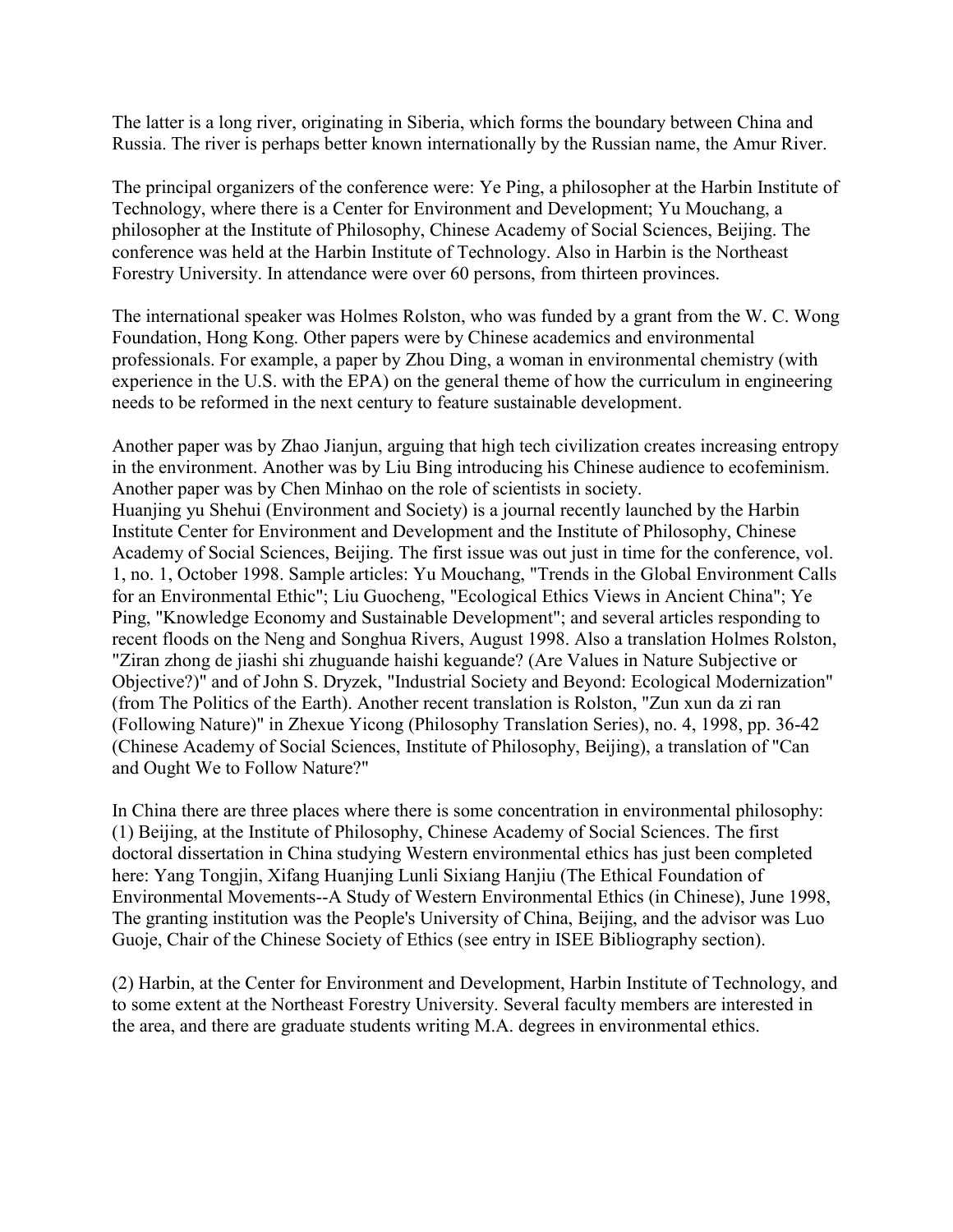(3) Inner Mongolia University, Huhohaote. A philosopher named Bao Qingde and two colleagues, are interested in (a) ecology and conservation of grasslands, (b) self-organization of nature, (c) theories in ecophilosophy.

At the Northeast Forestry University, there is an active ecology laboratory, the Open Research Laboratory of Forest Plant Ecology, with some advanced research, all the way from molecular biology to ecosystem assessment. There is also the only College of Wildlife Resources in China. Jia Jingbo, vice director, is also chief editor of Chinese Wildlife, most articles in Chinese, some in English.

On the last days of the conference, the entire group concluded the conference with a trip to the Liangshui (Cold Water) Nature Reserve (about a 12 hour bus ride away). In addition to the conservation area, there is an experiment station and experimental forest of the Northeastern Forestry University. There are also buildings for environmental education, student groups, and tourists. The staff includes 2 professors, 18 engineers, and many other professionals. This is the only place in China to see significant areas of undisturbed Korean pine forests. There are 30-40 Master's theses, and 1-2 Ph.D. theses done here each year.

The managers are trying to emphasize the scenery combined with a scientific appreciation of the preserved forests. This area, formerly subject to much timber exploitation, became a national level nature reserve in 1997, and, at the same time, became one of twelve reserves in China that is a Man and Nature Biosphere Reserve. The area has long winters, dry springs, and is difficult for agriculture. The forest of most interest is of mixed deciduous trees and Korean pine, a threatened species, found only in northeast Asia, China, Russia, and northern Korea. China had 60% of the pine, 30% was in Russia, and only 10% was in Korea, though it was named from there. Rare specimens of the tree, though no forests, have been found in Japan.

Nature reserves in China. There are 333 nature reserves in China (1986), and there were none in the 1950s. There is a goal of 500 reserves by the turn of the century. The present People's Republic was founded in 1949. The first nature conserve was in 1956; in 1966 there were nineteen. From 1966-1976 the "cultural revolution" damaged many of these reserves, some destroyed. From 1976 onward, there has been steady progress. In 1981 there were 76 reserves. Today there are 300+ national reserves, with a combined area of 19.33 million hectares. An English language account is: Li Wenhua and Zhao Xianying, China's Nature Reserves. Beijing: Foreign Languages Press, 1989. ISBN Hardcover 0-8351-2105-4 or 7-119-00495-6. Softcover: 0-8351-2108-9 or 7-119-00496-4.

Three significant areas of wildlands remain in China.

(1) Daxinganling. the Major Xing'an Mountains, in northeast China. Largely forested.

(2) Tibet, especially the river gorges, often little known.

(3) Tibet - Sichuan Border, 8,500 km.2 A very dry, uninhabited area, designated for conservation but there are only fifty security guards. The three areas combined form perhaps more than 2% of the total area of China. There are also wild areas in Inner Mongolia.

Jilin People's Publishing House (Jilin is a province in China) has published a series, the Green Classical Library, now 11 volumes, 8 American authors, including Thoreau, Walden; Carson,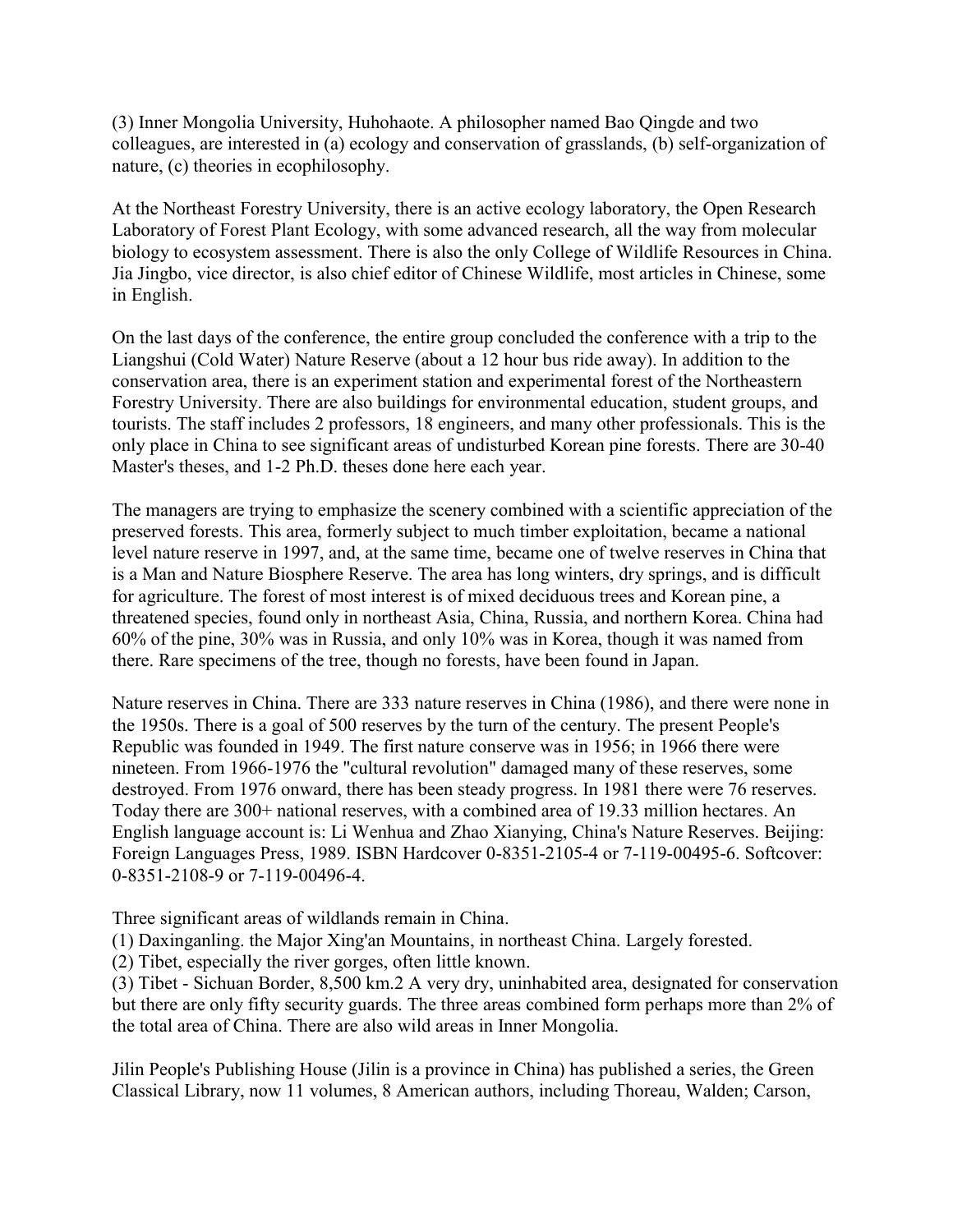Silent Spring; Leopold, Sand County Almanac; Commoner, Closing Circle; Meadows, Limits of Growth; During, How Much Is Enough?; Brundtland Report, Our Common Future. Holmes Rolston's Philosophy Gone Wild appears in this series, spring 1999, and forthcoming are Merchant, Death of Nature; Muir, Our National Parks; McKibben, End of Nature.

Most of northeastern China is the great Northeastern Plain, sometimes called the Manchurian Plain, the largest plain in China. It is suitable for mechanized farming, and huge areas are planted with wheat, corn, soy beans, rice, sugar beets, sunflowers. There are very few trees on this landscape that have not been planted, typically poplars in long rows along roads, or on either side of the train tracks. Also, there are not many fences on the landscape, no long running fences, though there are many wooden or stone fences adjacent to the houses. If cattle are out in the big fields, someone is watching them.

On this plain, there is also the largest oilfield in China.

There is also much wetland, vast marshes, and many areas that are subject to flooding, as happened last August. Near the city of Qighar, there is a wetland sanctuary for red-crowned cranes, the Zhalong Nature Reserve. A young girl here, working with the cranes, was trying to save an injured bird when she drowned. This was featured on national television in 1997, a moving story, with a song accompanying the film that became popular.

In the countryside, there are many slogans about family planning, and many slogans about land use. The Chinese estimate that their population policy results in 20 million fewer babies a year. Local governments can sell land for commercial use, although the national government dislikes this.

Another Nature Reserve is called Wudalianchi, or the Five Joined Lakes Nature Reserve, the site of fourteen volcanoes, with the last extensive eruption 1719-1721. Much of the country is too volcanic to farm (like the Craters of the Moon area in Idaho), but there are some extensively forested areas. The five lakes were formed by lava flow, which flooded a river in various places. In Jilin province, on the eastern side, the countryside becomes much more hilly, and there are considerable forests in the hills. This countryside becomes more picturesque, rolling topography, somewhat like the eastern U.S., though flat bottomed with rice fields. From the train, the rice stalks and corn stalks stacked in the fields, and the linear patterns of the rice fields catch the sun and shade nicely, and form quite aesthetically pleasant landscapes.

On the eastern side of Jilin province, bordering North Korea is the Changbai ("Ever-white") Mountain Nature Reserve, also a UN Man and Nature Biosphere Reserve, and one of the oldest of the Chinese nature reserves, preserved since the 1600's owing to some folk beliefs about ancestors of the Ching (Qing) dynasty and mountain gods here. Here there is a fairly intact comprehensive ecosystem, with primeval forests, notable for montane fauna and flora, including bear, boar, a native goat, and tiger, also the only alpine tundra in east China. The main summit here is 2,691 meters (8,929 ft.), alpine here with continuous forests to the sea. There are four Siberian tigers in the sanctuary. The area is famous for ginseng, which attracts tourists. There are also primeval groves of Korean pine.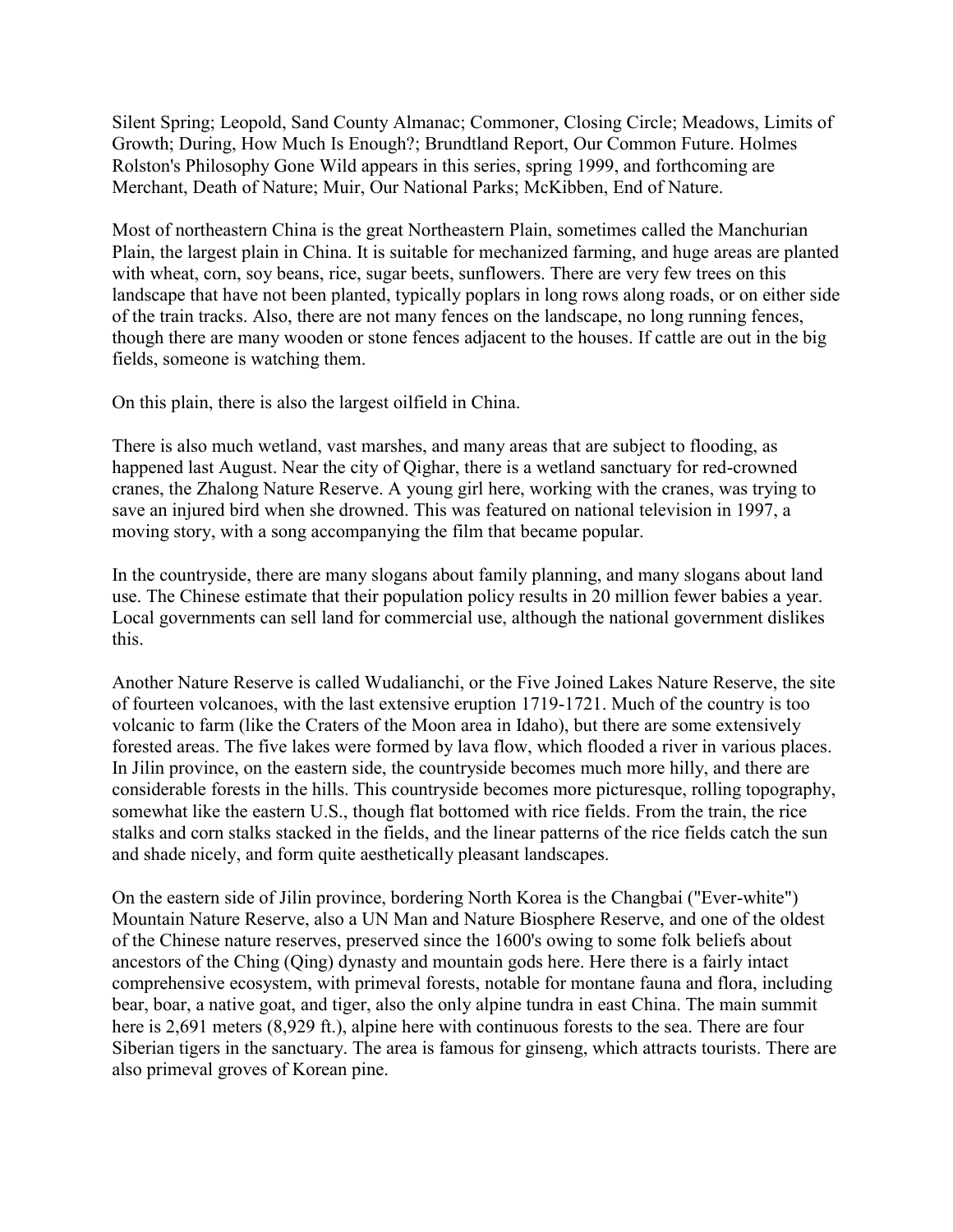Every city in China of any size has an active Environmental Protection Bureau, but is facing difficult problems. Ethics and the environment for most persons in China is about 90% a pollution issue. Nearly 18 years of fast-paced industrial growth in China has produced the predictable environmental consequences, with five of China's biggest cities now ranking in the world's top 10 cities for polluted air. China's Environmental News, a national environmental daily, published a seven-part series of articles recently examining the alarming state of pollution in the country and the consequences it has wrought on both urban and rural communities.

"At present, the residents in a large number of China's largest cities are living under long-term, harmful air-quality conditions," Mr Zhao Weijun, vice-director of the air pollution department of the National Environmental Protection Agency, told the paper. Exacerbating the problem, he said, is that most people in China are unaware of the slow and long-term effects that high levels of dust particles and toxic chemicals have on human health. Acid rain, which is said to fall over more than 40 per cent of the country, has come to be known as "an airborne god of death" because of the havoc which sulphur dioxide, a main by-product of the widespread use of coal as fuel in China, wreaks on agricultural lands.

In urban areas, out of every 100,000 people, an average of 35.6 die of lung cancer. The death rate due to respiratory diseases has seen a nearly 25% increase over the last 10 years. Air quality in Shenyang, Xian, Beijing, Shanghai and Guangzhou places them among the 10 most polluted cities in the world. According to a 1995 survey, the amount of dust in the air over China's northern cities surpassed World Health Organization standards by four to five times, while in southern Chinese cities, the amount is over three times the standard.

Car exhausts are also increasingly adding to China's air pollution woes. Despite low car-emission standards, only 61 per cent of the vehicles in Beijing met those standards last year. Worse, only 30 per cent of the capital's taxis made the grade, and few, if any, of the offending vehicles were removed from operation.

The Chinese government has attached much importance to cleaning up the environmental mess- but lacks funds. Also hampering efforts is the low-level of environmental awareness and inertia at huge loss-making, largely backward industrial state enterprises.

Station BTV, the main TV station in Beijing has an ongoing program called "Going with Nature," produced by a woman named Huo Xiu (who interviewed Holmes Rolston). For an earlier account of environmental ethics in China, see the ISEE Newsletter, vol. 2, #4, Winter 1991 (available on website).

(Contributed by Holmes Rolston, III.)

# **RECENT ARTICLES AND BOOKS**

Reminder: Environmental Ethics, Environmental Values, and the Journal of Agricultural and Environmental Ethics are not indexed here, but are included in the annual update on disk and on the website.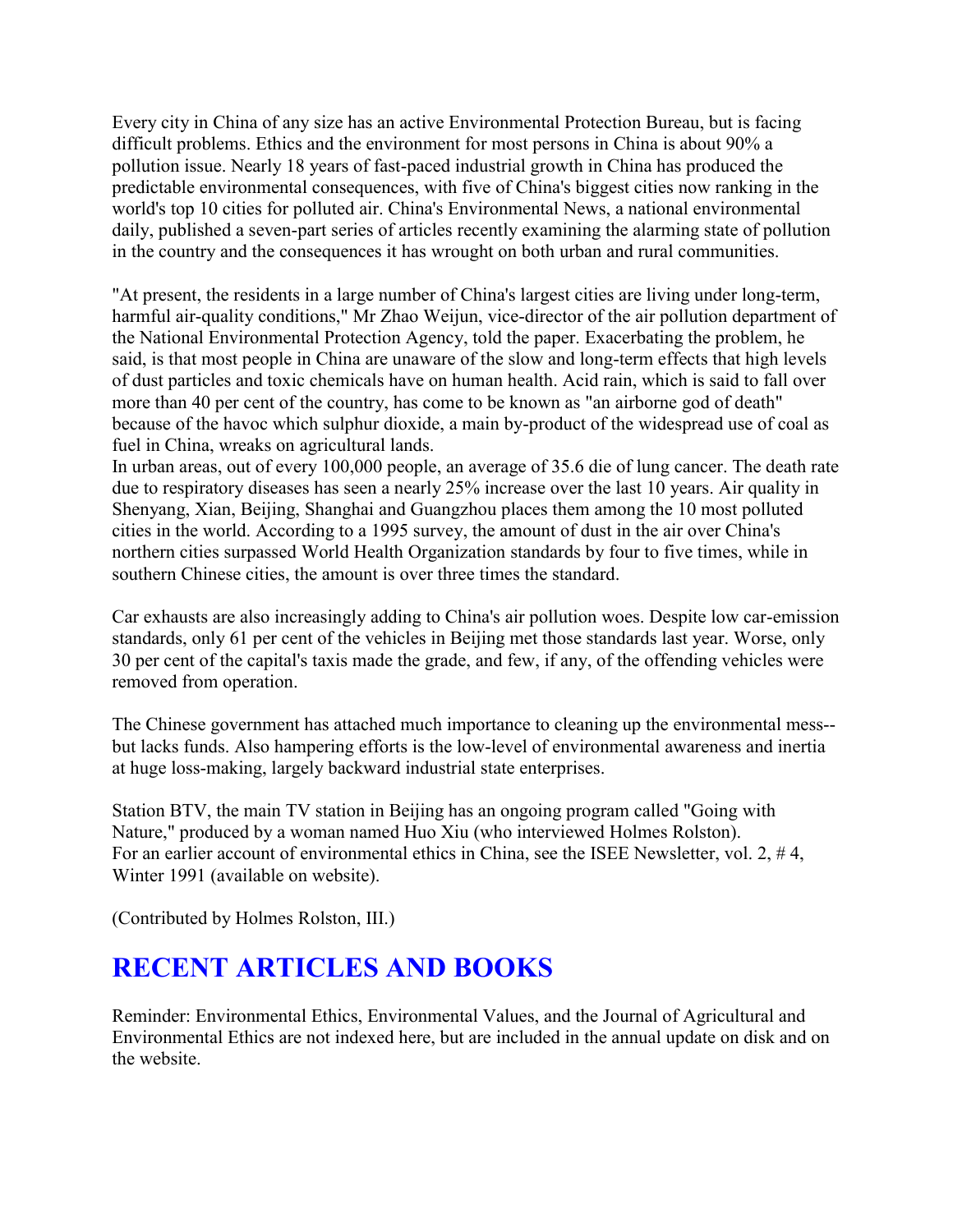--Westra, Laura, and Werhane, Patricia, eds. The Business of Consumption: Environmental Ethics and the Global Economy. Lanham, MD: Rowman Littlefield, 1998.

--Thomas, Rosamund M., ed. Teaching Ethics, Volume Three: Ethics and The Environment. Cambridge, UK: Centre for Business and Public Sector Ethics, and London: HMSO (Her Majesty's Stationery Office) and Ethics International Press, Ltd. 1996. 805 pp. ISBN 0 11 7020591. Environmental ethics from a business and policy perspective. These articles are not written by professional philosophers, but by professionals in business and government concerned for environmental responsibility. A massive volume. Some of these papers resulted from conferences held at the Cambridge Centre for Business and Public Sector Ethics on the environment.

Contains the following:

--Slater, R.W., "Changing the Way We Govern--Sustainable Development in Canada," pages 1- 30

--Osborn, F.A. (Derek), "Government Responsibility for the Environment: The United Kingdom Experience." pages 31-38

Gentry, Bradford S., "Differences in European and United States Approaches to Environmental Issues," pages 39-68

--Taylor, Derek, "Working with the Local Community to Produce a Local Agenda 21 Programme for a Sustainable Environmental: The Lancashire Model," pages 69-94 --Thomas, Christopher, "A Systematic Approach to the Adoption of Environmentally

Responsible Management," pages 97-111

--Stapleton, Julian, "The Environmental Imperative: An Industrial Perspective," pages 113-148 --Western, D.J., "Environmental Issues in Electricity Generation," pages 149-176

--Long, Roland, "The Ethics of Conservation: A Yorkshire Dales Perspective," pages 177-181

--Joy, David, "Quarrying in the Dales: Some Recent Developments," pages 183-189

--Jain, R.B., "The Bhopal Disaster Case," pages 191-237

--Carey, Bernard, "Environmental Ethics: A Framework for Analysis (With Special Reference to Environmental Audit)," 241-267. Includes a list of environmental legislation in New South Wales, Australia.

--Adams, Trevor, "Criminal and Civil Liability."271-290

--Tuppen, Chris, "Communicating with Customers--Some Environmental Dilemmas," 293-311

--Frederickson, H. George, "Should There Be Social Equity Between Generations?" pages 313- 326

--Thomas, Rosamund, "Nuclear Energy and Environmental Ethics," pages 327-347

--Osborn, F. A., "Environmental Policy Making--The Ethical Dimension," pages 357-394.

--"This Common Inheritance: Britain's Environmental Strategy: First Principles (United Kingdom White Paper 1990)", pages 393-431

--Royal Commission on Environmental Pollution (United Kingdom): Sixteenth Report: Freshwater Quality," pages 433-458

--Ishi, Hiroyuki, and Shimbun, Asabi, "Basic Environmental Attitudes in East and West--Why Do the Japanese Eat Whales?", pages 461-479

--"EC (European Communities) Eco-Management and Audit Scheme," pages 483-510 --Supreme Court of India, "Union Carbide Corporation v. Union of India," pages 513-618 --Macve, Richard and Carey, Anthony, "Corporate Environmental Disclosure: International Developments, Practice and Recent Recommendations," pages 621-638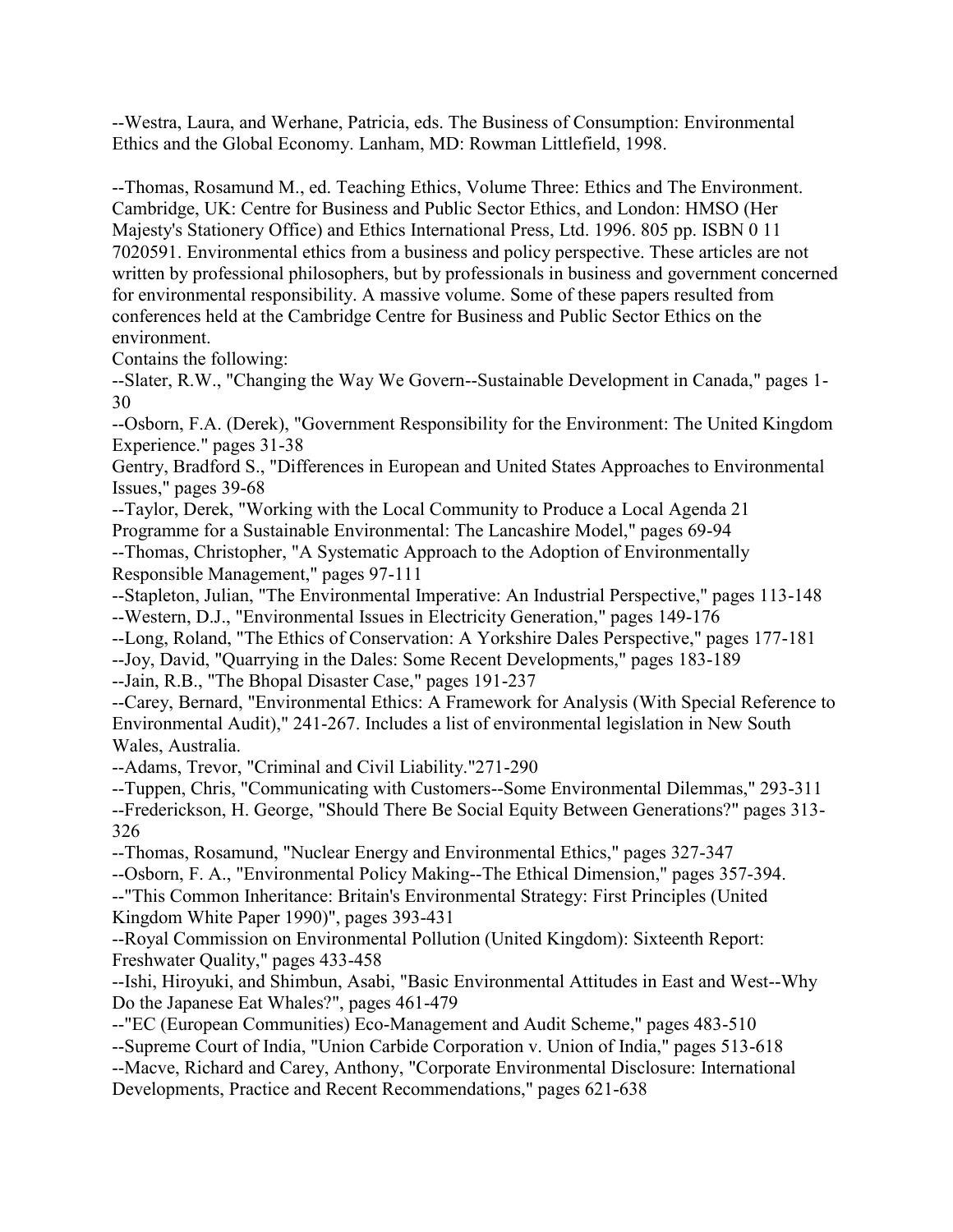--Russell, Colin A., "Troubled Waters: The Evolution Controversy," pages 641-669. Effect of evolution controversy on conservation of biodiversity

--Graham, Loren R., "Concerns about Science and Attempts too Regulate Inquiry," pages 671- 696

--Berry, R. J. (Sam), "Environmental Knowledge, Attitudes and Action: A Code of Practice," pages 697-714

--Dwivedi, O. P., "An Ethical Approach to Environmental Protection: A Code of Conduct and Guiding Principles," pages 715-736

--Callicott, J. Baird, Beyond the Land Ethic. Albany, NY: SUNY Press, 1999. A sequel to In Defense of the Land Ethic (SUNY Press, 1989). This compilation collects many of the author's scattered journal articles and book chapters published in the intervening decade. An introduction locates environmental ethics in the wider discipline of philosophy and sets each item in the collection in its context. Contents:

1. Introduction: Compass Points in Environmental Philosophy

I. Practicing Environmental Ethics

- 2. Environmental Philosophy Is Environmental Activism: The Most Radical and Effective Kind
- 3. How Environmental Ethical Theory May Be Put Into Practice

4. Holistic Environmental Ethics and the Problem of Ecofascism

II. The Conceptual Foundations of the Land Ethic Revisited

5. Just the Facts, Ma'am

6. Can a Theory of Moral Sentiments Support a Genuinely Normative Environmental Ethic?

7. Do Deconstructive Ecology and Sociobiology Undermine the Leopold's Land Ethic?

III. Moral Monism vs. Moral Pluralism

8. The Case Against Moral Pluralism

9. Moral Monism in Environmental Ethics Defended

IV. Nature's Intrinsic Value

10. Genesis and John Muir

11. Rolston on Intrinsic Value

12. Intrinsic Value in Nature: A Metaethical Analysis

V. Ecological Metaphysics in Agriculture, Medicine, and Technology

13. The Metaphysical Transition in Farming: From the

Newtonian-Mechanical to the Eltonian-Ecological

14. Environmental Wellness

15. After the Industrial Paradigm, What?

VI. Toward a New Philosophy of Conservation

16. Whither Conservation Ethics?

17. Aldo Leopold's Concept of Ecosystem Health

18. The Value of Ecosystem Health

19. Ecological Sustainability as a Conservation Concept

Callicott is in philosophy at the University of North Texas, and is president of ISEE.

--Golley, Frank, A Primer for Environmental Literacy. New Haven: Yale University Press, 1998. 254 pages. \$ 18.00 softback; 37.50 hardback. Presents the key concepts of the environmental sciences in an accessible style that can be understood by those who are not natural scientists. Unique in breadth and simplicity. Uses a top-down approach, beginning with the Earth and going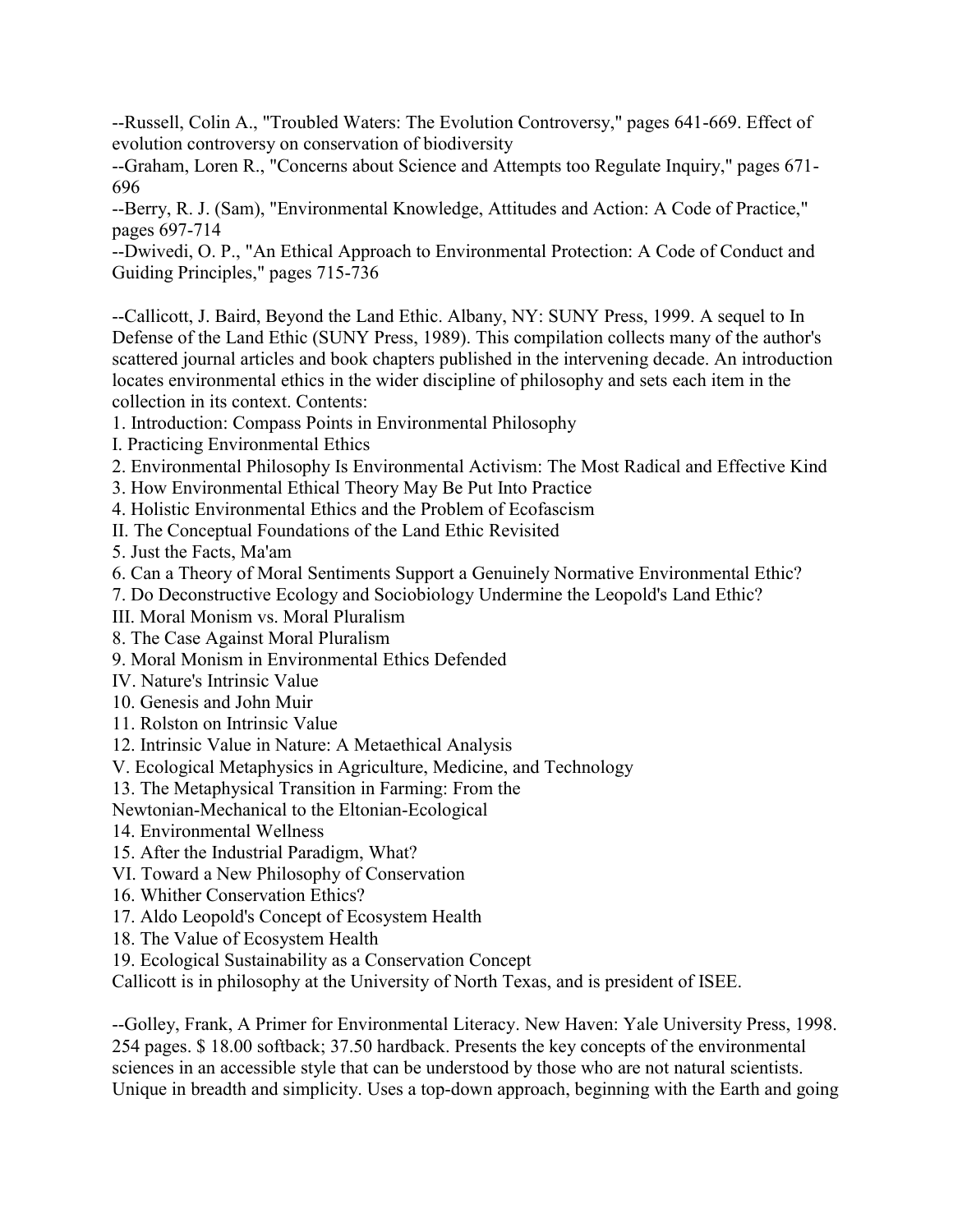to the individual. Comments on the ethical, social and political implications of the concepts, presented in an implication section in each chapter, offering insight into the philosophy of the author. Tested in five classes on environmental concepts for the Environmental Ethics Certificate Program at the University of Georgia. Golley is Research Professor at the Institute of Ecology of the University of Georgia and is currently Chair of the Environmental Ethics Certificate Program.

--Buchanan, Patrick, The Great Betrayal: How American Sovereignty and Social Justice Are Being Sacrificed to the Gods of the Global Economy. Little, Brown. Reviewed by Cobb, John B., Jr., in "Against Free Trade: A Meeting of Opposites," Christian Century 115 (no. 29, October 28, 1998):999-1002. Cobb is against free trade because of what it does to third-world labor and the environment; Buchanan is against free trade because it undermines American justice and national sovereignty. But liberal and conservative meet surprisingly. "The real divisions of our time are not between left and right but between nations and the globalist delusion." "America's wealthiest 1 percent, which controlled 21 percent of America's wealth in 1949, now [1995] controls 40 percent. ... Top CEO salaries--44 times the average wage of a worker in 1965--have soared to 212 times." Is there a way to combine economic nationalism and a wider loyalty to Earth and all its people?

--Randolph, Richard O., Race, Margaret S., and McKay, Christopher P., "Reconsidering the Theological and Ethical Implications of Extraterrestrial Life," CTNS (Center for Theology and the Natural Sciences) Bulletin 17 (no. 3, Summer 1997):1-8. With some inquiries into environmental ethics on Mars. Ought it to be resuscitated and made habitable? Or is it more appropriate to let it remain lifeless. Can it have intrinsic worth if lifeless?

--Yang, Tongjin, Xifang Huanjing Lunli Sixiang Hanjiu (The Ethical Foundation of Environmental Movements--A Study of Western Environmental Ethics (in Chinese). Ph.D. thesis at The People's University of China, Beijing, June 1998. The first doctoral dissertation in China studying Western environmental ethics. The advisor was Luo Guoje, Chair of the Chinese Society of Ethics. Developing an environmental ethics in China requires an analysis of Western environmental ethics. Surveys various types of environmental ethics with detailed analysis of anthropocentric ethics, animal welfare ethics, biocentrism, and ecocentrism. These schools differ in regard to who is morally considerable, a moral patient. Anthropocentrism is necessary but not sufficient. An authentic environmental ethics must embrace animal welfare, biocentrism, and ecocentrism. Confucian and Taoist virtue ethics can provide grounds for harmonizing these differing schools. Virtuous persons express concern for nonhumans as well as for humans. The differing schools become complementary, resulting in a comprehensive and inclusive ethic. Yang continues his research at the Institute of Philosophy, Chinese Academy of Social Sciences, Beijing. He is the translator for a Chinese edition of Holmes Rolston's Environmental Ethics, forthcoming June 1999.

--Rich, Bruce, Mortgaging the Earth: The World Bank, Environmental Impoverishment, and the Crisis of Development. Boston: Beacon Press, 1994.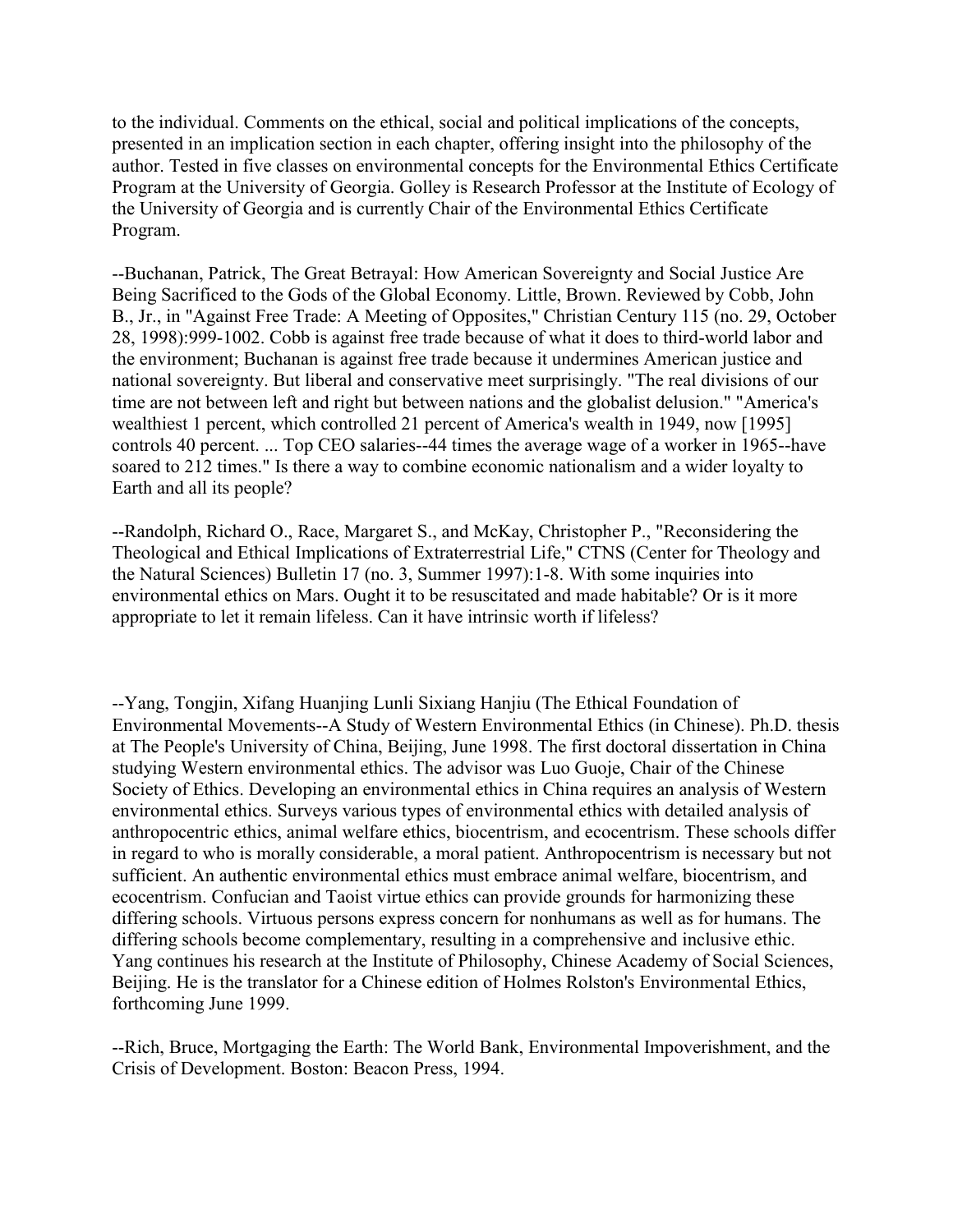--Steingraber, Sara, Living Downstream: An Ecologist Looks at Cancer and the Environment. Reading, MA: Addison-Wesley, 1997.

--Gadgil, Madheva, and Guha, Ramachandra, "Ecological Conflicts and the Environmental Movement in India," in Gahi, Dharam, ed., Development and Environment: Sustaining People and Nature (Blackwell: Oxford and Cambridge, 1994).

--Bengston, David N. and Xu, Zhi., Changing National Forest Values: A Content Analysis. USDA Forest Service General Technical Report NC-323, 1995. 29 pages. The authors identity four ways in which people value forests and forest ecosystems: (1) economic/utilitarian, (2) life support, (3) aesthetic, and (4) moral/spiritual. These values are either instrumental, where the good is equated with some desirable human end, or non-instrumental, the worth of something seen as an end in itself. It is important to separate values from objects-of-value. "Objects of value are the things that we care about or think are important, values are the ways in which we care about those things. Values are a conception of what is good about objects of value. Confusion between values and objects of value is common because the dividing line between these two concepts is subjective and dependent on how the terms are defined" (p. 6). Report produced at the U.S. Dept. of Agriculture, Forest Service, North Central Forest Experiment Station, 1992 Folwell Ave., St. Paul, MN 55108.

--Loomis, John, and Sorg, Cindy, A Critical Summary of Empirical Estimates of the Values of Wildlife, Wilderness and General Recreation Related to National Forest Regions. Fort Collins, CO: 1982. 140 pages. In Colorado State University Library.

--Forest Ecosystem Management Assessment Team, US Forest Service (FEMAT), Forest Ecosystem Management: An Ecological, Economic, and Social Assessment. Washington: U. S. Government Printing Office, 1993.

--Houlgate, Stephen, ed., Hegel and the Philosophy of Nature. Albany, NY: State University of New York Press, 1998. 354 pages. The contributors claim that, far from being surpassed by nineteenth and twentieth century scientific developments, Hegel's philosophy of nature continues to have great significance for our understanding of the natural world. Houlgate is in philosophy at the University of Warwick.

--World Conservation Monitoring Centre (WCMC), The World List of Threatened Trees. Cambridge, UK: World Conservation Press, 1998. ISBN 1 899628 10 X. This report finds that 10% of the world's 100,000 tree species are under threat, naming 976 species that are critically endangered and facing extinction, with many thousands of other species at threat. One such tree is frankincense. The report's grim bottom line is that habitat destruction threatens these trees and for three-quarters of them nothing is being done about it. Only 12% of tree species are in protected areas. Bird Life International published a similar report in 1994 and found that 11% were incidental. This report argues that the similar proportions are not incidental. A summary is Williams, Nigel, "Study Finds 10% of Tree Species Under Threat," Science 281(4 September 1998):1426.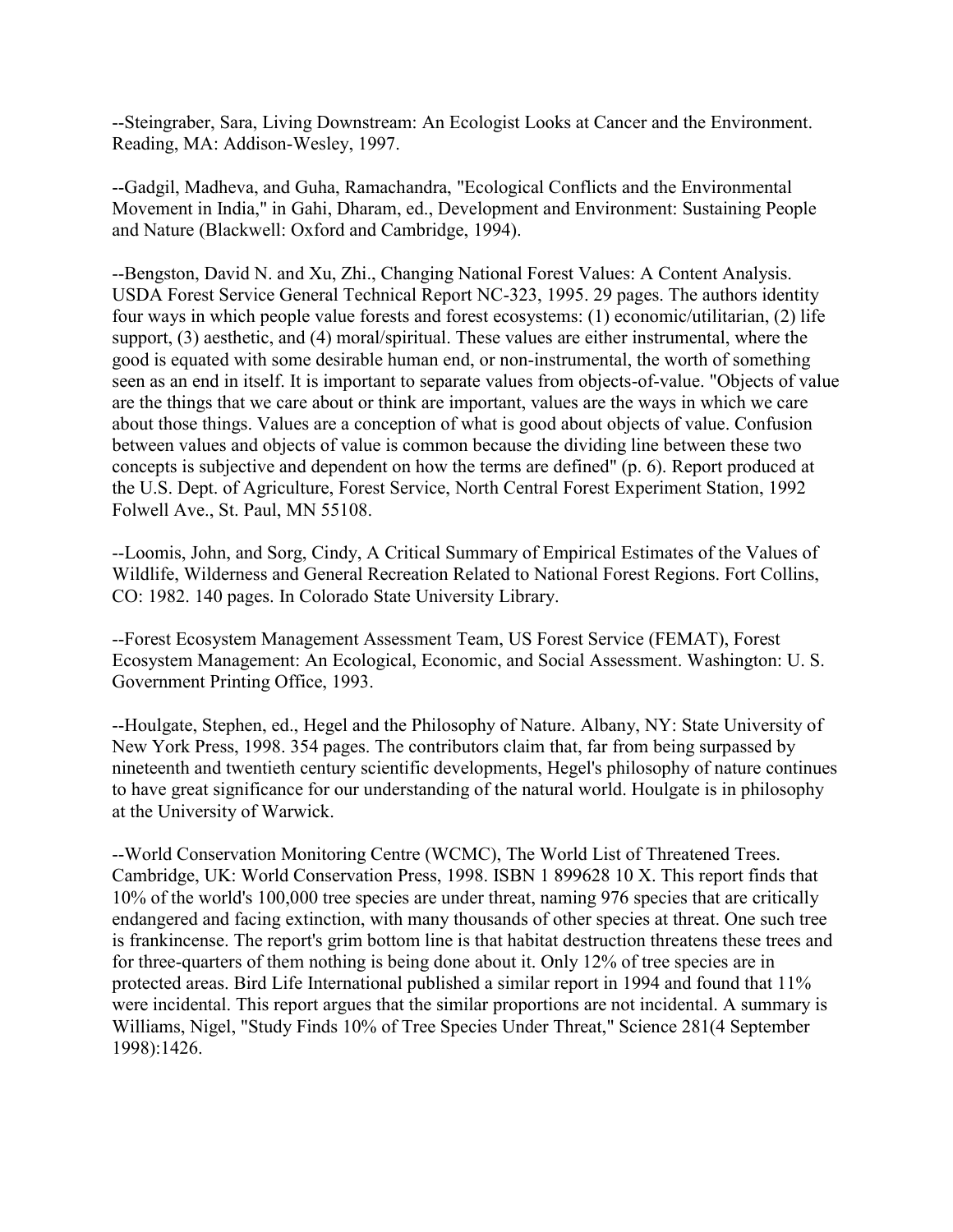--Kline, Benjamin, First Along the River: A Brief History of the U. S. Environmental Movement. San Francisco, CA: Acada Books, 1997. 176 pages. "The environmental movement is part of a long struggle to manage our natural resources more responsibly. What we decide to do about our environment today affects human existence forever, whether for good or bad. ... Despite many obstacles, the people of the United States have accepted the daunting challenge of dealing with environmental decay and, with the often contentious behavior of an open society, accomplished a great deal" (p. 139). Kline teaches history at San Jose State University, San Jose.

--Wootton, R. J., Kukalová-Peck, J., Newman, D. J. S., and Muzón, J., "Smart Engineering in the Mid-Carboniferous: How Well Could Paleozoic Dragonflies Fly?" Science 282(23 October 1998):749-751. "Insect wings ... are proving to be spectacular examples of microengineering. ... The dragonflies ... are supremely versatile, maneuverable fliers, and this is reflected in their wing morphology." A related story is Vogel, Gretchen, "Insect Wings Point to Early Sophistication," Science 282(23 October 1998):599-601. "The insects come equipped with highly engineered wings that automatically change their shape in response to airflow, putting the designers of the latest jet fighters to shame." Well, so much for blind, dumb, stupid evolution.

--Sen, Amartya, "What to Do About Famine." Interview in Newsweek, November 2, 1998. Sen just won the Nobel Prize in Economics. The Indian economist is widely regarded as the conscience of the profession, having devoted his career to "the downside of economics," while other economists analyze how to make a big profit. Sen analyzes the causes of famines and how to prevent them. "Famines have never occurred in democratic countries, even very poor ones, that have regular elections and a free media." Sen was long at Harvard but recently retured to become master of Trinity College at Cambridge, his alma mater.

--Kerr, Richard A., "Acid Rain Control: Success on the Cheap," Science 282(1998):1024-1027. The free-market approach has curbed acid rain beyond expectations and far cheaper than predicted. At many plants, sulphur dioxide emissions have already dropped beyond those required by law. The cost estimates are about \$ 1 billion a year, dramatically lower than earlier forecasts of \$ 10 billion. Multiple factors are involved, with economists still asking why, but one factor has been the flexibility in the emissions trading system (the so-called "rights to pollute"). A new round of reductions is forthcoming. Can anything like this work for reducing global carbon dioxide emissions?

--Sepänmaa, Yrjö, "Experiences of the Bog," Form Function Finland no. 70, 2/1998, pages 32- 37. This journal is published by the Finnish Society of Crafts and Design/Design Forum Finland, Unionkatu 14, FIN-00130 Helsinki, Finland. E-mail: form.function@designforum.fi Aesthetic aspects of Finnish boglands. An article in connection with the Third International Conference on Landscape Aesthetics, Aesthetics of Bogs and Peatlands, held in Ilomantsi, Finland, June 1998.

--Gross, Michael, Life on the Edge: Amazing Creatures Thriving in Extreme Environments. Plenum, 1998. \$ 25.95. The extent to which living organisms, predominantly single-celled, are found thriving in situations so extreme as to have been assumed, until recently, to be unable to support life. Bears on the origin of life on Earth, also the possibility of extra-terrestrial life. Also the ingenuity of life on Earth.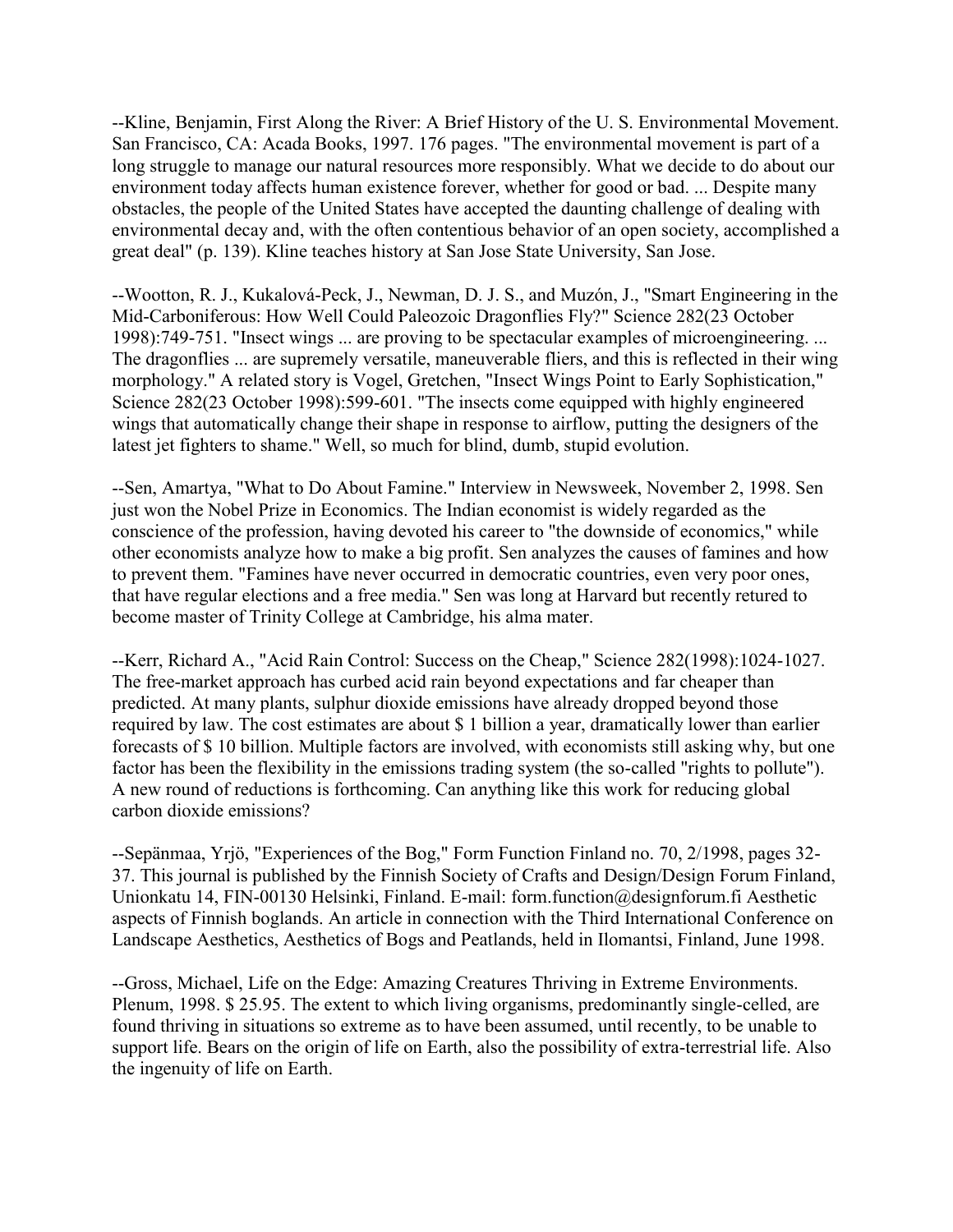--Volk, Tyler, Gaia's Body: Toward a Physiology of Earth. Springer-Verlag, 1998. \$ 27.00. Cycles, interactions in and between atmosphere, oceans, earth, and living organisms, in support of Lovelock's Gaia hypothesis.

--Tangley, Laura, "How Many Species Exist," National Wildlife 37 (no. 1, December/January 1999):32-33. The question takes on increasing significance as plants and animals vanish before scientists can identify them. 1.7 million have been named. 13,000 more are named each year. Most of the unnamed ones are invertebrates. There are fewer than 200 scientists in the world who can name tropical beetles, a group that may account for one-third of all the species on Earth. Scientists are so much in the dark that estimates of the unknown invertebrates vary widely, from 3 to 5 to 10 billion species.

--Butler, Victoria, "Unquiet on the Western Front: Controversy in Kenya," International Wildlife 28 (no. 6, Nov./Dec. 1998): 12-24. Controversy about conservation strategy and the extent to which it can and ought to include local peoples, in a land where the population has grown from 9 to 28 million in three decades, and encroachments on wildlife parks has reduced the wildlife by 44%, both by direct impact and by reduced buffer zones. The current head of the Kenya Wildlife Service is David Western, who favors more concessions to local people. Former head Richard Leakey takes a harder line and believes that the concessions will prove the park's undoing, as well as unraveling Kenya's tourism, vital in the Kenyan economy.

--Dailey, Gretchen and a dozen others, "Food Production, Population Growth, and the Environment," Science 281(28 August 1998):1291-1292. World population has increased at a historically high average rate of 1.8% annually since 1950, but cereal production has more than kept pace. Global statistics are misleading, however. One has to look at food production through a local lens. The increased production may not be sustainable, and the social costs of such production, counting hidden costs, often exceed the market prices. The purchasing power of the poor may be so weak that they are undernourished, even if there are ample supplies. More green accounting and genuine progress indicators are needed.

--Chazdon, Robin L., "Tropical Forests- Log'Em or Leave'Em?" Science 281(28 August 1998):1295-1296. Isolated forest fragments, logged forests, and second-growth forests are now being recognized for their value in the conservation of biodiversity, for example in forests of Borneo. But these results cannot be generalized to all forests, and other forests are unlikely ever to recover their original composition after logging. Chazdon is in ecology and evolutionary biology at the University of Connecticut, Storrs.

--Hammond, Allen, Which World? Scenarios for the 21st Century. Washington, DC: Island Press, 1998. There are thee scenarios: (1) the market world: a new golden age of prosperity, (2) the fortress world of instability of violence, and (3) the transformed world: changing the human endeavor. Hammond favors the latter, where fundamental social and political changes give rise to enlightened policies and voluntary actions that direct and supplement market forces. This is already beginning as attested by the greening of global corporations, altered government policies, the rise of citizen groups, and a new age of philanthropy. This study is a joint venture of the Brookings Institution, the Santa Fe Institute, and the World Resources Institute. Hammond was formerly editor-in-chief of the annual World Resources.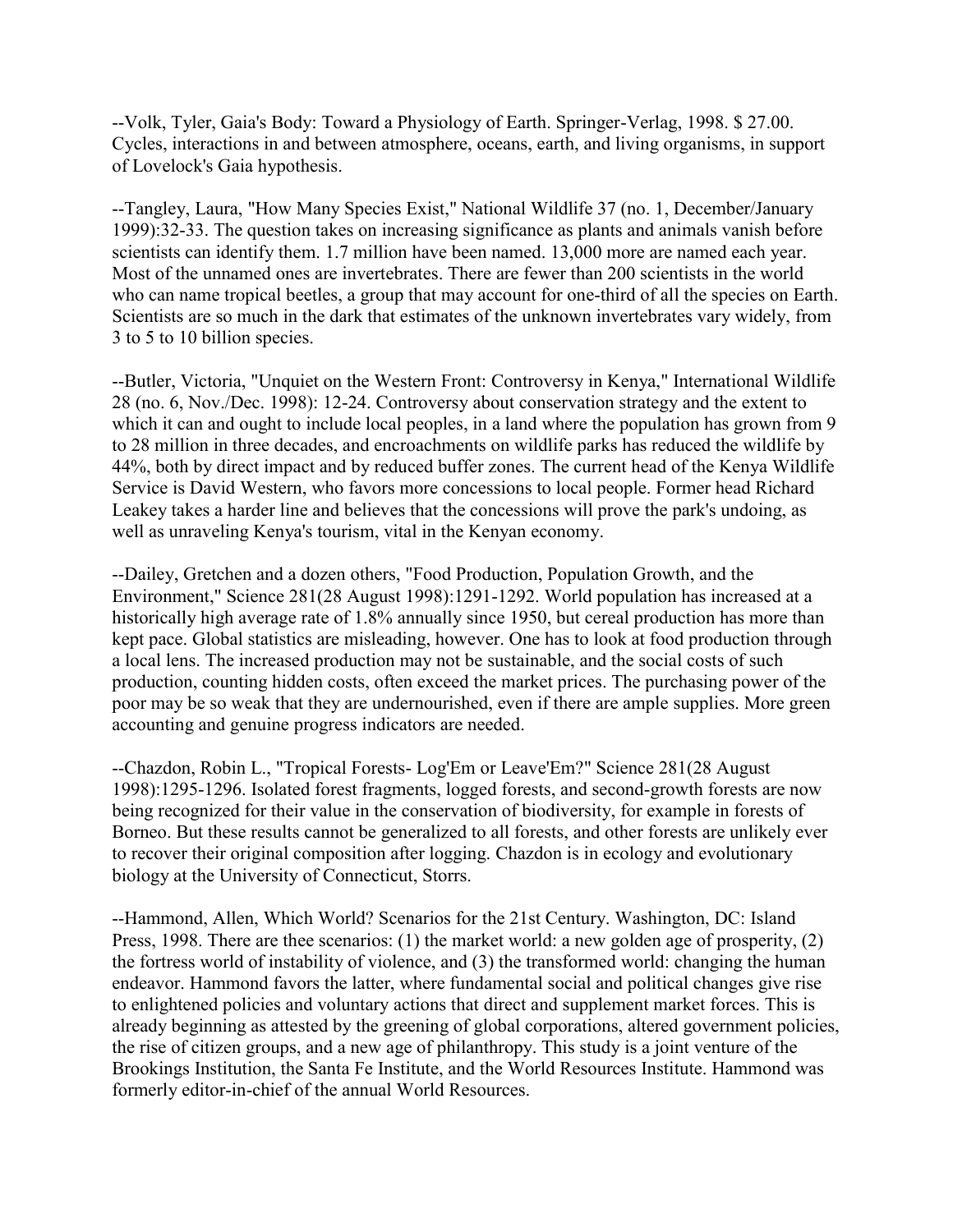--Laurance, William F., et al, "Biomass Collapse in Amazonian Forest Fragments," Science 278(7 November 1997):1117-1118. With commentary: Williams, Nigel, "Rain Forest Fragments Fare Poorly," Science 278(7 November, 1998):1016. In one of the longest studies, isolated fragments of rain forest suffer greatly around their edges, losing considerable amounts of biomass and species.

--Young, Oran R., ed. Global Governance: Drawing Insights from the Environmental Experience. Cambridge, MA:MIT Press, 1998. 344 pp. paper \$22.50, Cloth \$40. Contributors draw upon the experiences of environmental regimes to examine the problems of international governance in the absence of a world government.

--Victor, David G., Raustiiala, Kal, Skolnikoff, Eugene B., eds. The Implementation and Effectiveness of International Environmental Commitments: Theory and Practice. Cambridge, MA: MIT Press, 1998. 686 pp. Paper \$25, Cloth \$50. Contributors examine how international environmental agreements are put into practice. Their main concern is effectiveness--the degree to which such agreements lead to changes in behavior that help to solve environmental problems. Their focus is on implementation--the process that turns commitments into action.

--Creighton, Sarah Hammond. Greening the Ivory Tower: Improving the Environmental Track Record of Universities, Colleges, and Other Institutions. Cambridge, MA: MIT Press, 1998. 372 pp. Paper \$25. A motivational and how-to-guide for staff, faculty, and students. Offers detailed "greening" strategies for those who may have little experience with institutional change or with the latest environmentally friendly technologies. The author was project manager of Tufts CLEAN.

--Lerner, Steve. Eco-Pioneers: Practical Visionaries Solving Today's Environmental Problems. Cambridge, MA: MIT Press, 1997. 440 pp. \$25. Lerner provides case studies of eco-pioneers who are exploring sustainable ways to log forests, grow food, save plant species, run cattle, build houses, clean up cities, redesign rural communities, generate power, conserve water, protect rivers and wildlife, treat hazardous waste, reuse materials and reduce both waste and consumption.

--Keohane, Robert O., Levy, Marc A., eds. Institutions for Environmental Aid: Pitfalls and Promise. Cambridge, MA: MIT Press, 1996. 480 pp. \$23.50. Draws on research from economics, international relations, and development assistance, as well as the growing literature on international environmental relations, to evaluate the effectiveness of international institutions designed to facilitate the transfer of resources from richer to poorer countries, in conjunction with efforts to improve the natural environment.

--Cebon, Peter, Dahinden, Urs, Davies, Huw C., Imboden, Dieter, Jaeger, Carlo C., eds. Views from the Alps: Regional Perspectives on Climate Change. Cambridge, MA: MIT Press, 1998. 536 pp. \$60. This book takes a regional approach to the Alpine region. The result of the ongoing Swiss research program Climate and Environment in the Alpine Region (CLEAR), it incorporates the work of an independent network of approximately fifty researches from a variety of disciplines.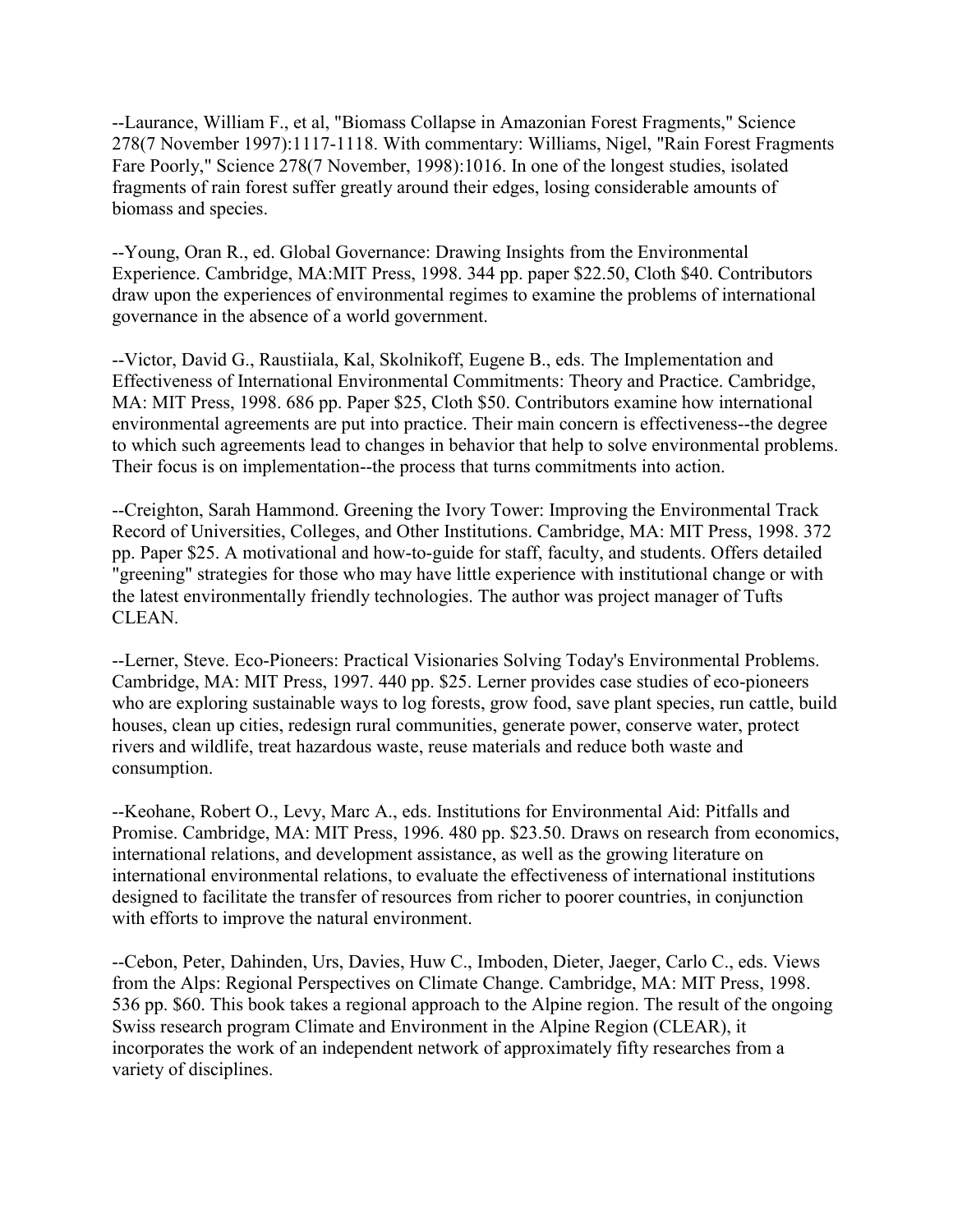--Pezzoli, Keith. Human Settlements and Planning for Ecological Sustainability: The Case of Mexico City. Cambridge, MA: MIT Press, 1998. 400 pp. \$40. The heart of the book is the story of what happened when residents of Los Belvederes, a group of Ajusco settlements, fought relocation by proposing that Los Belvederes be transformed into "Colonias Ecolthe bo Productivas", or productive ecology settlements. Through innovative organized resistance, their grassroots movement generated environmental and social action that eventually won crucial state support.

--Smith, Maureen. The U.S. Paper Industry and Sustainable Production: An Argument for Restructuring. Cambridge, MA: MIT Press, 1997. 300 pp. \$30. Smith outlines the basic structural characteristics of the U.S. pulp and paper industry and its relationship to the larger forest products sector, as well as its patterns of domestic and global fiber resource use. She reviews core technologies employed in virgin pulp production. She then reveals structural barriers within the industry that have impeded positive change and shows how these barriers are reinforced by the traditional isolation of environmental policy domains.

--Dauvergne, Peter. Shadows in the Forest: Japan and the Politics of Timber in Southeast Asia. Cambridge, MA: MIT Press, 1997. 336 pp. \$22. Although Japanese practices have improved somewhat since the early 1990's, Dauvergne maintains that corporate trade structures and purchasing patterns, timber prices, wasteful consumption, import tariffs, and the cumulative environment effects of past practices continue to undermine sustainable forest management in Southeast Asia.

--Nye, David E. Consuming Power: A Social History of American Energies. Cambridge, MA: MIT Press. 1997, 300 pp. \$25. Nye uses energy as a touchstone to examine the lives of ordinary people engaged in normal activities. He looks at how these activities changed as new energy systems were constructed, from colonial times to recent years. He shows how as Americans incorporated new machines and processes into their lives, they became ensnared in power systems that were not easily changed and resulted in a consumer culture.

--Arler, Finn, Svennevig, Ingeborg, eds. Cross-Cultural Protection of Nature and the Environment. Odense, Denmark: Odense University Press, 1997. 248 pp. Contents include the following:

--Norton, Bryan, "A Community-based Approach to Multi-generational Environmental Valuation," pp.17-28.

--Deshalit (de-Shalit), Avner, "Sustainability and the Liberal-communitarian Debate," pp. 29-41. --ONeill (O'Neill), John, "The Good Life Below the Snow-line: Pluralism, Community and Narrative," pp. 42-60.

--Agger, Peder, and Sandoe, Peter, "The Use of `Red Lists' as an Indicator of Biodiversity," pp. 61-70.

--Milton, Kay, "Nature, Culture and Biodiversity," pp. 711-83.

--Sorensen, Merete, "Increase of Biodiversity Through Biotechnology: Genetic Pollution or Second Order Evolution," pp. 84-92.

--Anker, Helle Tegner, "Biodiversity and the Importance of the Legal Framework," 93-106. --Richards, Paul, "Common Knowledge and Resource Conservation, Globally and Locally," pp. 107-118.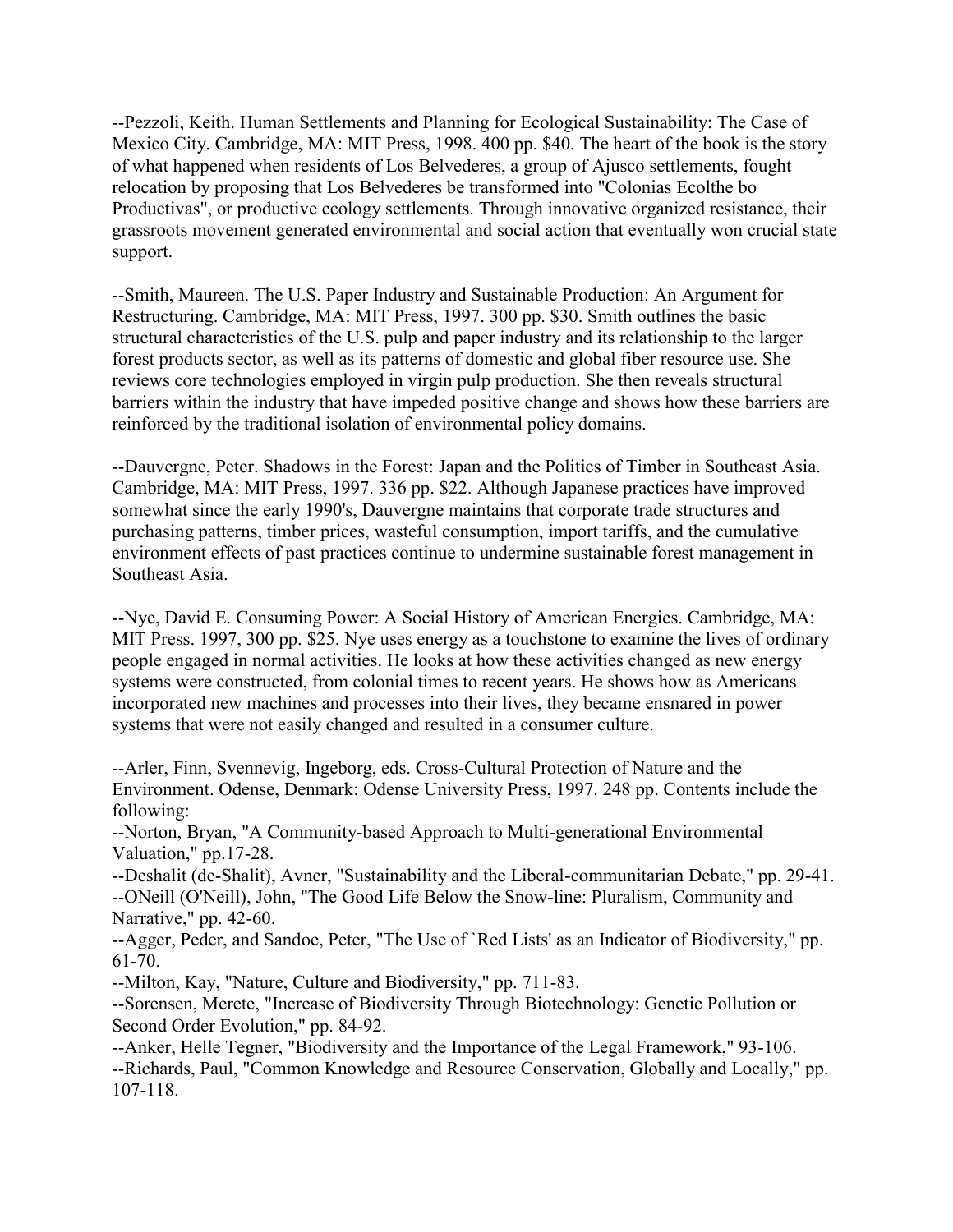--Posey, Darrell, "Utilizing Amazonian Indigenous Knowledge in the Conservation of Biodiversity: Can Kayapo Management Strategies Be Equitable Utilized and Applied?" pp. 119- 133.

--Foller, Maj-Lis, "Protecting Nature in Amazonia: Local Knowledge as a Counterpoint to Globalization," pp. 134-147.

--Svennevig, Ingeborg, "Local Peoples of the Western World: The Introduction of Local Cultures in the Wadden Sea Area," pp. 148-160.

--Pedersen, Poul, "Modernity, Nature and Ethics," pp. 161-175.

--Arler, Finn, "Global Partnership: A Matter of Friendship, Reciprocity or Mutual Advantage?" pp. 176-191.

--Jensen, Tim, "Religions and Conservation: A Survey," pp. 192-205.

--Kaarhus, Randi, "Policy Discourses on Environmental Problems in Ecuador and Norway: A Comparative Perspective," pp. 206-217.

--Lindegaard, Klaus, Segura, Olman, "Trade Offs in Joint Implementation Strategies: The Central American Forestry Case," pp. 218-231.

--Zeitler, Ulli, "Global Solutions and Local Understanding: Conceptual and Perceptual Obstacles to Global Ethics and International Environmental Law," pp. 232-244.

--Ghai, Dharam P., ed., Development and Environment: Sustaining People and Nature. Oxford and Cambridge: Blackwell Publishers, 1994. 263 pages.

Contents include the following:

--Hviding, Edvard, Baines, Graham, B.K. "Community-based Fisheries Management, Tradition and the Challenges of Development in Marovo, Solomon Islands," pp. 13-40.

--Amanor, Kojo, "Ecological Knowledge and the Regional Economy: Environmental Management in the Asesewa District of Ghana," pp. 41-68.

--Colchester, Marcus, "Sustaining the Forests: The Community-based Approach in South and South-East Asia," pp. 69-100.

--Gadgil, Madhav, Guha, Ramachandra, "Ecological Conflicts and the Environmental Movement in India," pp. 101-136.

--Joekes, Susan, Heyzer, Noeleen, Oniang'o, Ruth, Salles, Vania, "Gender, Environment and Population," pp. 137.

--Vivian, Jessica, "NGOs and Sustainable Development in Zimbabwe: No Magic Bullets," pp. 167-194.

--Ghimire, Krishna B. "Parks and People: Livelihood Issues in National Parks Management in Thailand and Madagascar," pp. 195-230.

--Utting, Peter, "Social and Political Dimensions of Environmental Protection in Central America," pp. 321-260.

--Cunningham, Andrew A., and Daszak, Peter, "Extinction of a Species of Land Snail Due to Infection with a Microsporidian Parasite," Conservation Biology 12(1998):1139-1141. The first documentation of an infection wiping out the last of a species. South Pacific snails are rare in nature. In the Society Island chain, 5,000 km. west of Hawaii, residents imported predatory snails from Florida to eat another imported snail that had become a pest. That was in 1986. But the new import preferred native snails. Scientists from the Zoological Society of London captured the last known individuals of Partula turgida to try to save them through a breeding program, in 1991. But, starting about 1994, the population dwindled from about 300 to 10.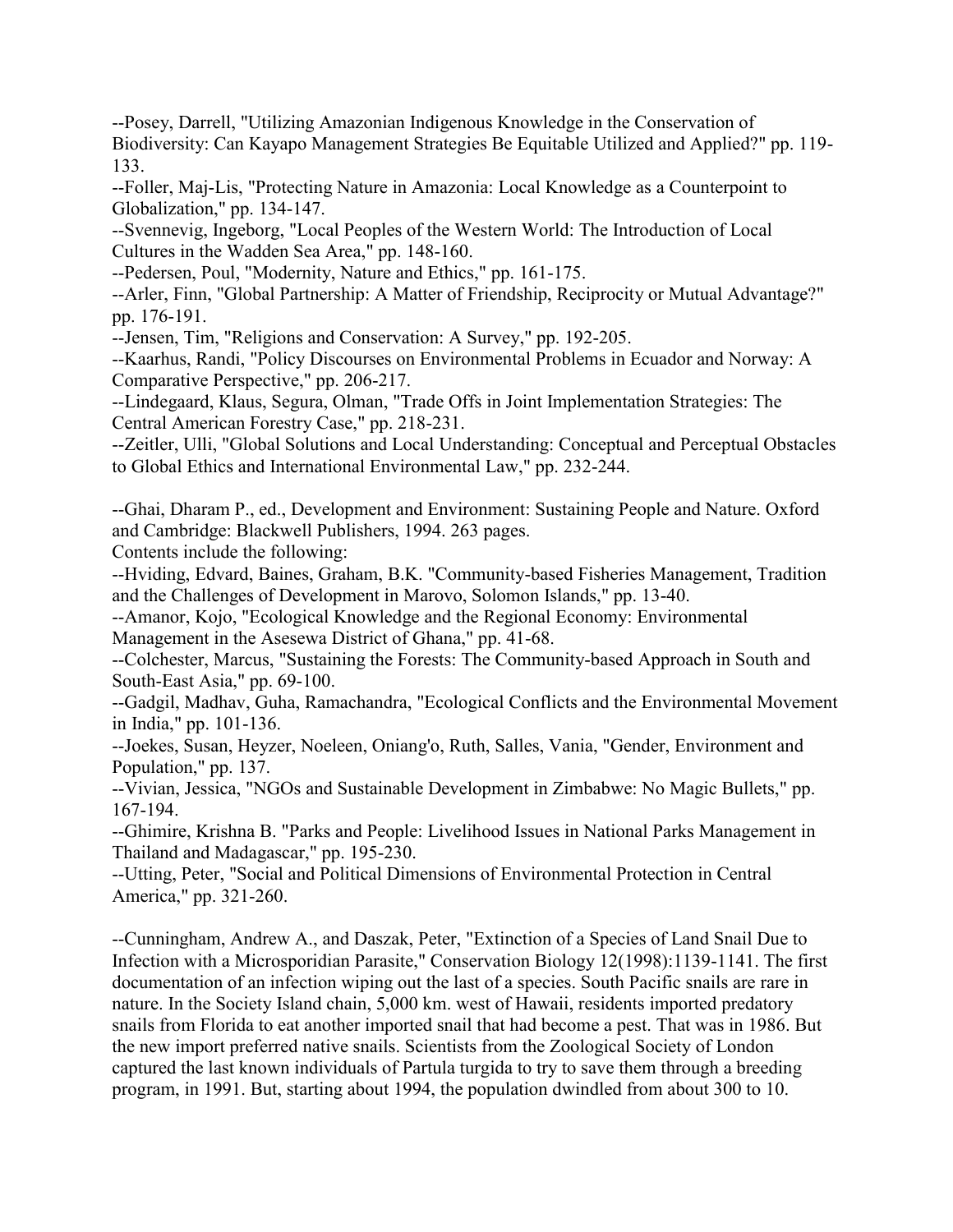Scientists became alarmed, but by the time they found out the trouble, it was too late. The snail became extinct. The cause was a new species of a microsporidian protozoan in the genus Steinhausia that had ravaged the snails digestive tracts. So endangered species recovery programs can be hazardous too. A summary story is Ferber, Dan, "Bug Vanquishes Species," Science 282(9 October 1998):215. Cunningham is at the Institute of Zoology, Regent's Park, London. Daszak is in the School of Life Sciences, Kingston University, Surrey, UK.

--Low, Nicholas, and Gleeson, Brendan, Justice, Society and Nature: An Exploration of Political Ecology. London: Routledge, 1998. 257 pages. Gleeson is at Australian National University, Canberra. Sample chapters: Justice in and to the Environment; Environmental Justice: Distributing Environmental Quality; Ecological Justice: Rethinking the Biases; Justice and Nature: New Constitutions?; The Dialectic of Justice and Nature. Low is in the Faculty of Architecture, Building and Planning at the University of Melbourne.

--Kemp, Elizabeth, ed., Indigenous Peoples and Protected Areas. London: Earthscan Publications, 1993. Includes Kemp, Elizabeth, "In Search of a Home: Living in or near Protected Areas."

--Goodin, Robert E., ed., The Politics of the Environment. Aldershot, Hants, UK; and, Brookfield, VT: Edward Elgar, 1994. 599 pages. Not cheap: \$ 140.00. Designed as a reference collection. Part I. Environmental Ethics, ten classical articles reprinted, from Passmore, Stone, Feinberg, Tribe, Sagoff, Hill, Elliot, Naess, Donald Regan, Plumwood. Part II. Environmental Action, 24 articles reprinted. The final article is: Goodin, Robert E., "International Ethics and the Environmental Crisis," reprinted from Ethics and International Affairs, 4(1990):91-105.

--Dryzek, John S., The Politics of the Earth: Environmental Discourses. Oxford, UK, and New York: Oxford University Press, 1997. 220 pages. An analysis of the main discourses that have dominated environmental affairs during the last three decades. Sample chapters: "Making Sense of Earth's Politics: A Discourse Approach"; "Leave It to the People: Democratic Pragmatism"; "Industrial Society and Beyond: Ecological Modernization"; "Save the World through New Consciousness: Green Romanticism"; "Save the World through New Politics: Green Rationalism": and Dryzek's conclusion: a reinvigorated "Ecological Democracy." Dryzek teaches political science at the University of Melbourne, Australia.

--Ridley, Matt, Down to Earth: A Contrarian View of Environmental Problems. London: Institute of Economic Affairs, 1995. 80 pages. Some claims:

"1. World population growth is decelerating; food, oil and copper are all cheaper and more abundant than ever before.

2. Global temperatures may actually be falling, according to satellite sensors.

3. The ozone layer is getting thicker, not thinner, over temperate latitudes.

4. Winter sown corn, not pesticide use, is responsible for the decline of songbirds on farmland.

5. Some scientists say 20 per cent of species will be extinct in 30 years, yet the actual extinction rate of birds and mammals is 0.00008 per cent a year.

6. Big-game hunters are the best hope for the survival of Africa's wildlife outside a few wellfinanced national parks.

7. Environmental lobbying organisations are spending more money on lawyers and marketing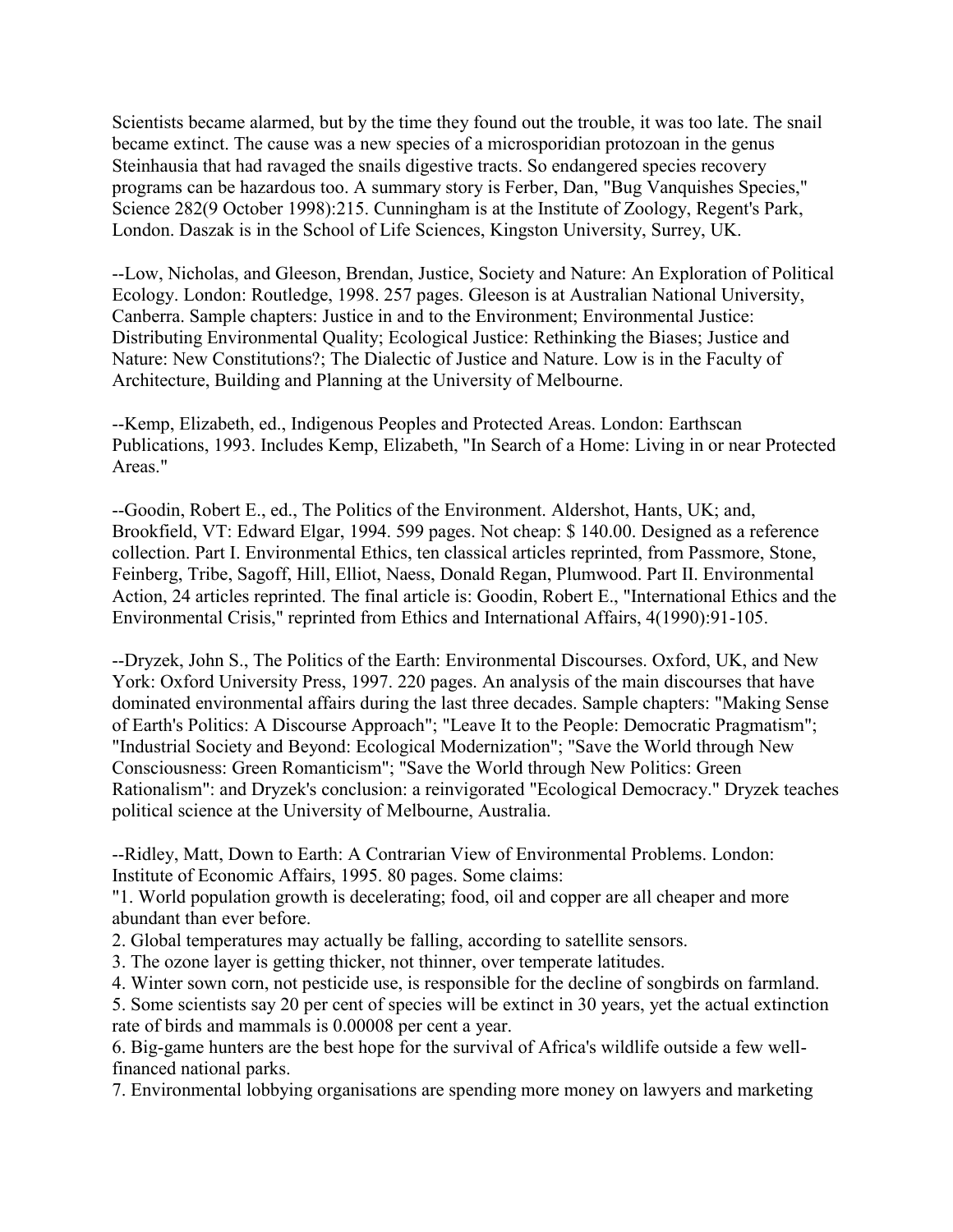men to grow their own budgets and less on naturalists and volunteers.

8. Forty per cent of all tress in Britain belong to the government, whose record of mismanagement of forest ecology, public access and finance is second to none.

9. Government conservation schemes are too defensive; their some aim is to protect rich habitats rather than to improve impoverished ones.

10. Exaggeration, nationalisation and central planning are the enemies of the environment, not the allies." (See back cover.)

Ridley is a former zoologist at Oxford University, now a science writer, also a self-appointed iconoclast. A disciple of Richard Dawkins, he derives virtue from selfish genes in The Origins of Virtue (Penguin, 1997), from which he also derives free market environmentalism and Thatcherite politics.

--Davis, Mackenzie L., and Cornwell, David A., Introduction to Environmental Engineering. Boston: McGraw-Hill, 1998. 919 pages. A major introductory text to environmental engineering, with, early on, a small section on environmental ethics. "The birth of environmental ethics as a force is partly a result of concern for our own long-term survival, as well as our realization that humans are but one form of life, and that we share our earth with other forms of life. ... The acceptable system is one in which we learn to share our exhaustible resources--to regain a balance. This requires that we reduce our needs and that the materials we use must be replenishable. We must treat all of the earth as a sacred trust to be used so that its content is neither diminished nor permanently changed; we must release no substances that cannot be reincorporated without damage to the natural system. The recognition of the need for such adaptation (as a means of survival) has developed into what we now call the environmental ethic" (pp. 33-35). Davis teaches environmental engineering at Michigan State University; Cornwell is with Environmental Engineering and Technology, Inc.

--Lauerman, John F., "Animal Research," Harvard Magazine 101 (no. 1, 1999):48-57. Mice and medicine: The rights of humans and animals. A report from the laboratories and the animalrights community. Some spokesmen: "You could also say that you couldn't have settled the South without slavery. Would you still do it that way today? Just because something seemed acceptable at the time is not to say that we should do it in our time" - Neal Barnard. "It is very easy to say that it is wrong to cause the death of another living animal. The difficulty comes in saying, `I understand what I'm doing is causing the death of a limited number of animals. But I'm making a judgment that the results will justify doing the study." - Norman Letvin.

--Andrews, Richard N. L., Managing the Environment, Managing Ourselves: A History of American Environmental Policy. New Haven: Yale University Press, 1999. 419 pages. \$ 30.00 paper. American environmental policy is not just a product of late twentieth concerns, but is rooted in America's nearly four hundred year history of government actions to promote or control human uses of nature. The interplay between environmental policies and broader patterns of economic, social, and political development, showing how present environmental policy emerged from earlier patterns and precedents. Andrews teaches environmental policy at the University of North Carolina, Chapel Hill.

--Schmidt, Ralph, Berry, Joyce K., and Gordon, John C., eds., Forests to Fight Poverty. New Haven: Yale University Press, 1999. 200 pages. \$ 15.00 paper. The links between poverty and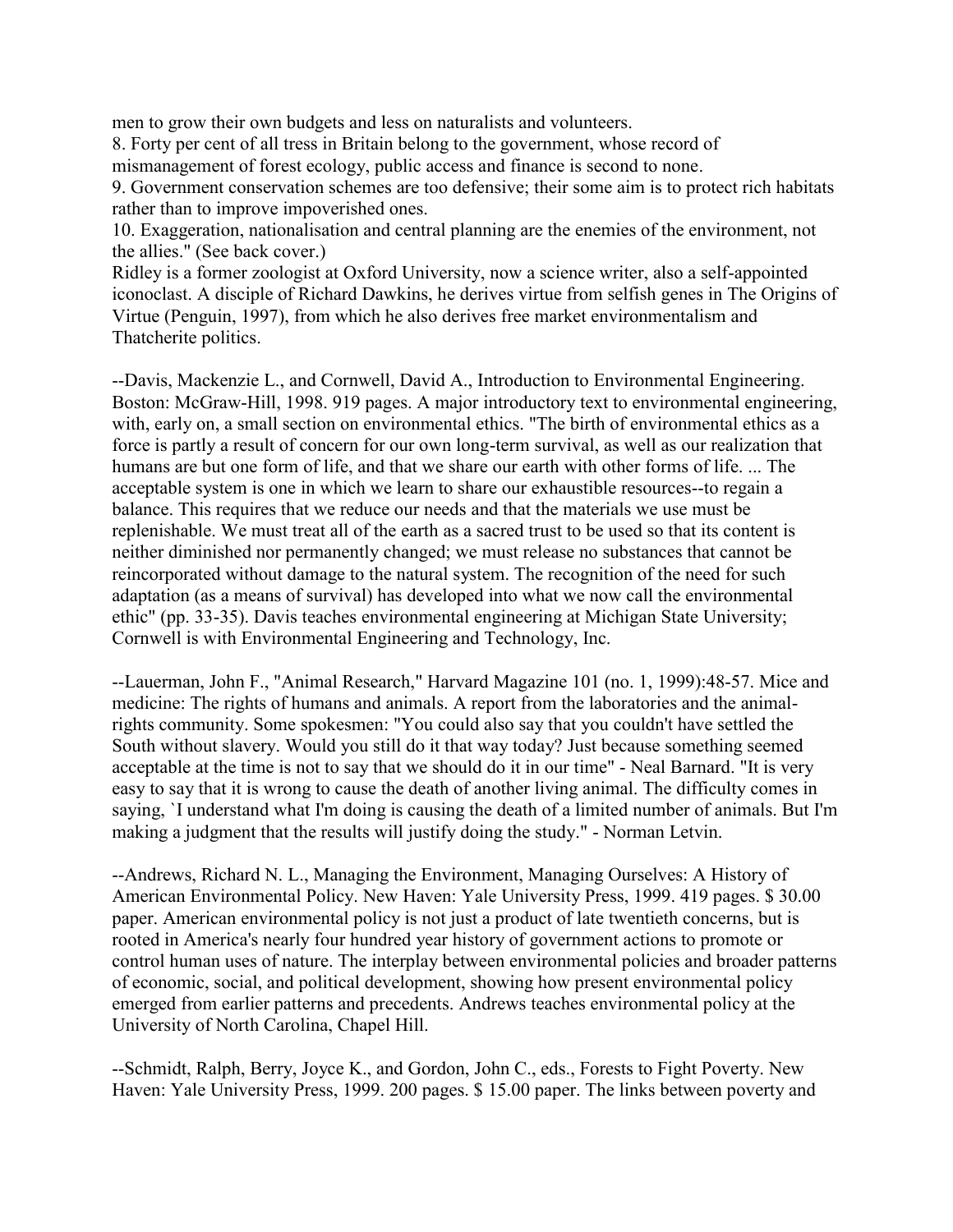deforestation, and between sustainable forestry and the reduction of poverty. Successes and failures in agroforestry, developing and maintaining national parks, interactions between forests, rural poor, land ownership, and property rights. Schmidt is director of the Program on Forests, Sustainable Energy and Environment Division, United Nations Development Program. Berry is in natural resources at Colorado State University. Gordon is in forestry and environmental studies, Yale University.

--Donahue, Brian, Reclaiming the Commons: Community Farming and Forestry in a New England Town. New Haven: Yale University Press, 1999. 288 pages. \$ 27.50. Donahue was a founder of Land's Sake, a community farm in Weston, Massachusetts, and teaches at Brandeis University.

--Koetsier, Peter, et al., "Rejecting Equilibrium Theory: A Cautionary Note," Bulletin of the Ecological Society of America 71(no. 4, December 1990):229-230. Equilibrium theory and nonequilibrium theory represent two ends of a spectrum with real ecosystems somewhere in between (Steward Pickett). Non-equilibrium theory is trendy, used to polarize ecologists, but may be no more true than equilibrium theory. Often whether one sees equilibrium or non-equilibrium depends on the level and scale of analysis. If density or community structure as a whole is studied, equilibria may appear never to be reached. However, at population levels, species diversity, or community composition, ecosystems may approach a predictable pattern or steady state. The four authors are in biological sciences at Idaho State University.

--Singer, Peter, ed., A Companion to Ethics. Oxford: Basil Blackwell, 1991. Contains two articles of relevance here:

--Elliot, Robert, "Environmental Ethics," pages 284-293.

--Gruen, Lori, "Animals, pages 343-353.

Both are short, introductory articles.

--Ross, Stephanie, What Gardens Mean. Chicago: University of Chicago Press, 1998. 272 pages. \$ 40.00. Ross ponders our capacity to relate to the natural world through the gardens we create. Garden and art history, philosophy, psychology, and literature, with particular attention to English gardens. "I propose to use this episode [the English garden] in the history of taste as a springboard for investigating important and enduring philosophical issues. ... What sorts of meanings can gardens possess? ... What philosophical and aesthetic theories supported eighteenth-century gardening practice? ... Why isn't gardening considered a full-fledged art today?" Among her other claims, "certain contemporary works of art--earthworks and environmental art--should be viewed as the descendants of the eighteenth-century landscape garden" (Preface). Ross is in philosophy at the University of Missouri, St. Louis.

--Bowker, John and Holm, Jean, eds., Attitudes to Nature. London: Pinter Publishers, New York: St. Martins, 1994. Also: New York: Cassell/Continuum. 192 pages. \$ 18.95.

--Hull, Fritz, ed, Earth and Spirit: The Spiritual Dimension of the Environmental Crisis. New York: Cassell/Continuum, 1993. 228 pages.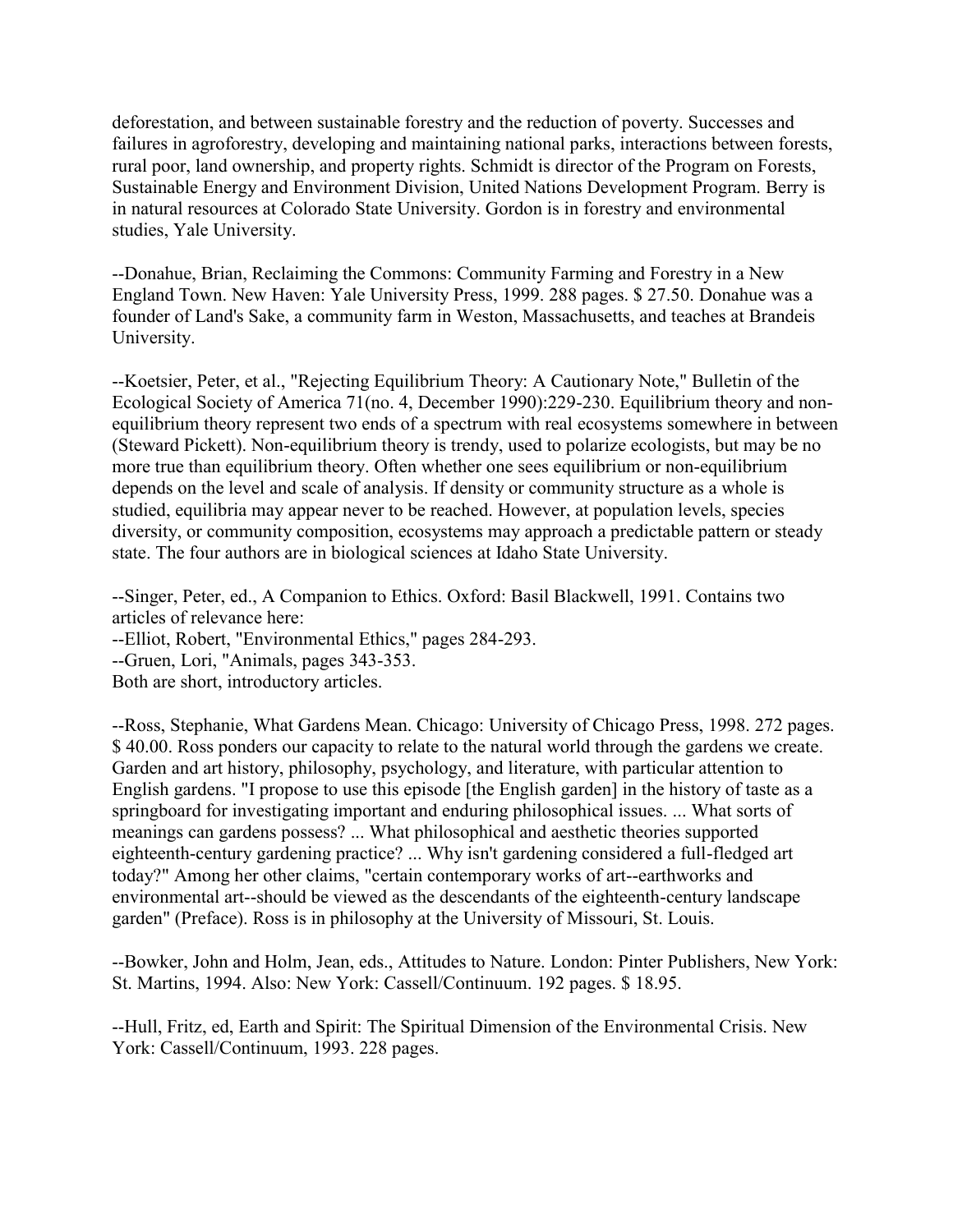--Linzey, Andrew, and Cohn-Sherbok, Dan, After Noah: Animals and the Liberation of Theology. London: Mobray, 1997. Also: New York: Cassell/Continuum. 156 pages. Jewish and Christian traditions have often been blamed for justifying the abuse of animals. While some theologians have been negative about animals, there are ample resources within both traditions to support an enlightened and ethical view of animals. The way we treat animals is a benchmark for the kind of society we are; our attitudes toward animals can liberate theology from an obsessive and idolatrous humanism.

--Kwok, Pui-Lan, Christology for an Ecological Age. New York: Cassell/Continuum, 1999. 170 pages. \$ 20.00. Reinterpreting Christology from a postcolonial, multifaith, and ecofeminist perspective, the challenging issues are anthropocentrism, Christian imperialism, and the myth of Christian uniqueness. Pui-Lan offers a constructive presentation of three approaches for proclaiming Christ for an ecological age: organic models of Christ, Jesus as the wisdom of God, and Jesus as the epiphany of God. Kwok is a Chinese Christian.

--Young, Richard Alan, Is God a Vegetarian? Chicago: Open Court, 1999. 187 pages. \$ 20. Sorts through the Bible's many references to animals and diet in order to articulate a Christian account of food. Young's principle is a twist on Socrates: The unexamined meal is not worth eating. The Bible begins and ends with a noncarnivorous creation but in between God explicitly permits meat eating. Jesus eats fish and Paul seems to condemn vegetarianism (1 Timothy 4.13). A good case can be made, however, that vegetarianism is a valid and valuable way of anticipating the kingdom of God by practicing what God most intended for the world. Animal rights and Christian belief. Young teaches New Testament at Temple Baptist Seminary.

--Webb, Stephen H., On God and Dogs: A Christian Theology of Compassion for Animals. New York: Oxford University Press, 1998. 222 pages. Animal welfare and Christian conviction. The emotional bond with companion animals should play a central role in the way we think about animals in general. Against he more extreme animal liberationists--Webb defends the intermingling of the human and the animal worlds. He imagines what it would be like to treat animals as a gift from God; indeed, animals are not only a gift to us, but they give to us. We need to attend to their giving and return their gifts appropriately. Webb teaches religion at Wabash College.

--Kerr, Richard A, "Requiem for Life on Mars? Support for Microbes Fades," Science 282(1998):1398-1400. Few now think that the Martian meteorite from Antarctics contains any evidence of life on Mars, despite the startling announcement two years ago. NASA has spent \$2.3 million to decide not so. One main reason is that the alleged microbes are far too small to have ever been alive (See Vogel, Gretchen, "Finding Life's Limits," Science 282(1998):1399).

--Vogel, Gretchen, "Finding Life's Limits," Science 282(1998):1399. The smallest life can be is a more or less spherical cell about 200 nanometers in diameter, because anything smaller would not leave enough room for functioning amounts of DNA and some ribosomes. Anything smaller would involve a radically different kind of biology, so far unknown.

--McDonough, William, and Braungart, Michael, "The Next Industrial Revolution," The Atlantic Monthly, October 1998, pages 82-92. Since UNCED at Rio de Janeiro, the business buzzword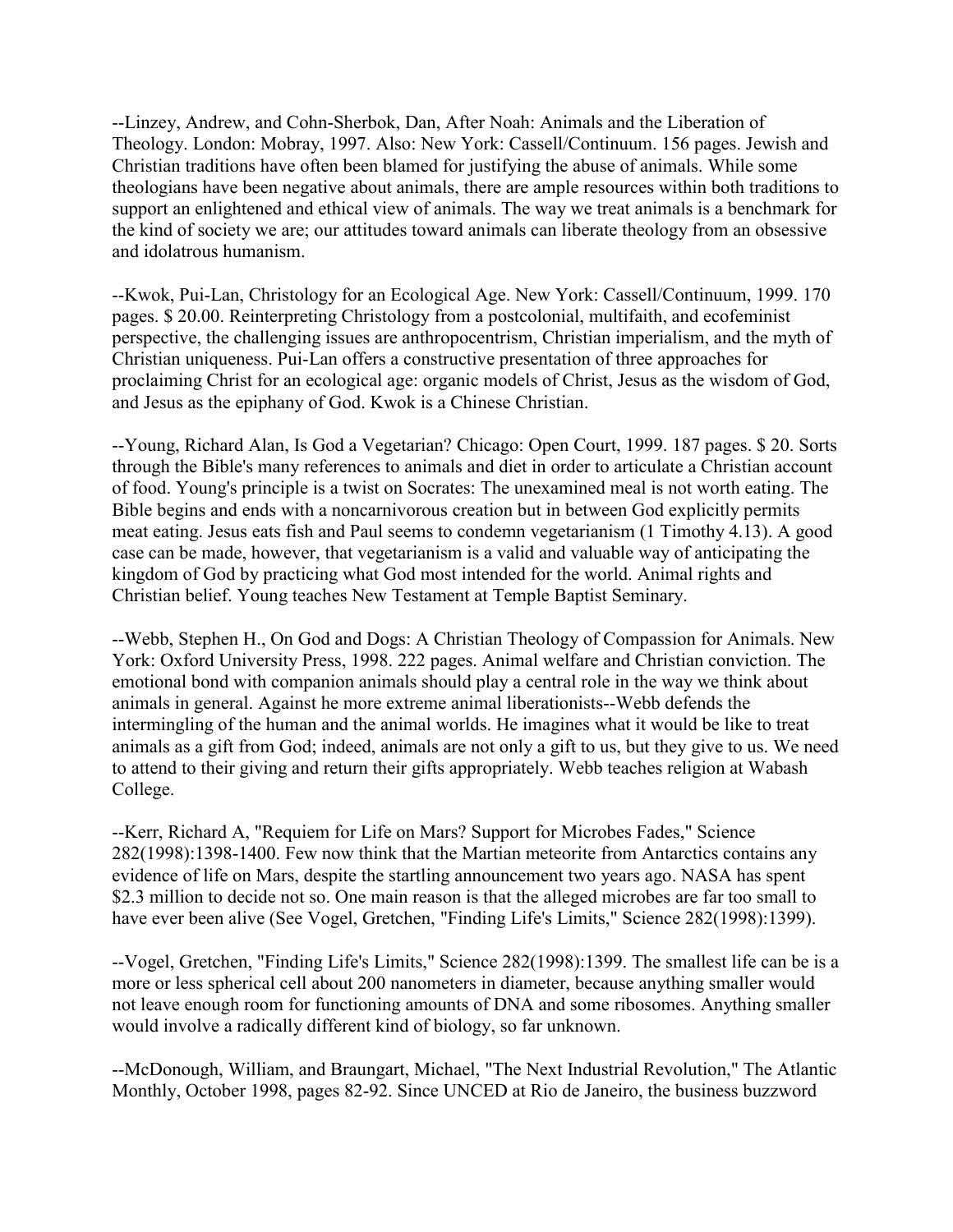has been "eco-efficiency." "Eco-efficiency is an outwardly admirable and certainly well-intended concept, but, unfortunately, it is not a strategy for success over the long term, because it does not reach deep enough. It works within the same system that caused the problem in the first place, slowing it down with moral proscriptions and punitive demands. It presents little more than an illusion of change. Relying on eco-efficiency to save the environment will in fact achieve the opposite--it will let industry finish off everything quietly, persistently, and completely" (p. 83). The authors propose instead "eco-effectiveness." "Our concept of eco-effectiveness leads to human industry that is regenerative rather than depletive. It involves the design of things that celebrate interdependence with other living systems. From an industrial-design perspective, it means products that work within cradle-to-cradle life cycles rather than cradle-to-grave ones" (p. 88).

--Conn, P. Michael, and Parker, James, "Animal Rights: Reaching the Public," Science 282(20 November 1998):1417. The lead editorial in this issue of Science. "A misguided cause ... now seeks to end biomedical research because of the theory that animals have rights precluding their use in research. Scientists need to respond forcefully to animal rights advocates, whose arguments are confusing the public and thereby threatening advances in health knowledge and care. There is little logic in emotional campaigns to end the practice of animal experimentation. A 1990 study found that although 63% of animal rights literature concerns the use of animals in science, such use each year involves 0.003 percent of the number of animals consumed for food. Only half as many animals undergo medical procedures in research as endure surgery ordered by pet owners for cosmetic reasons..."

"Scientists must communicate their message to the public in a compassionate, understandable way--in human terms, not the language of molecular biology. We need to make clear the connection between animal research and a grandmother's hip replacement, a father's bypass operation, a baby's vaccination, and even a pet's shots. ... If good people do nothing, there is a real possibility that an uninformed citizenry will extinguish the precious embers of medical progress." Conn is in physiology and pharmacology at Oregon Health Sciences University, Portland. Parker is public information officer at the Oregon Regional Primate Research Center, Beaverton, OR.

--Frankel, Carl, In Earth's Company: Business, Environment, and the Challenge of Sustainability. Gabriola Island, BC: New Society Publishers, 1998 (P. O. Box 189, Gabriola Island, B.C V0R 1X0; phone 250/247-9737). 223 pages. \$ 16.95. In the series Conscientious Commerce. Environmental policy. Sustainable Development.

--Nattrass, Brian, and Altomare, Mary, The Natural Step for Business: Wealth, Ecology, and the Evolutionary Corporation. Gabriola Island, BC: New Society Publishers, 1999 (P. O. Box 189, Gabriola Island, B.C V0R 1X0; phone 250/247-9737). 240 pages. \$ 16.95.

--Kemf, Elizabeth, ed., Indigenous Peoples and Protected Areas: The Law of Mother Earth. London: Earthscan Publications, 1993. 296 pages. Foreword by Sir Edmund Hillary. Sample articles: Kemf, Elizabeth, "In Search of a Home: People Living in or near Protected Areas"; Cordell, John, "Who Owns the Land? Indigenous Involvement in Australian Protected Areas"; Lewis, Connie, "Nature in the Crossfire"; Prokosch, Peter, "Siberia's Keepers of the Tundra"; Hackman, Arlin, "Inuit Create a Whale Sanctuary." "The remote areas of our world, with their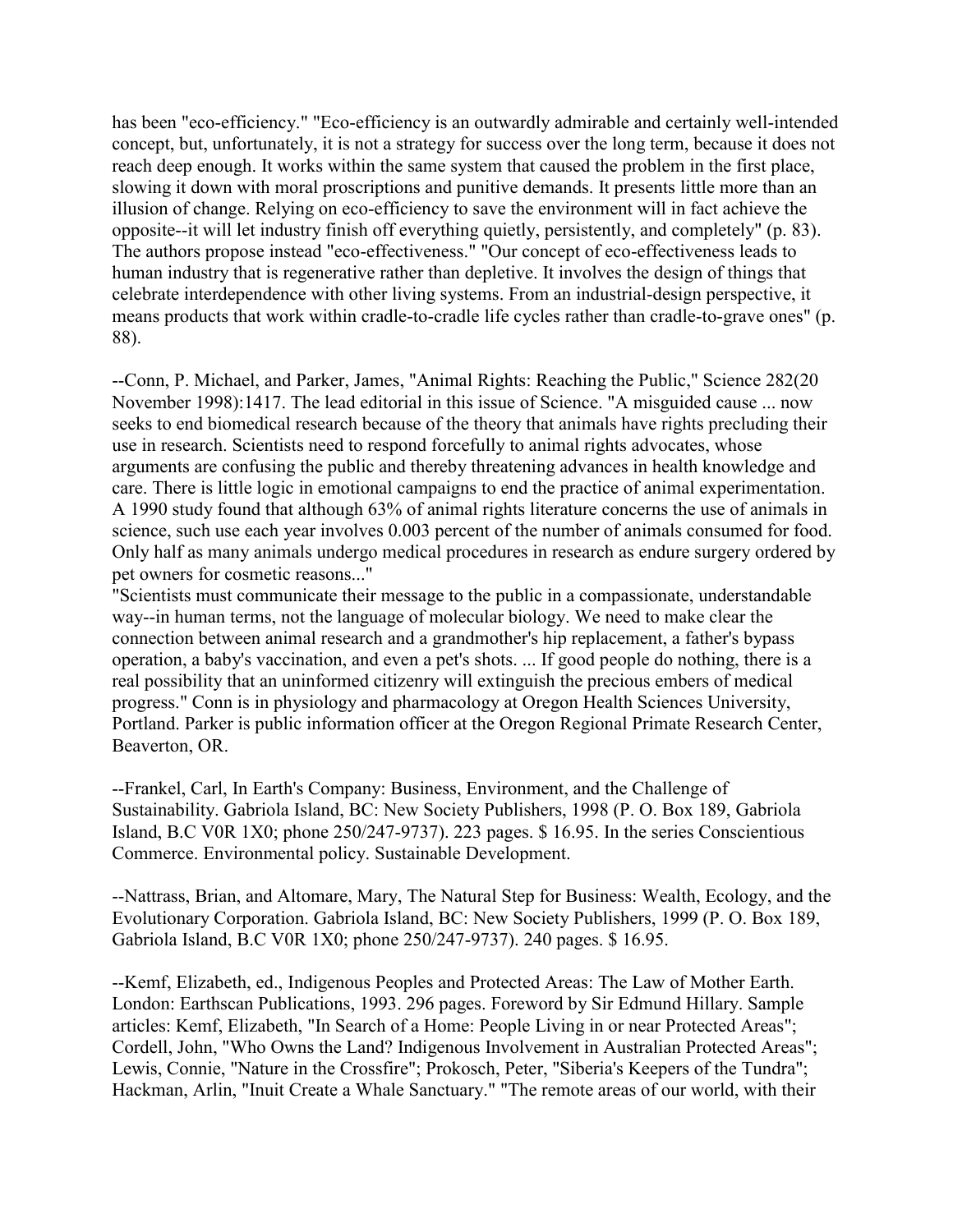unique flora and fauna and their often remarkable indigenous peoples, must be protected. We cannot allow the voracious appetites of the increased world population to absorb and destroy them. Modern technology and finance can certainly be useful, but not at the expense of crushing a traditional culture or an exceptional natural environment. Often, over the centuries, these indigenous peoples have learned to handle their remote areas in a very efficient and inimitable fashion" (p. xii). Kemf is senior conservation editor with WWF International.

--Kung, Hans, A Global Ethic for Global Politics and Economics. New York: Oxford University Press, 1998. 336 pages. Arguing against both an amoral realpolitik and an immoral resurgence of laissez faire economics, Küng defines a comprehensive ethic founded on the bedrock of mutual respect and humane treatment of all beings that would encompass the ecological, legal, technological, and social patterns that are reshaping civilization. If we are going to have a global economy, a global technology, a global media, Küng argues we must also have a global ethic to which all nations, and peoples of the most varied backgrounds and beliefs, can commit themselves. Küng is a well known Roman Catholic theologian.

--Goodenough, Ursula, The Sacred Depths of Nature. New York: Oxford University Press, 1998. 160 pages. A modern understanding of biology can be reconciled with our timeless spiritual yearnings for reverence and continuity. Evolution, sexuality, emotions, death--these can be seen in ways that scientists and non-scientists alike come to appreciate that the origins of life and the universe are no less meaningful because of our increasingly scientific understanding of them. Goodenough is in biology at Washington University, St. Louis.

--Officer, Charles B., and Page, Jake, Tales of the Earth: Paroxysms and Perturbations of the Blue Planet. New York: Oxford University Press, 1993. 226 pages. The Earth-shattering events that have changed the course of history. The Tambora volcanic eruption of 1815 in Indonesia, which, a year later, caused snow to fall brown, blue, and red halfway around the world. The Lisbon earthquake of 1755, which sparked the famous clash between Voltaire and Rousseau over the meaning of disaster. The Earth is still hot and mobile, and its surface moves around. Flooding events. Visitors from outer space. On rare occasions there are big changes in Earth's community of living things.

The closing section are on the human capacity for wreaking equally great changes on a global scale. "The most fundamental question facing mankind today is whether man can evolve to live in harmony with nature" (Chapter 9) "Human beings, and, in particular, in the last couple of centuries of their existence, have brought about a new type of environmental stress. The most outstanding characteristic of this stress is the rapidity with which it has grown. Virtually nothing in the geological record can compare with these rapid changes: we are changing the Earth's environment far faster than natural forces have done in the past" (p. 205). "The time has come to recognize that the most pressing need is to learn to live in harmony with the planet and its resources, not simply to plunder and overrun it" (pp. 212). But too many still operate with an "ethics of ignorance" (p. 209).

--Eaton, Randall L., The Sacred Hunt: Hunting as a Sacred Path. Ashland, OR: Sacred Press, 1998. (Sacred Press, P. O. Box 490, Ashland, OR 97520). 206 pages. \$ 25.00. About forty short topical essays, forcefully written. Our human roots as hunters. The significance of hunting in being human and in understanding one's relation to the world. Samples: "The Human Carnivore,"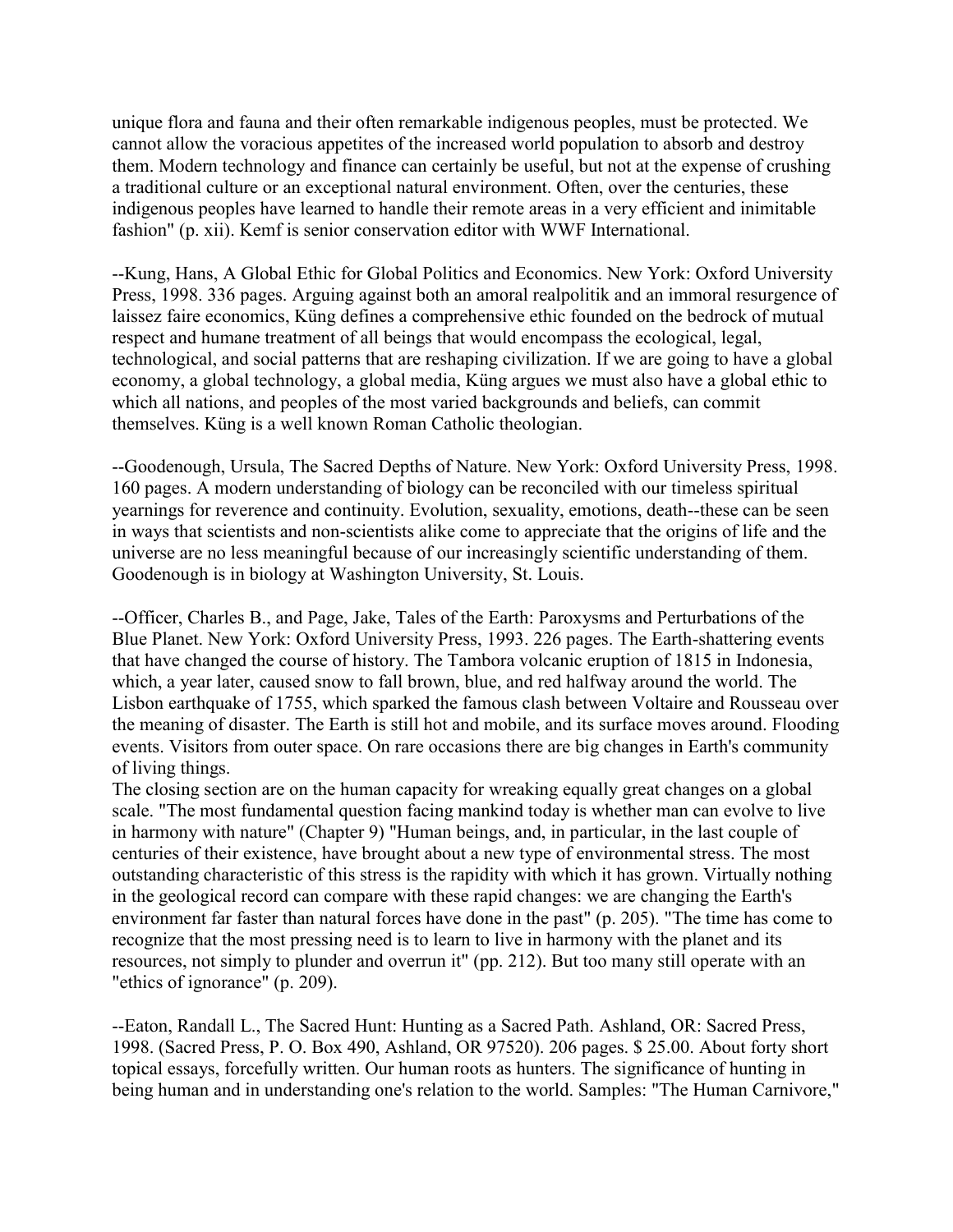"The Deer I Never Killed," "Trophy Hunting and Planetary Dominion."

On Tom Regan: "Regan doesn't know where in `the great chain of being' animal rights begin or end. ... Regan is a confused idealist whose animal rights would separate humanity from the animals and nature. There is nothing moral in his animal rights, no sacredness. Just more bombastic intellectualism, more hubris. I doubt that neither Tom Regan nor moral philosophy in general will lead us home. Moral philosophy is anachronistic, save the here-and-now listening to the heart. Let me tell you a secret from one of my students: `Everybody is someone else's dinner.' ... Here is a simple truth. To live is to kill and to die. To live well is to kill and die well, to make sacred. Our first ethic for nature is to surrender our own hearts" (pp. 148-149). Well, too bad, Tom, but at least nature is still sacred--for these carnivorous hunters. Eaton is an animal behaviorist, long the editor of the journal Carnivore, and has appeared on national television in defense of hunting. There is also a set of two related videos: The Sacred Hunt I and II.

--Korten, David C., When Corporations Rule the World. West Hartford, CT: Kumarian Press, and San Francisco, CA: Berrett-Koehler Publishers, 1995 (a co-publication). 376 pages. "Each day half a million to a million people arise as dawn reaches their part of the world, turn on their computers, and leave the real world of people, things, and nature to immerse themselves in playing the world's most lucrative computer game: the money game." "It is played like a game. But the consequences are real... - a tale of money and how its evolution as an institution is transforming human societies in ways that no one intended toward ends that are inimical to the human interest. It is a tale of the pernicious side of the market's invisible hand, of the tendency of an unrestrained market to reorient itself away from the efficient production of wealth to the extraction and concentration of wealth ... The creation of money has been delinked from the creation of value." "So powerful has this force of money become that some observers now see the hot money set becoming a sort of shadow world government--one that is irretrievably eroding the concept of the sovereign powers of a nation state" (pp.185-187).

"This is a `must read' book--a searing indictment of an unjust international economic order, not by a wild-eyed idealistic leftwinger, but by a sober scion of the establishment with impeccable credentials. It left me devastated but also very hopeful. Something can be done to create a more just economic order." -- Archbishop Desmond M. Tutu, Nobel Peace Laureate. "Korten is an honest witness to the disastrous betrayal of common people and future generations that is being carried out by corporations, governments, and multilateral banks. He cuts through the loud rhetoric of economic growth and global economic integration to the facts of increasing poverty, inequality, and dependence. I hope that this book is widely read." --Herman E. Daly. Chapter 21 is "The Ecological Revolution," This revolution, Korten, maintains, "will require transforming the dominant belief systems, values, and institutions of our societies--an Ecological Revolution comparable to the Copernican Revolution that ushered in the scientific-industrial era" (p. 282). Korten was formerly a faculty member of the Harvard University Graduate School of Business, afterward with the Harvard Institute for International Development, afterward Asia regional advisor on development for the U.S. Agency for International Development (USAID).

--Willis, David J., "Ecophilosophy and Natural Law," Journal of Energy, Natural Resources and Environmental Law (University of Utah College of Law) 12(no. 2, 1996):419-451. "More effort is needed to construct and articulate a coherent ecophilosophy. ... It is particularly vital that attention be focused on the philosophical underpinnings of environmental policy. ... In a philosophical vacuum, we may do little to protect and preserve our conception of the good life"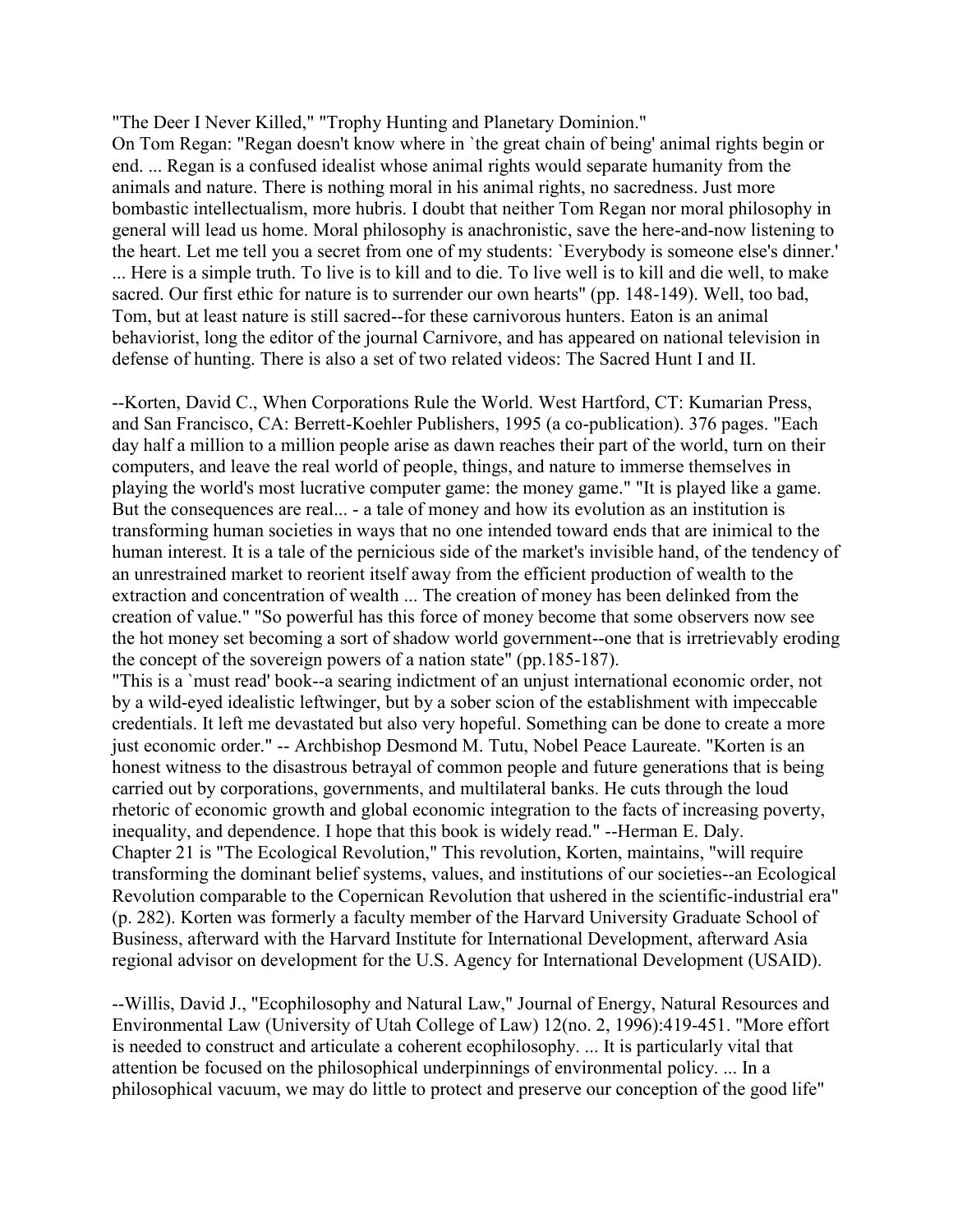(p. 419, p. 422).

"What we think about and wish for in environmental matters--what we value, both for ourselves and posterity--is the proper business of ecophilosophy and a timely subject for public debate. Natural law is a key element of this approach. ... Ecophilosophy offers such a theory based upon the Gaia hypothesis, a concept of the earth as a unified biological/geological entity greater than the sum of its parts" (p. 423, p. 424). Willis offers ten principles of natural law: Among them: "1. The commonwealth of nature constitutes the greater society of which all living beings are members and have a rightful place" (p. 429).

"3. All forms of life have intrinsic as well as utilitarian value, adding to the diversity, health, and richness of the natural commonwealth" (p. 433).

"10. Enlightened self-awareness and action on the part of individuals acts cumulatively to encourage the maturing of human society and bring it into better harmony with the natural order" (p. 449).

Willis a lawyer in Houston, Texas.

--Ziman, John, "Why Must Scientists Become More Ethically Sensitive Than They Used To Be?" Science 282(4 December, 1998):1813-1814. Such increasing ethical sensitivity is "symptomatic of the transformation of science into a new type of social institution. As their products become more tightly woven into the social fabric, scientists are having to perform new roles in which ethical consideration can no longer be swept aside." In classical science, there could be academic disinterestedness, even ethical neutrality; but science today is increasingly integrated with the pursuit of human interests, often at the level of social forces in industry and finance. "Post-academic science has features that make nonsense of the traditional barriers between science and ethics." Science "cannot brush its ethical problems under the carpet. Science can no longer be `in denial' of matters that many of us have long tried to bring to the fore." Ziman, from New Zealand, is in theoretical physics at the University of Bristol, UK, and was long chair of the UK Council for Science and Society.

--Carroll, John E., and Warner, Keith, eds., Ecology and Religion: Scientists Speak. Quincy, IL: Franciscan Press (Quincy University), 1998. 407 pages. \$ 22.00. Contributions by E. O. Wilson, Stephanie Kaza, Paula Gonzalez, Al Fritsch, Carl Jordan, Calvin DeWitt, and Elliott Norse. Experts in ecology, agricultural sciences, natural resource sciences, forest and marine conservation biology, entomology, environmental toxicology, forestry, geography. Christians, Jews, Buddhists, Baha'i, among others.

--Martell, Luke, Ecology and Society: An Introduction. Amherst: University of Massachusetts Press, 1994. Also: London: Polity Press, 1994. 230 pages. Chapters: Ecology and Industrialism; The Sustainable Society; Green Philosophy; The Green Movement; Ecology and Political Theory; Rethinking Relations between Society and Nature; The Future of Environmentalism. "I deal in particular with ... `radical ecology' ... strands in environmental thinking which require ... fundamental changes in economic structure and value systems or either anthropocentric or ecocentric ethics. It is the most radical strands in which I am especially interested" (pp. 5-6). "Ecology, in short, revolutionizes thinking about the social and political world but also needs it. Both are important to change. An alliance of the green movement with social democratic and socialist movements, pushing for politically globally co-ordinated solutions, is the basis on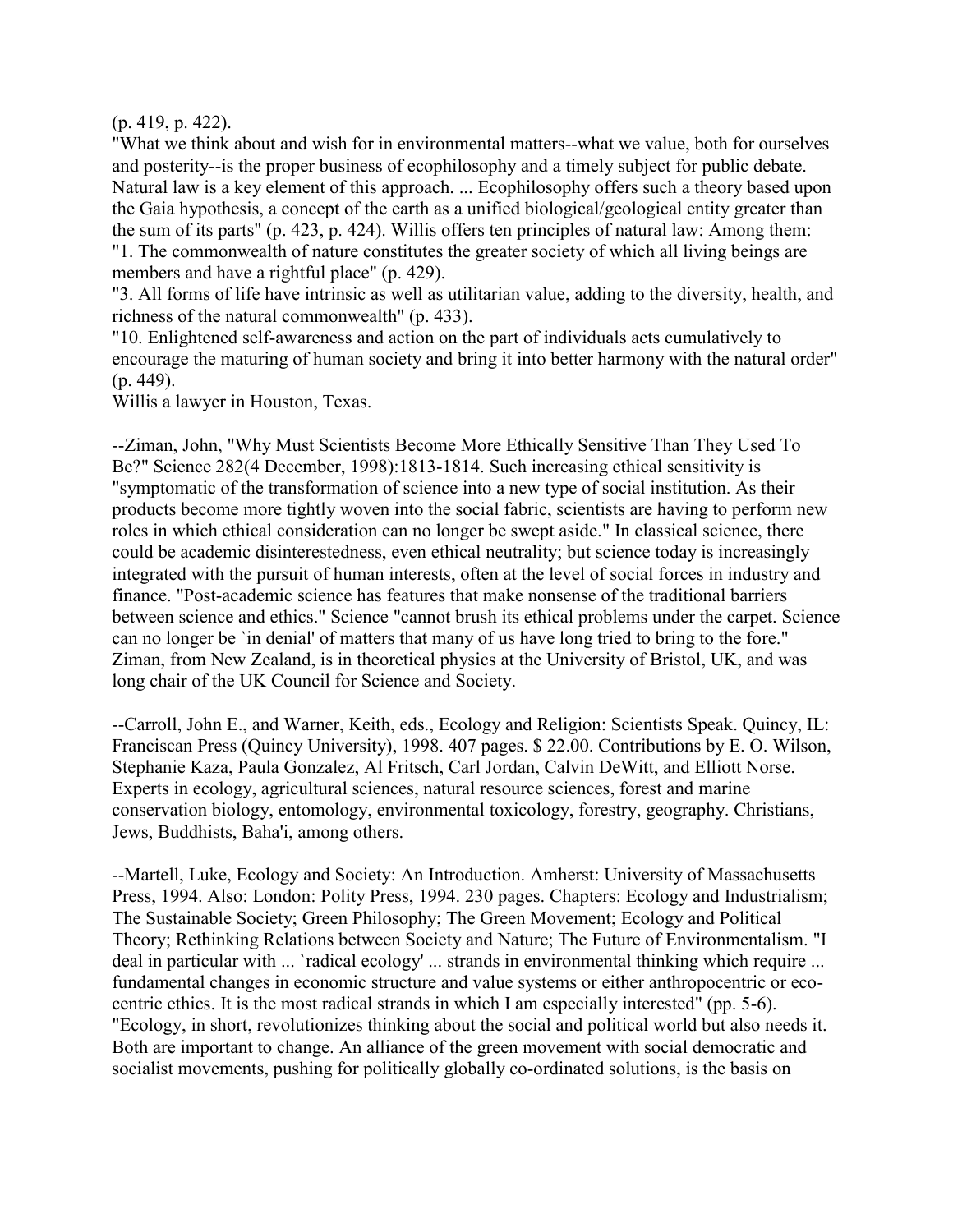which such change can be achieved" (p. 199). Martell is a sociologist at the University of Sussex, UK.

--Coates, Peter A., Nature: Western Attitudes Since Ancient Times. Cambridge: Polity Press, 1998. 246 pages. Social aspects of nature. Philosophy of nature.

--Donner, Wendy, "The Self and Community in Environmental Ethics," pages 375-389 in Warren, Karen J., ed., Ecofeminism: Women, Culture, Nature (Bloomington, IN: Indiana University Press, 1997). "The critique of reason, rationality, and universal principles as male concepts is a familiar theme in many environmentalist, feminist, and ecofeminist writings. This critique rarely sorts out the forms of rationality and universalizability that are of legitimate concern for feminists and environmentalists from those that are valuable or essential to retain. ... It makes no more sense to condemn rationality in general because it has been ill used to attempt to justify domination and aggression than it makes sense to condemn emotion in general because rate and hatred have been the impetus for genocide and torture." Donner is in philosophy at Carleton University in Ottawa.

--Solomon, Steven, The Confidence Game: How Unelected Central Bankers Are Governing the Changed World Economy. New York: Simon and Schuster, 1995. 606 pages. From behind the walls of the U.S. Federal Reserve Bank, the German Bundesbank, the Bank of Japan, the Bank of England, and the enigmatic Bank for International Settlements in Switzerland, the world economy and politics have been transformed by the eruption of high-speed, volatile global money flows, a global monetary system that has often teetered on the brink of catastrophe. Solomon was formerly with Forbes magazine.

--Cooper, Gregory, "Generalizations in Ecology: A Philosophical Taxonomy," Biology and Philosophy 13(1998):555-586. There has been uncertainty and controversy over general knowledge in ecology. Perhaps only case by case knowledge is available, no genuine nomothetic knowledge. Philosophers of biology wonder if there are laws anywhere in biology. Cooper provides a framework for such general knowledge claims, with three broad categories- phenomenological, causal, and theoretical. While there are probably no laws as that term is generally understood in philosophy of science, it does not follow that everything in ecology is equally contingent. One can recognize degrees of contingency. This has implications for setting environmental policy based on ecological knowledge. Cooper is in philosophy at Duke University.

--Catalano, George D., "Chaos and a New Environmental Ethic: The Land Ethic Revisited," Between the Species 11 (Nos. 1 & 2, 1995):64-73. The revised ethic reads: "A thing is right when it tends to allow the natural world and all the entities thereof, to thrive in richness and diversity, and to experience change. It is wrong when it tends otherwise." Catalano is at the United States Military Academy, West Point.

--Foster, Leeann, "Wildlands and System Values: Our Legal Accountability to Wilderness," Vermont Law Review 22 (no. 4, summer 1998):917-951. "The paradox that is the modern American has given rise to the conflicting values that are embodied in wilderness law. Having outgrown, to a certain extent, notions that wild nature exists solely as something to be conquered,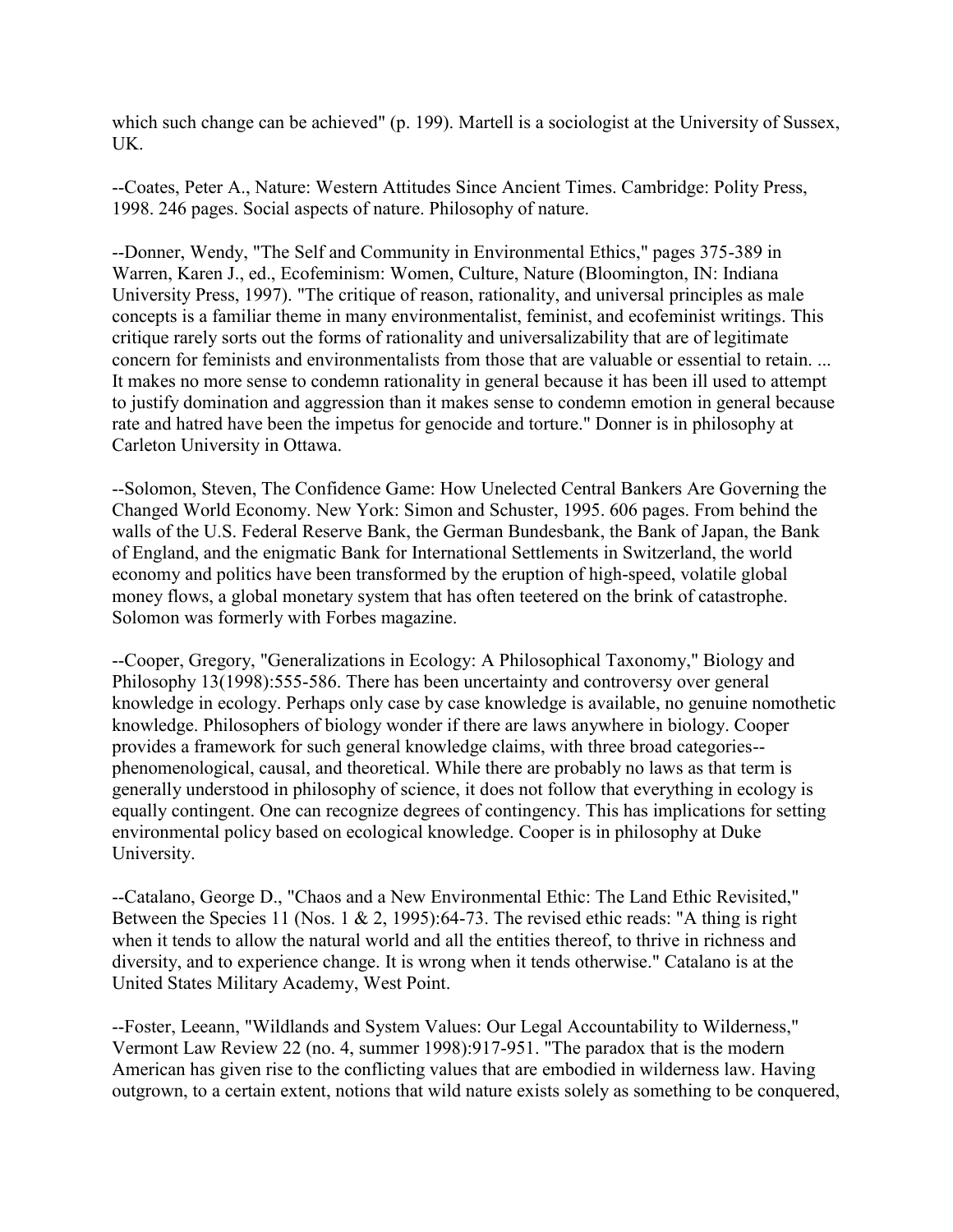we encouraged our leaders to preserve what we once freely enjoyed, because after having enjoyed so much of it, we were loath to watch it disappear. The Wilderness Act manifests this reluctance. ... What the Wilderness Act did not do, however, was to consider the systemscharacter of the wild lands it set aside. ... An ecosystems or transboundary approach to wilderness preservation through which systems accountability to wild lands is achieved will likely not pass quietly into law" (pp. 950-951). Foster is now practicing environmental law in New Jersey. She finished Vermont Law School in 1998 and in 1994 a M.A. in environmental philosophy at Colorado State University.

--Godoy, Ricardo, Franks, Jeffrey R. Claudio, Mario Alvarado. "Adoption of Modern Agricultural Technologies by Lowland Indigenous Groups in Bolivia: The Role of Households, Villages, Ethnicity, and Markets." Human Ecology, 26(no.3, 1998), p.351.

--Horowitz, Leah Sophie, "Integrating Indigenous Resource Management with Wildlife Conservation: A Case Study of Batang Ai National Park, Sarawak, Malaysia." Human Ecology, 26(no.3, 1998), p.371.

--Flanders, Nicholas E., "Native American Sovereignty and Natural Resource Management." Human Ecology 26(no.3, 1998), p.425.

--Keese, James R., "International NGOs and Land Use Change in a Southern Highland Region of Ecuador," Human Ecology, 26(no.3, 1998), p. 451.

--Herhahn, Cynthia L., Hill, J. Brett, "Modeling Agricultural Production Strategies in the Northern Rio Grande Valley, New Mexico," Human Ecology 26(no.3, 1998), p. 469.

--Sigman, Hilary, "Liability Funding and Superfund Clean-Up Remedies," Journal of Environmental Economics and Management 35(no.3, 1998), p. 205.

--Morey, Edward R., Waldman, Donald M., "Measurement Error in Recreation Demand Models: The Joint Estimation of Participation, Site Choice, and Site Characteristics," Journal of Environmental Economics and Management 35(no.3, 1998), 262.

--Heilbroner, Robert L., "The `Disappearance' of Capitalism, World Policy Journal 15(no.2, 1998), p.1.

--Layne, Christopher, "Rethinking American Grand Strategy: Hegemony or Balance of Power in the Twenty-First Century," World Policy Journal 15(no.2, 1998), p.8.

--Barber, Benjamin R., "Democracy at Risk: American Culture in a Global Culture," World Policy Journal 15(no.2, 1998), p.29.

--Boyce, James K., Pastor Jr., Manuel, "Aid for Peace: Can International Financial Institutions Help Prevent Conflict," World Policy Journal 15(no.2, 1998), p. 42.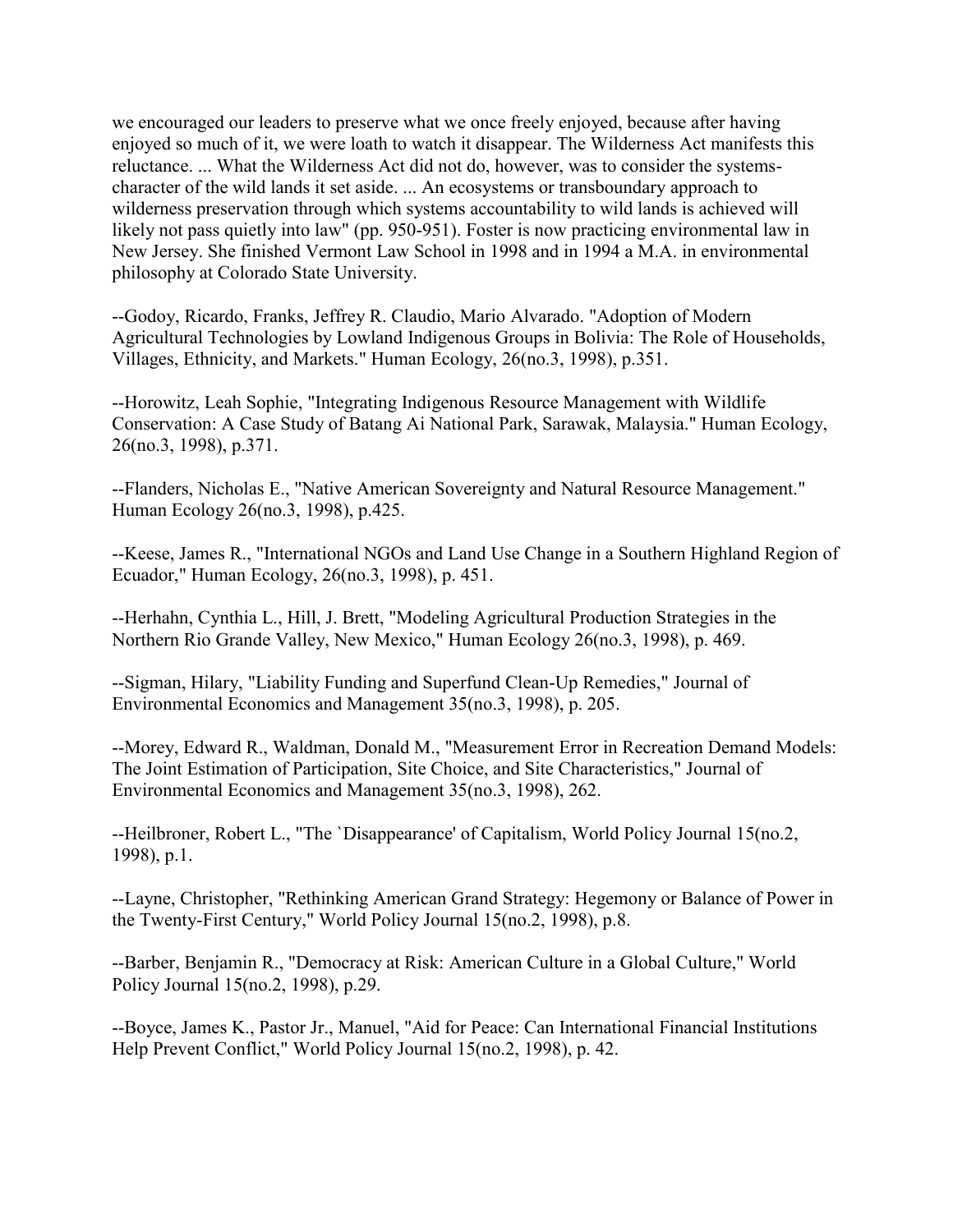--Stone, Roger D., "The Denuded Earth: What Is to Be Done?" World Policy Journal 15(no.2, 1998), p. 50.

--Montgomery, John D., "The Next Thousand Years," World Policy Journal 15(no.2, 1998), 77.

--Smyth, Frank, "A New Game: The Clinton Administration on Africa, World Policy Journal 15(no.2, 1998), p.82.

--Chace, James, "The Time of the Primitives" World Policy Journal 15(no.2, 1998), p.99.

--Taylor, Estelle. "Native Trees," Alternatives 24(no.3, 1998):4. Court decisions recognize aboriginal title to Canadian forests.

## **EVENTS**

1999

--March 18-21, 1999. Conference on "John Ray and His Successors: The Clergyman as Biologist." Braintree, Essex, UK. Bookings and details from Janet Turner, John Ray Trust, Town Hall Centre, BRAINTREE, Essex, CM7 3YG United Kingdom. Tel (+44) 1376-557776; Fax - 344345.

--March 19-20, 1999. Symposium on Genes and Development. Institut für Geschyichte und Ethik der Medizin, University of Basel, Switzerland. See "Conferences" above.

--March 31-April 3, 1999. American Philosophical Association: Pacific Division. Claremont Hotel, Berkeley, CA.

--April 19-22, 1999. In Situ and On-Site Bioremediation. The Fifth International Symposium. Sheraton Dan Diego Hotel and Marina, San Diego, California. Ralph Nader will give the keynote address. Contact: The Conference Group, Inc., 1989 West Fifth Avenue, Suite 5, Columbus, OH 43212-1912. Phone 800/783-6338. Fax: 614/488-5747.

--May 5-8, 1999. American Philosophical Association: Central Division. Hyatt Regency Hotel, New Orleans, LA.

--May 23-27, 1999. Wilderness Science in a Time of Change. University of Montana, Missoula. Includes wilderness values, policy, ethics, and science. Changing societal definitions of wilderness, wilderness management. Contact: David N. Cole, Aldo Leopold Wilderness Research Institute, P. O. Box 8089, Missoula, MT, 59807; 406/542-4199; www.umt.edu/wildscience; or Natural Resource Management Division, Center for Continuing Education, University of Montana, Missoula, MT 59812. 406/243-4623. 888/254-2544 Email: ckelly@selway.umt.edu. www.wilderness.net

--June 17-21, 1999. Society for Conservation Biology. Annual Meeting. University of Maryland, College Park (in Washington, DC, area).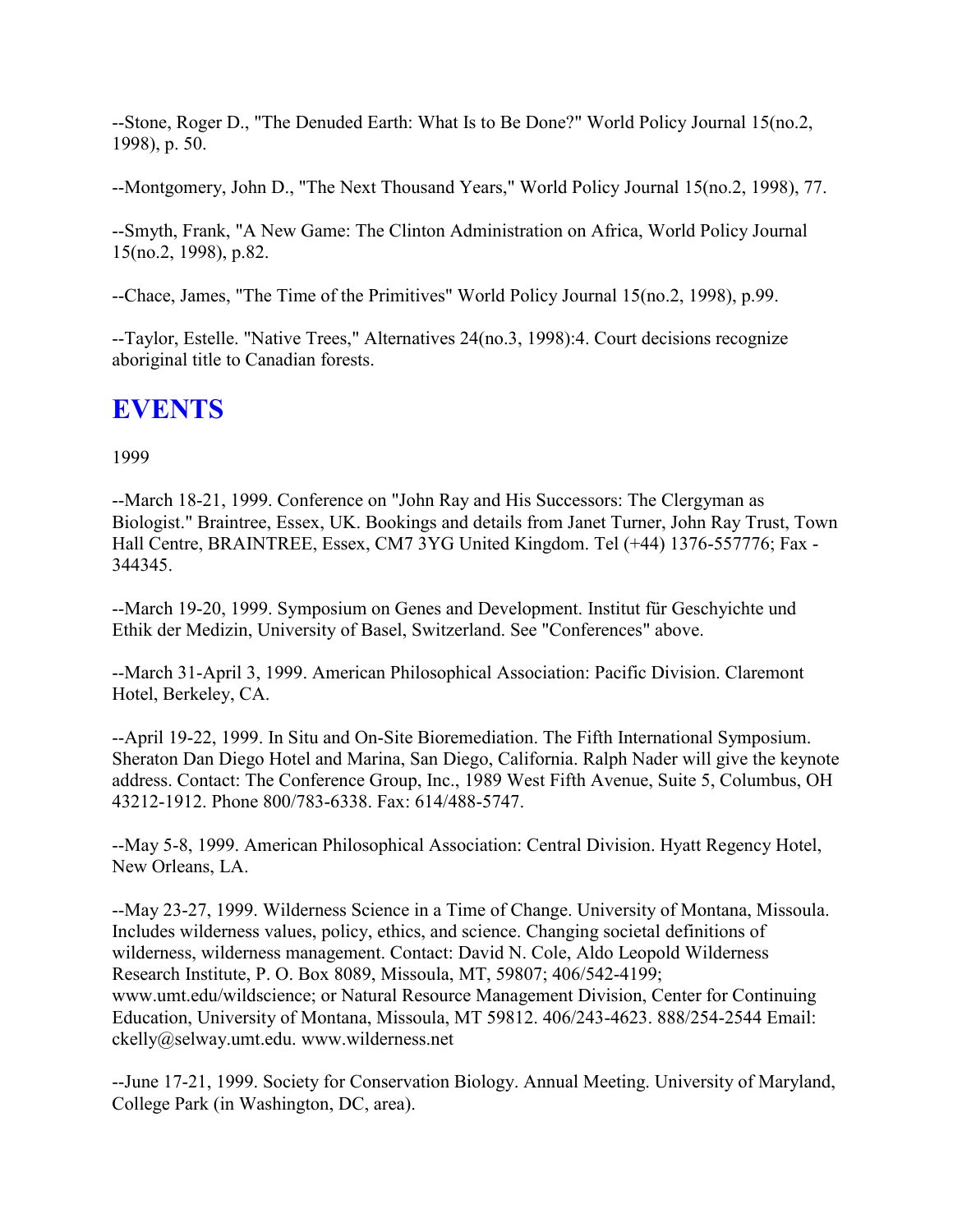--June 23-26, 1999. Fifth International Interdisciplinary Conference on the Environment, Baltimore, Maryland. Contact Demetri Kantarelis or Kevin L. Hickey, IEA/Kantarelis-Hickey, Assumption College, 500 Salisbury Street, Worcester, MA 01615. Phone: (508) 767-7557 (Kantarelis), (508) 767-7296 (Hickey). Fax: (508) 767-7382; E-mail: (Kantarelis) dkantar@assumption.edu or (Hickey) khickey@assumption.edu; Website: http://champion.iupui.edu/~mreiter/iea.htm

--June 27-29, 1999. The Society for Applied Philosophy. Annual Conference. In Conjunction with ISEE. Theme: "Moral and Political Reasoning in Environmental Practice." Mansfield College, Oxford University, UK.

--July 7-10, 1999. International Symposium on Society and Resource Management. University of Queensland, Brisbane, Australia. http://www.geosp.uq.edu.au/issrm99. Contact: Sally Brown, Conference Secretariat, The University of Queensland, 4072 Australia. 627/3365 6360 Fax: 617 3365 7099.

--July 9-11, 1999. Second International Conference of Art Culture Nature. University of Washington, Seattle. Papers invited. Includes papers and panels on ethical questions, human values, public policy, art as catalyst for social change. Contact: Andrew Hepburn, Conference Coordinator, Department of Communication Arts, Salisbury State University, 1101 Camben Avenue, Salisbury, MD 21801. 410/543-6233. Fax 4110/548-3002. E-mail: axhepburn@ssu.edu. Website: faculty.ssu.edu/~acn/

--August 20-21, 1999. Philosophy and Biodiversity, International Seminar at University of Turku, Finland. Worldwide attention to biodiversity seems to subscribe to the idea that we should do our best not to diminish the multiplicity of evolved life forms. The extinction of a kind for a Greek philosopher was something of an impossibility, but our perception of the natural world is quite different: the species are disappearing at a rate that exceeds the rate of evolutionary diversification. How exactly should we construct the idea of biodiversity? What are the basic units of biodiversity? Is there a correlation between diversity and stability? What is the significance of ancient philosophical ideas to modern philosophy of nature? Ethically, the preservation of biological diversity raises many questions that require different answers as compared to answers usually given in environmental ethics.

The seminar will consist both of plenary sessions with invited keynote speakers and of parallel sessions with paper presentations. Keynote speakers: Robin Attfield (University of Wales, Cardiff); Dieter Birnbacher (Universität Düsseldorf); Keekok Lee (University of Manchester); Bryan G. Norton (Georgia Institute of Technology; Kate Rawles (Lancaster University); Michael Ruse (University of Guelph). Proposals by April 30, 1999, to: Markku Oksanen, Department of Philosophy, University of Turku, 20014 TURKU, Finland. Phone: 358-2-333-6336. Fax: 358-2- 333-6270. E-mail: majuok@utu.fi. Website: http://www.utu.fi/yht/filosofia/biodiversity.html

--September 23-26, 1999. Wilderness Horizons. Conference at the Sigurd Olson Institute of Northland College, Ashland, WI.

--October 8-10, 1999. Environmental Aesthetics, Utah State University, Logan, Utah. Featured speakers: Bruce Foltz (Eckerd College), Andrew Light (SUNY-Binghamton), Holmes Rolston,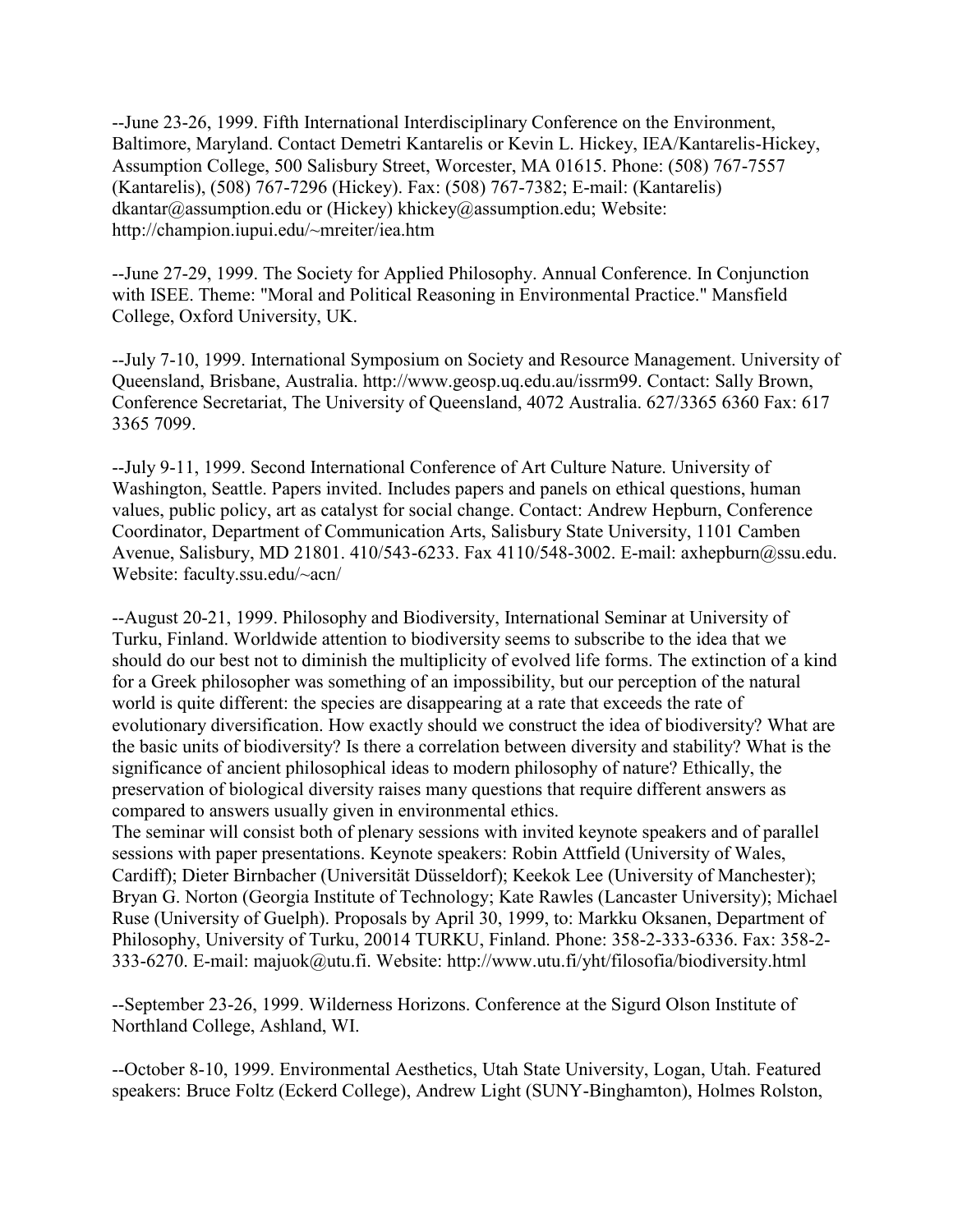III (Colorado State University). Call for papers: Professor Diane P. Michelfelder, Department of Languages and Philosophy, Utah State University, Logan, UT 84322-0720. Fax 435/797-1329. E-mail: dmichel@cc.usu.edu

## INTERNET ACCESS TO THE ISEE Newsletter

Back issues of ISEE Newsletters have been moved to the University of North Texas website at: http://www.cep.unt.edu/ISEE.html

Newsletters can be searched using the FIND feature on Windows or other software. Newsletters can be Emailed to your local address.

## MASTER BIBLIOGRAPHY

The ISEE Bibliography website bibliography has been updated to include all 1997 entries. Entries for 1998 are to be found in the quarterly newsletters and will be merged into the website bibliography in February of 1999. Access via Internet from the ISEE World Wide Web Site at: http://www.cep.unt.edu/ISEE.html

The site has a search engine, by name and keyword. Files and search results can be e-mailed to your local e-mail address. The preceding require only ordinary website and e-mail capacities. The bibliography has also been placed in PDF files at the same website. This requires an Adobe Acrobat Reader, with which the three files (A-F, G-O, and P-Z) can be downloaded to your local computer. With a PDF brower, the files can be read on line, though this requires a fast computer for convenience.

This bibliography is also available on disk in DOS WordPerfect 5.1 format (which can be easily converted to other formats), on three 3 1/2 disks. On disk, the bibliography is in three parts, A-F, G-O and P-Z. The bibliography can be searched for key words. Copies of these disks are available from any of the ISEE contact persons throughout the world (see their names and addresses below) and at selected other locations. Disks are also available from the compiler: Holmes Rolston, III, Department of Philosophy, Colorado State University, Fort Collins, CO 80523, USA. Tel: 970-491-6315 (office); Fax: 970-491-4900; Email: rolston@lamar.colostate.edu Send \$5 to Rolston.

## THE ENVIRONMENTAL ETHICS SYLLABUS PROJECT

Course offerings, syllabi, instructor's vitae, etc., from around the world are accessible at the following Website:

http://appliedphilosophy.mtsu.edu/ISEE/

The project's goal is to collect information from throughout the world about what courses are taught, by whom, in which colleges and universities, and to make this available for teachers, administrators, students, prospective grad students, etc. Materials are submitted by the instructors. The site has many interactive links to environmental sites, home pages, universities, etc.

To submit materials, preferably via Email, contact the Project's founder and coordinator: Prof. Robert Hood, Department of Philosophy, Middle Tennessee State University, Box 73, Murfreesboro, TN 37132. Email: rhood@frank.mtsu.edu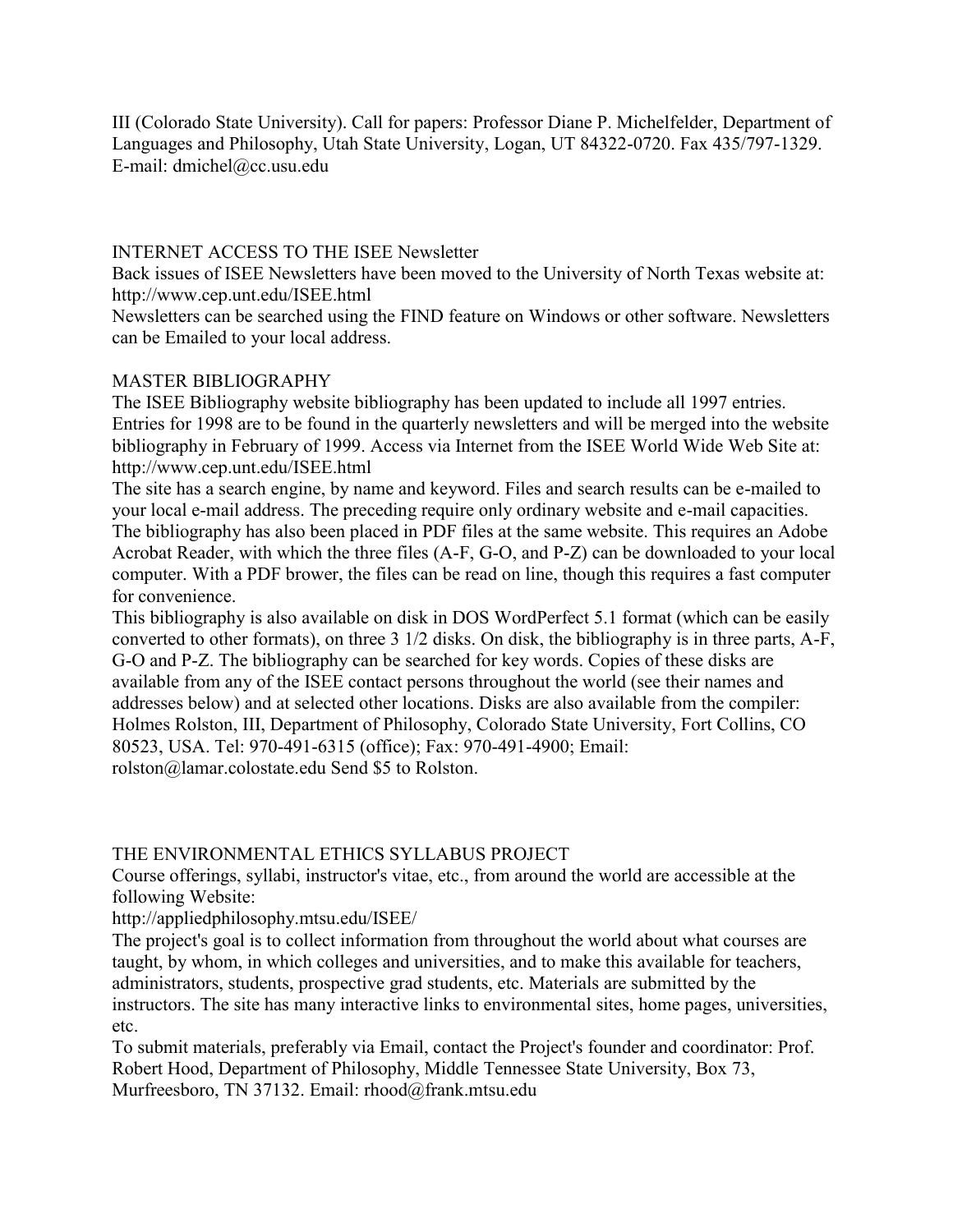The materials can also be accessed, along with the ISEE Newsletter, at the ISEE Website homepage:

http://www.cep.unt.edu/ISEE.html

To keep contributors informed of new course information and additions to the Syllabus Project, all contributors of a syllabus will automatically receive an on-line serial (ISSN: 1098-5328) via quarterly emails (at the end of the months of March, June, September, and December). To unsubscribe, send email to: rhood@frank.mtsu.edu

## ISEE BUSINESS AND ANNOUNCEMENTS

Current Officers of ISEE (Executive Board):

President: Prof. J. Baird Callicott, Dept of Philosophy, University of North Texas, Denton Texas 76203 USA. Tel: 817-565-2266 (Dept.). Email: callicot@terrill.unt.edu. Term to expire end of academic year 1999-2000.

Vice-President and President-Elect: Prof. Kristin Shrader-Frechette, Dept of Philosophy, University of Notre Dame, Notre Dame, IN 46556 USA. Tel: 219-631-5000 (University), 219- 631-7579 (Philosophy Dept.). Fax: 219-631-8209 (Dept. Fax). Email: Kristin.Shrader-Frechette.1@nd.edu. Term to expire at the end of the academic year 1999-2000, when term as President begins.

Secretary: Prof. Laura Westra, Dept of Philosophy, University of Windsor, Windsor Ontario N9B 3P4 CANADA; Tel: 519-253-4232; Fax: 519-973-7050. Term to expire end of academic year 2000-01.

Treasurer: Ernest Partridge, P.O. Box 9045, Cedar Pines Park, CA 92322. Tel: 909-338-6173. Fax: 909-338-7072. Email: gadfly@igc.org; Website: www.igc.org/gadfly. Term to expire end of academic year 1998-99.

Newsletter Editor: Prof. Jack Weir, Philosophy Faculty, Morehead State University, UPO 662, 103 Combs Bldg, Morehead Kentucky 40351-1689 USA. Tel: 606-783-2785, 606-784-0046. Fax: 606-783-5346 (Dept. Fax). Email: j.weir@morehead-st.edu

Nominating Committee:

--Prof. Victoria Davion, Chair of the ISEE Nominating Committee, Dept of Philosophy, 107 Peabody Hall, University of Georgia, Athens, GA 30602 USA; Tel: 706-542-2827; Email: vdavion@uga.cc.uga.edu

--Prof. Alan Holland, Dept of Philosophy, Lancaster University, Lancaster LA1 4YG, UK; Fax: 44 (Country Code) (0) 524 (City Code) 846102; Email: A.Holland@lancaster.ac.uk --Prof. Roger Paden, Dept of Philosophy and Religious Studies, George Mason University Fairfax, VA 22030-4444 USA; Tel: 703-993-1265; Email: rpaden@gmu.edu --Prof. Gary Varner, Dept of Philosophy, Texas A&M University, College Station, TX 77843- 4237 USA; Email: g-varner@tamu.edu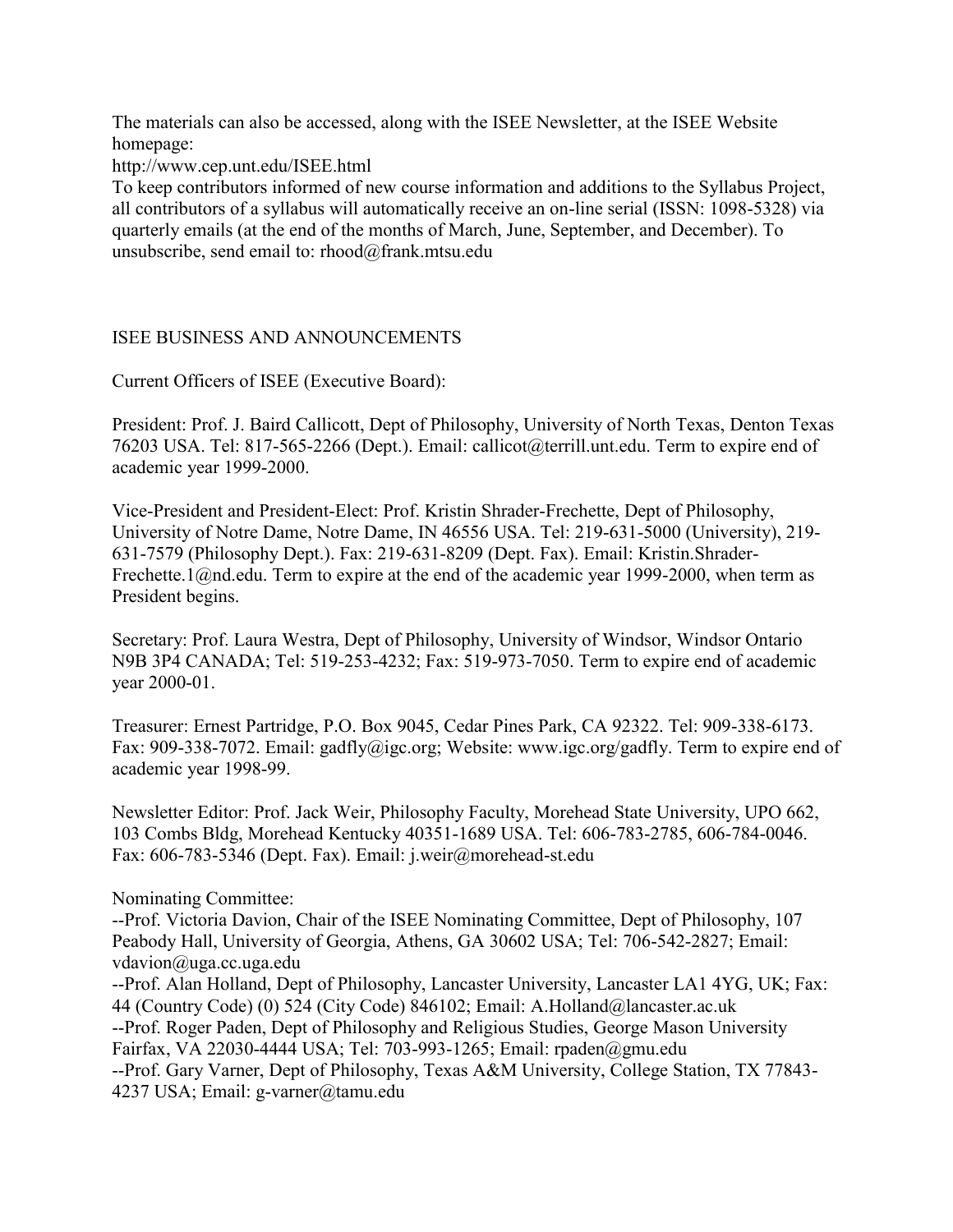## ISEE Newsletter PUBLICATION AND SUBSCRIPTION INFORMATION

## TO SUBMIT ITEMS FOR PUBLICATION:

Prof. Jack Weir is Editor and Prof. Holmes Rolston, III, Co-editor, of the ISEE Newsletter. Items should preferentially be sent to Prof. Weir. Please do not send items to both Weir and Rolston since this results in duplicated efforts. Please send information for the Newsletter electronically, either on a disk (3 1/2 inch) or via Email (preferred):

j.weir@morehead-st.edu

When sending Email, do not send the submission as an "attachment" because attachments are often not received; rather, embed the submission in the main body of the Email message. The parcel post address is: Jack Weir, Philosophy Faculty, UPO 662, 103 Combs Bldg., Morehead State University, Morehead Kentucky 40351-1689 USA. Tel: 606-784-0046 (Home Office, Voice Mail); 606-783-2785 (Campus Office, Voice Mail); 606-783-2185 (Dept of English, Foreign Languages and Philosophy); Fax: 606-783-5346 (include Weir's name on the Fax).

Scholarly articles are not published. Very brief reports of research and publications will be considered. Brief accounts of "Issues" of philosophical importance will be considered. Calls for Papers and Conferences should be limited to 150 words.

Due to the large number of submissions, receipt of items cannot be acknowledged and publication cannot be guaranteed. Submissions will be edited.

## SOCIETY DUES, SUBSCRIPTIONS, AND ADDRESS CHANGES:

U.S. and Canada: Send dues, subscriptions, and address changes to: Ernest Partridge, ISEE Treasurer, P.O. Box 9045, Cedar Pines Park, CA 92322 USA, Tel: 909-338-6173, Fax: 909-338- 7072, Email: gadfly@igc.org.

Outside the U.S. and Canada: Send dues, subscriptions, and address changes to the regional contact person named below. The Newsletter is duplicated and mailed by the regional contact person. Dues, renewals, new subscriptions, and address changes should be sent to these regional contact persons. The dues are used by the contact person to pay for duplication and mailing of the Newsletter.

If you are uncertain where to send dues, subscriptions, or address changes, send them either to the ISEE Treasurer (address above).

NOTE: NEWSLETTERS WILL NOT BE MAILED TO ANYONE WHOSE DUES ARE NOT PAID FOR THE CURRENT YEAR.

REGIONAL CONTACT PERSONS AND CORRESPONDENTS Africa

Prof. Johan P. Hattingh, Department of Philosophy, University of Stellenbosch, 7600 Stellenbosch, South Africa. Contact him with regard to membership and dues, again the approximate equivalent of \$15 U.S., but with appropriate adjustment for currency differentials and purchasing power. Hattingh heads the Unit for Environmental Ethics at Stellenbosch. Tel. 27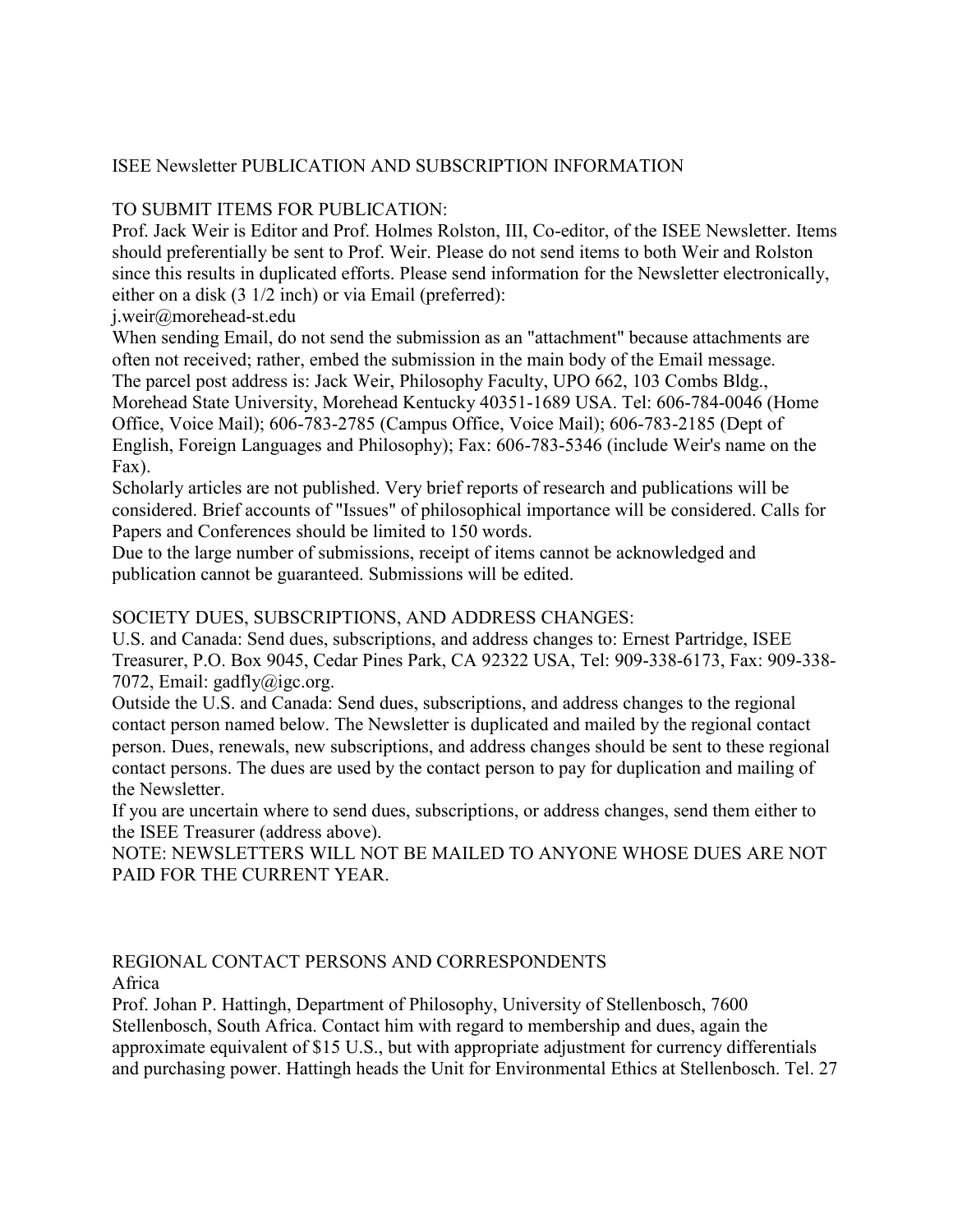(country code) 21 (city code) 808-2058 (office), 808-2418 (secretary); 887-9025 (home); Fax: 886-4343. Email: jph2@maties.sun.ac.za

#### Australia and New Zealand

Send membership forms and dues of \$15.00 Australian (\$10.00 for students) to: Prof. William Grey, Department of Philosophy, University of Queensland, 4067, Queensland AUSTRALIA. Email: wgrey@cltr.uq.edu.au

#### Canada

Laura Westra, ISEE Secretary, Dept of Philosophy, University of Windsor, Windsor Ontario N9B 3P4 CANADA. Tel: 519-253-4232. Fax: 519-973-7050.

#### China: Mainland China

Professor Yu Mouchang, Institute of Philosophy, Chinese Academy of Social Sciences, Beijing 100732, P. R. China.

## China: Taiwan Professor Edgar Lin, Biology Department, Tunghai University, Taiwan. Email: edgarlin@ms5.hinet.net

### Europe: Eastern Europe

The contact person is Prof. Jan Wawrzyniak. He is on the faculty in the Department of Philosophy at Adam Mickiewicz University of Poznan, Poland. Members and others should contact him regarding the amount of dues and the method of payment. He also requests that persons in Eastern Europe send him information relevant to a regional newsletter attachment to this newsletter. University address: Prof. Jan Wawrzyniak, Institut Filozofii, Adam Mickiewicz University, 60-569 Poznan, Szamarzewskiego 91c POLAND. Tel: +48 / 61 / 841-72-75; Fax: +48 / 61 / 8471-555 (24h), +48 / 61 / 8477-079 (8 a.m. - 3. p.m. MET).. Home address: 60-592 Poznan, Szafirowa 7, POLAND. Checks sent to his home have more security. Email: jawa@main.amu.edu.pl

### Europe: Western Europe and the Mediterranean

Send the equivalent of \$15 US to: Martin Drenthen, Center for Ethics University of Nijmegen (CEKUN), Postbox 9103, 6500 HD Nijmegen, THE NETHERLANDS. Tel: 31 (country code) 24 (city code) 3612751 (Office). Fax: 31-24-3615564. Email: mdrenthen@phil.kun.nl, Webpage: http://www.kun.nl/phil/english/members/drenthen.html

#### Mexico and Central America

Teresa Kwiatkowska, Universidad Autonoma Metropolitana-Iztapalapa, Departamento de Filosofia, Av. Michoacan y Purissima s/n, 09340 Mexico D.F., MEXICO. Tel: (5) 637 14 24 (home), (5) 724 47 77 (office). Fax: (5) 724 47 78. Email: kwiat@xanum.uam.mx

### Pakistan and South Asia

Nasir Azam Sahibzada, Senior Education Officer, WWF-Pakistan (NWFP), UPO Box 1439, Peshawar PAKISTAN. Tel: (92) (521) (841593). Fax: (92) (521) (841594). Email: wwf!nasir@wwf.psh.imran.pk